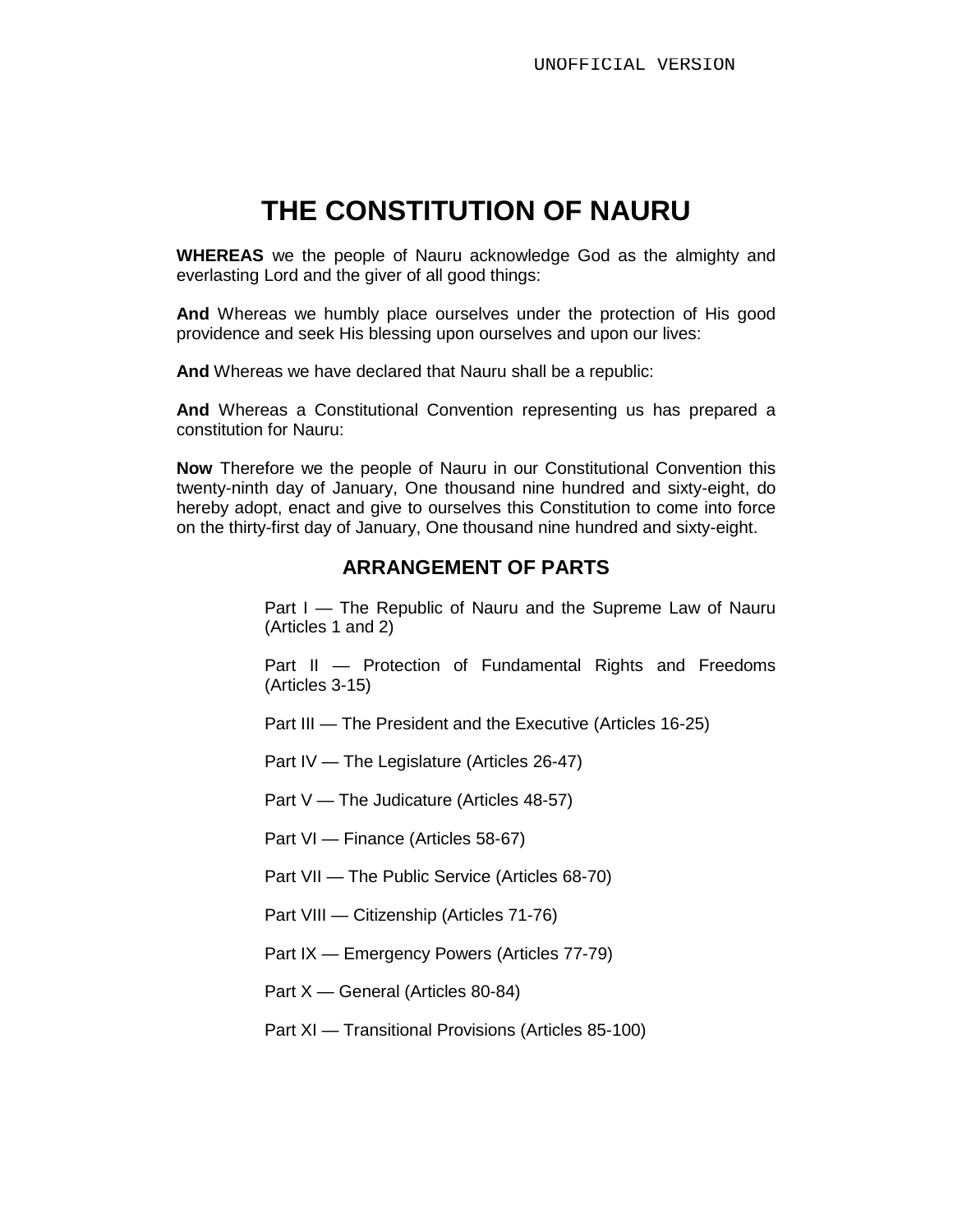# **PART I — THE REPUBLIC OF NAURU AND THE SUPREME LAW OF NAURU**

# **1 The Republic of Nauru**

Nauru is an independent republic.

#### **2 Supreme Law of Nauru**

- (1) This Constitution is the supreme law of Nauru.
- (2) A law inconsistent with this Constitution is, to the extent of the inconsistency, void.

# **PART II — PROTECTION OF FUNDAMENTAL RIGHTS AND FREEDOMS**

# **3 Preamble**

Whereas every person in Nauru is entitled to the fundamental rights and freedoms of the individual, that is to say, has the right, whatever his race, place of origin, political opinions, colour, creed or sex, but subject to respect for the rights and freedoms of others and for the public interest, to each and all of the following freedoms, namely:—

- (a) life, liberty, security of the person, the enjoyment of property and the protection of the law;
- (b) freedom of conscience, of expression and of peaceful assembly and association; and
- (c) respect for his private and family life,

the subsequent provisions of this Part have effect for the purpose of affording protection to those rights and freedoms, subject to such limitations of that protection as are contained in those provisions, being limitations designed to ensure that the enjoyment of those rights and freedoms by a person does not prejudice the rights and freedoms of other persons or the public interest.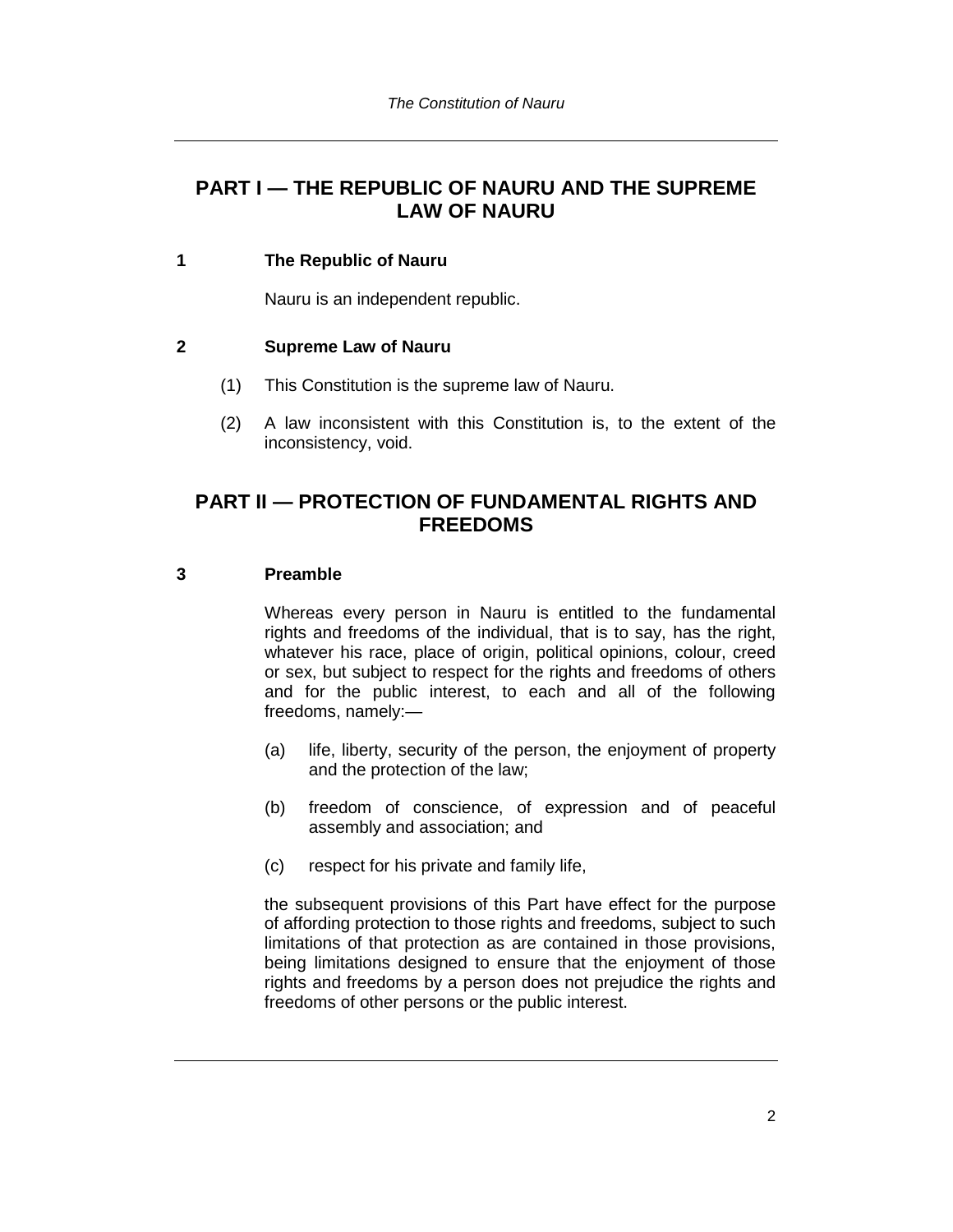# **4 Protection of right to life**

- (1) No person shall be deprived of his life intentionally, except in execution of a sentence of a court following his conviction of an offence for which the penalty of deprivation of life is prescribed by law.
- (2) Deprivation of the life of a person is not a contravention of the provisions of clause (1) of this Article where it results from the use, to such an extent and in such circumstances as is permitted by law, of such force as is reasonably justifiable in the circumstances of the case—
	- (a) for the defence of a person from violence;
	- (b) for the defence of public property;
	- (c) in order to effect a lawful arrest or to prevent the escape of a person lawfully detained; or
	- (d) for the purpose of suppressing a riot, insurrection or mutiny.

# **5 Protection of personal liberty**

- (1) No person shall be deprived of his personal liberty, except as authorised by law in any of the following cases:—
	- (a) in execution of the sentence or order of a court in respect of an offence of which he has been convicted;
	- (b) or the purpose of bringing him before a court in execution of the order of a court;
	- (c) upon reasonable suspicion of his having committed, or being about to commit, an offence;
	- (d) under the order of a court, for his education during any period ending not later than the thirty-first day of December after he attains the age of eighteen years;
	- (e) under the order of a court, for his welfare during any period ending not later than the date on which he attains the age of twenty years;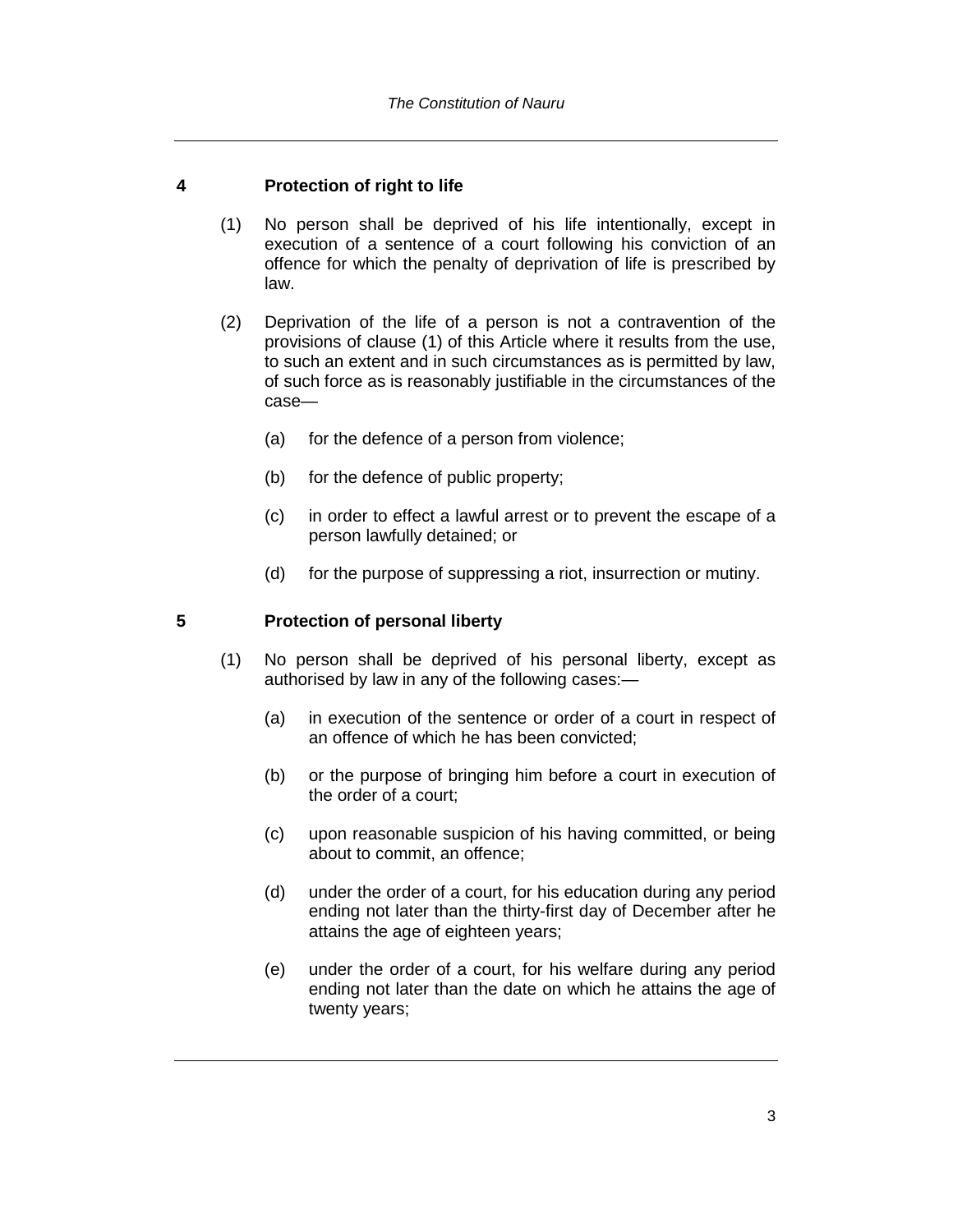- (f) for the purpose of preventing the spread of disease;
- (g) in the case of a person who is, or is reasonably suspected to be, of unsound mind or addicted to drugs or alcohol, for the purpose of his care or treatment or the protection of the community; and
- (h) for the purpose of preventing his unlawful entry into Nauru, or for the purpose of effecting his expulsion, extradition or other lawful removal from Nauru.
- (2) A person who is arrested or detained shall be informed promptly of the reasons for the arrest or detention and shall be permitted to consult in the place in which he is detained a legal representative of his own choice.
- (3) A person who has been arrested or detained in the circumstances referred to in paragraph (c) of clause (1) of this Article and has not been released shall be brought before a judge or some other person holding judicial office within a period of twenty-four hours after the arrest or detention and shall not be further held in custody in connexion with that offence except by order of a judge or some other person holding judicial office.
- (4) Where a complaint is made to the Supreme Court that a person is unlawfully detained, the Supreme Court shall enquire into the complaint and, unless satisfied that the detention is lawful, shall order that person to be brought before it and shall release him.

# **6 Protection from forced labour**

- (1) No person shall be required to perform forced labour.
- (2) For the purposes of this Article, *"forced labour"* does not include—
	- (a) labour required by the sentence or order of a court;
	- (b) labour required of a person while he is lawfully detained, being labour that, though not required by the sentence or order of a court, is reasonably necessary for the purposes of hygiene or for the maintenance of the place at which he is detained;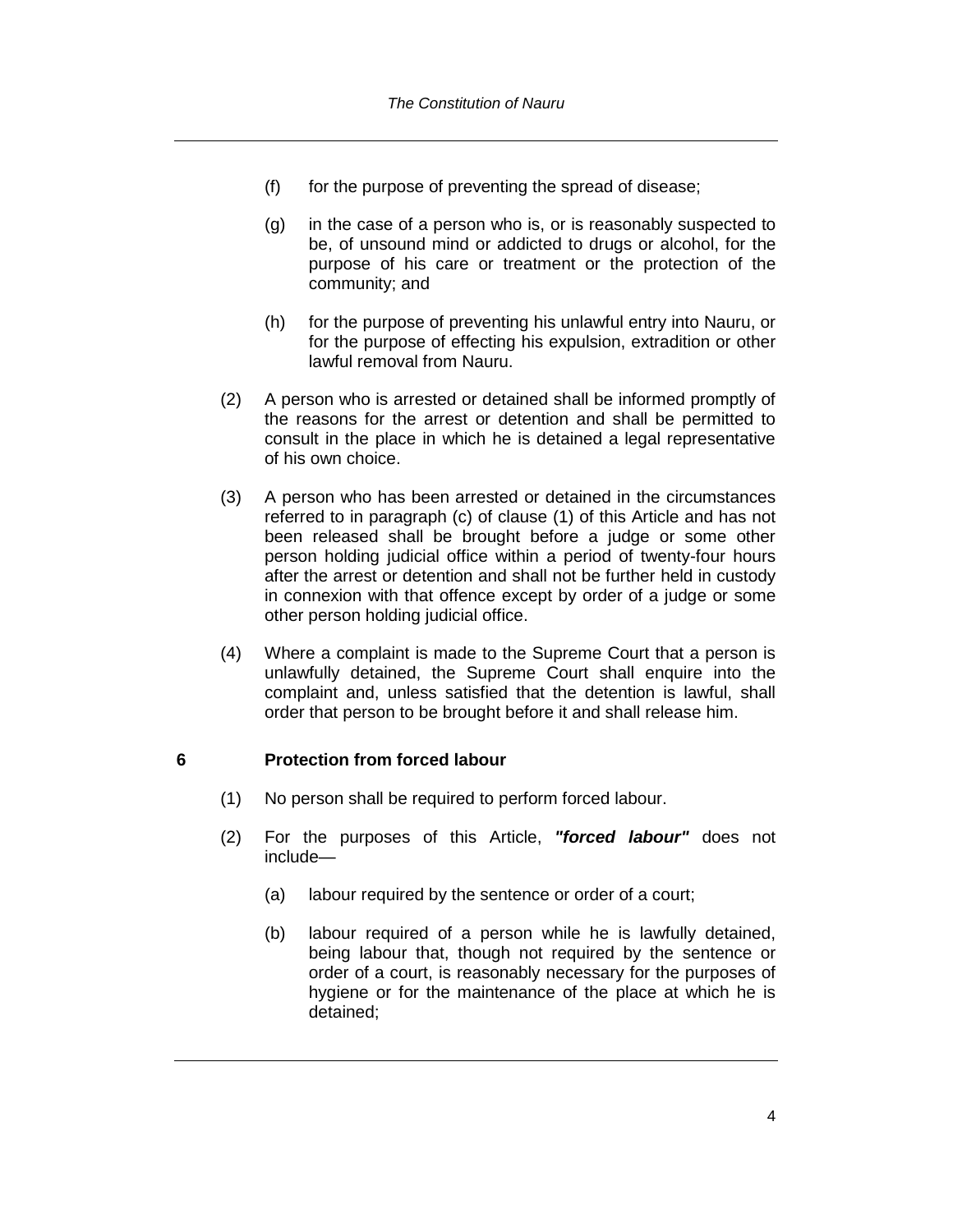- (c) labour required of a member of a disciplined force in pursuance of his duties as such a member; or
- (d) labour reasonably required as part of reasonable and normal communal or other civic obligations.

#### **7 Protection from inhuman treatment**

No person shall be subjected to torture or to treatment or punishment that is inhuman or degrading.

#### **8 Protection from deprivation of property**

- (1) No person shall be deprived compulsorily of his property except in accordance with law for a public purpose and on just terms.
- (2) Nothing contained in or done under the authority of a law shall be held to be inconsistent with or in contravention of the provisions of clause (1) of this Article to the extent that that law makes provision—
	- (a) for the taking of possession or acquisition of any property—
		- (i) in satisfaction of a tax;
		- (ii) by way of penalty for breach of the law or forfeiture in consequence of breach of the law;
		- (iii) as an incident of a lease, tenancy, mortgage, charge, bill of sale, pledge or contract;
		- (iv) in the execution of a judgment or order of a court in proceedings for the determination of civil rights or obligations;
		- (v) in circumstances where it is reasonably necessary so to do because the property is in a dangerous state or is injurious to the health of human beings, animals or plants; or
		- (vi) in consequence of any law with respect to the limitation of actions; or
	- (b) for the taking of possession or acquisition of any of the following property:—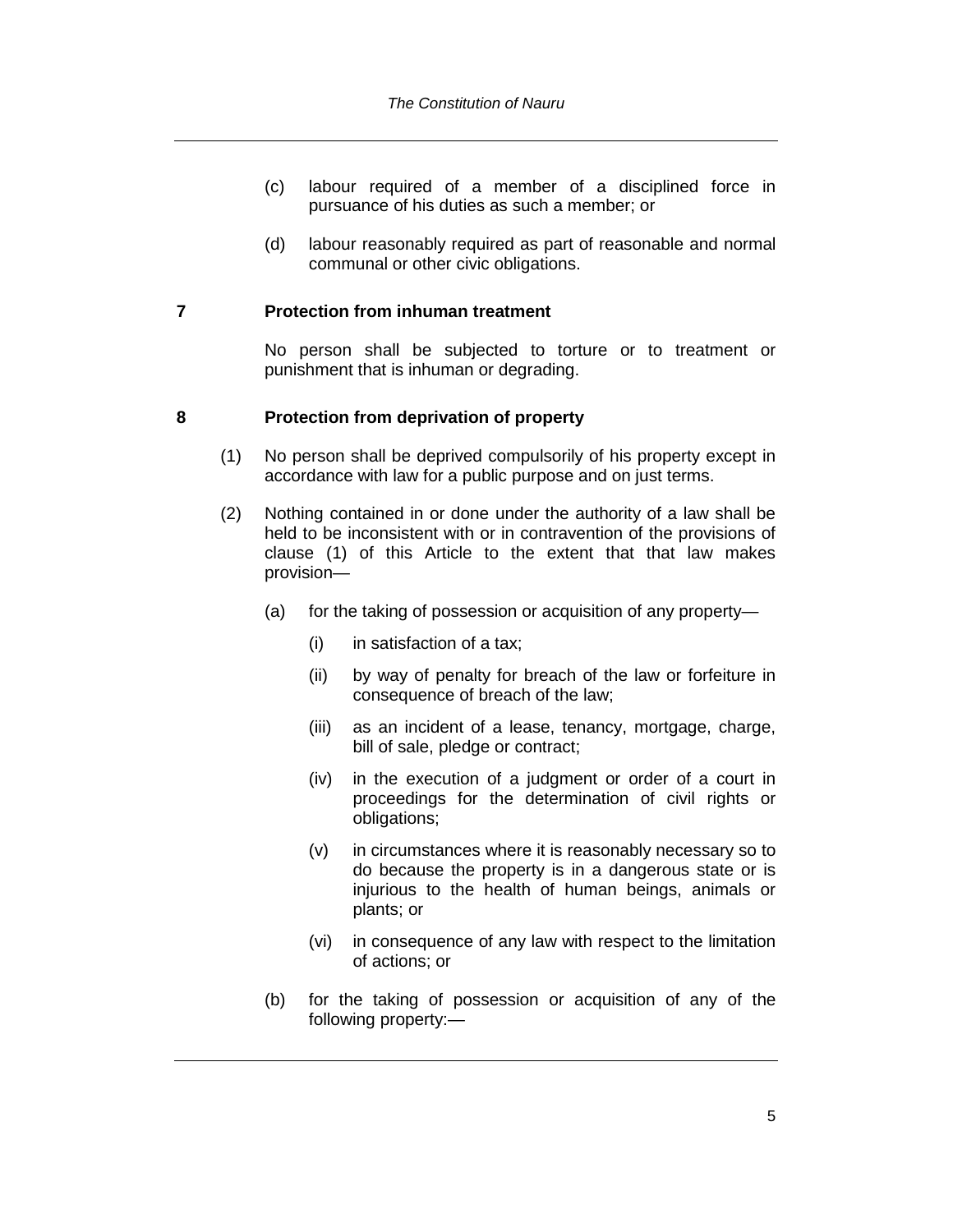- (i) property of a deceased person, a person of unsound mind or a person who has not attained the age of twenty years, for the purpose of administering it for the benefit of the person entitled to the beneficial interest in that property;
- (ii) property of a person adjudged bankrupt or insolvent or of a body corporate in liquidation, for the purpose of administering it for the benefit of the creditors of the bankrupt or insolvent or body corporate and, subject thereto, for the benefit of other persons entitled to the beneficial interest in the property;
- (iii) property subject to a trust, for the purpose of vesting the property in persons appointed as trustees under the instrument creating the trust or by a court or, by order of a court, for the purpose of giving effect to the trust; and
- (iv) property held by a body corporate established by law for public purposes.

#### **9 Protection of person and property**

- (1) No person shall without his consent be subject to the search of his person or property or the entry on his premises by other persons.
- (2) Nothing contained in or done under the authority of any law shall be held to be inconsistent with or in contravention of the provisions of clause (1) of this Article to the extent that that law makes provision—
	- (a) that is reasonably required in the interests of defence, public safety, public order, public morality, public health, the development or utilisation of natural resources or the development or utilisation of any property for a purpose beneficial to the community;
	- (b) that is reasonably required for protecting the rights or freedoms of other persons;
	- (c) that authorises an officer or agent of the Republic of Nauru or of a body corporate established by law for public purposes to enter, where reasonably necessary, on the premises of a person in order to inspect those premises or anything in or on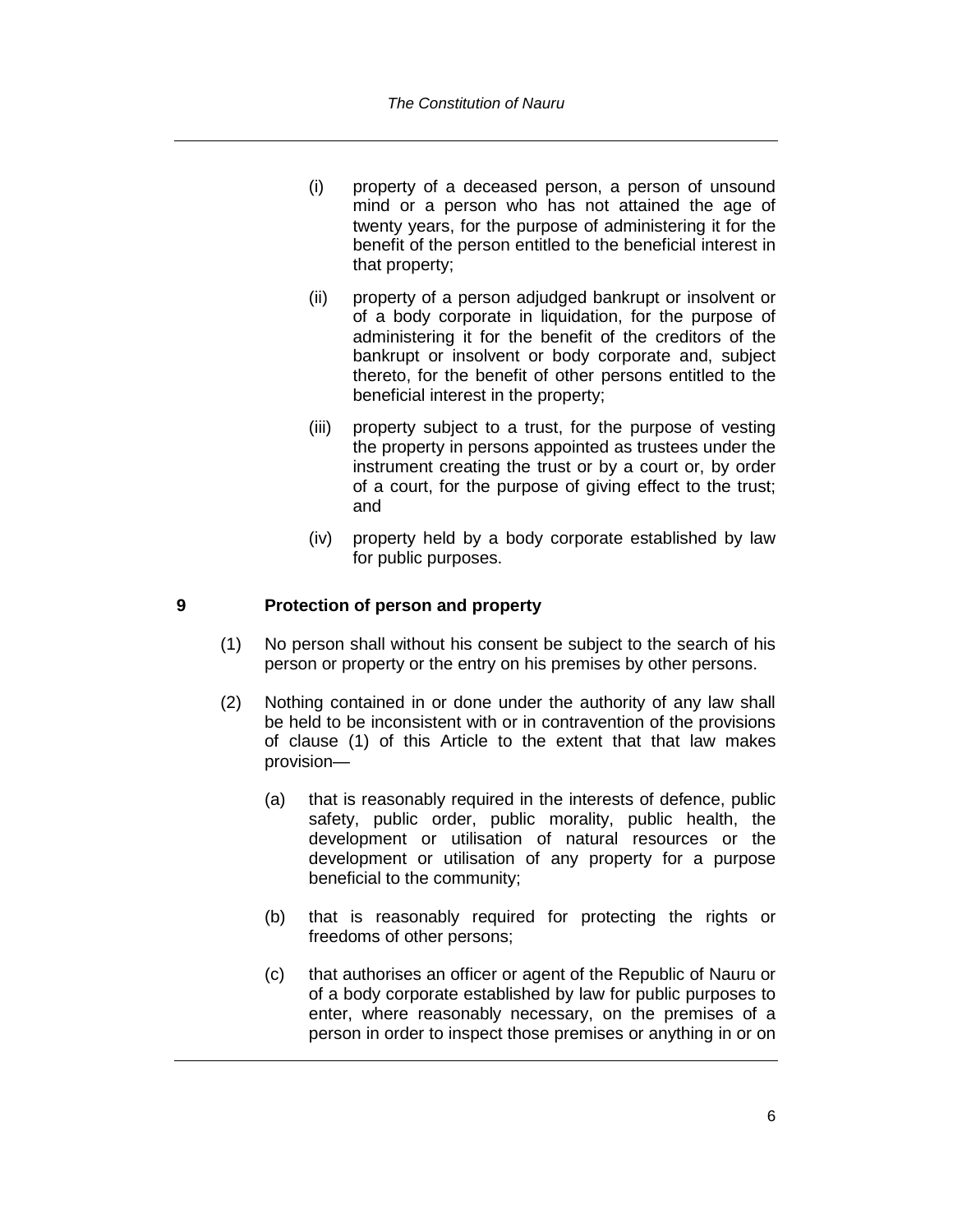them in relation to any tax or in order to carry out work connected with any property that is lawfully in or on those premises and belongs to the Republic or body corporate as the case may be; or

(d) that authorises, for the purpose of enforcing the judgment or order of a court, the search of a person or property by order of a court or entry upon any premises under such an order.

#### **10 Provision to secure protection of law**

- (1) No person shall be convicted of an offence which is not defined by law.
- (2) A person charged with an offence shall, unless the charge is withdrawn, be afforded a fair hearing within a reasonable time by an independent and impartial court.
- (3) A person charged with an offence—
	- (a) shall be presumed innocent until proved guilty according to law;
	- (b) shall be informed promptly in a language that he understands and in detail of the nature of the offence with which he is charged;
	- (c) shall be given adequate time and facilities for the preparation of his defence;
	- (d) shall be permitted to have without payment the assistance of an interpreter if he cannot understand or speak the language used at the trial of the charge;
	- (e) shall be permitted to defend himself before the court in person or, at his own expense, by a legal representative of his own choice or to have a legal representative assigned to him in a case where the interests of justice so require and without payment by him in any such case if he does not, in the opinion of the court, have sufficient means to pay the costs incurred; and
	- (f) shall be afforded facilities to examine in person or by his legal representative the witnesses called before the court by the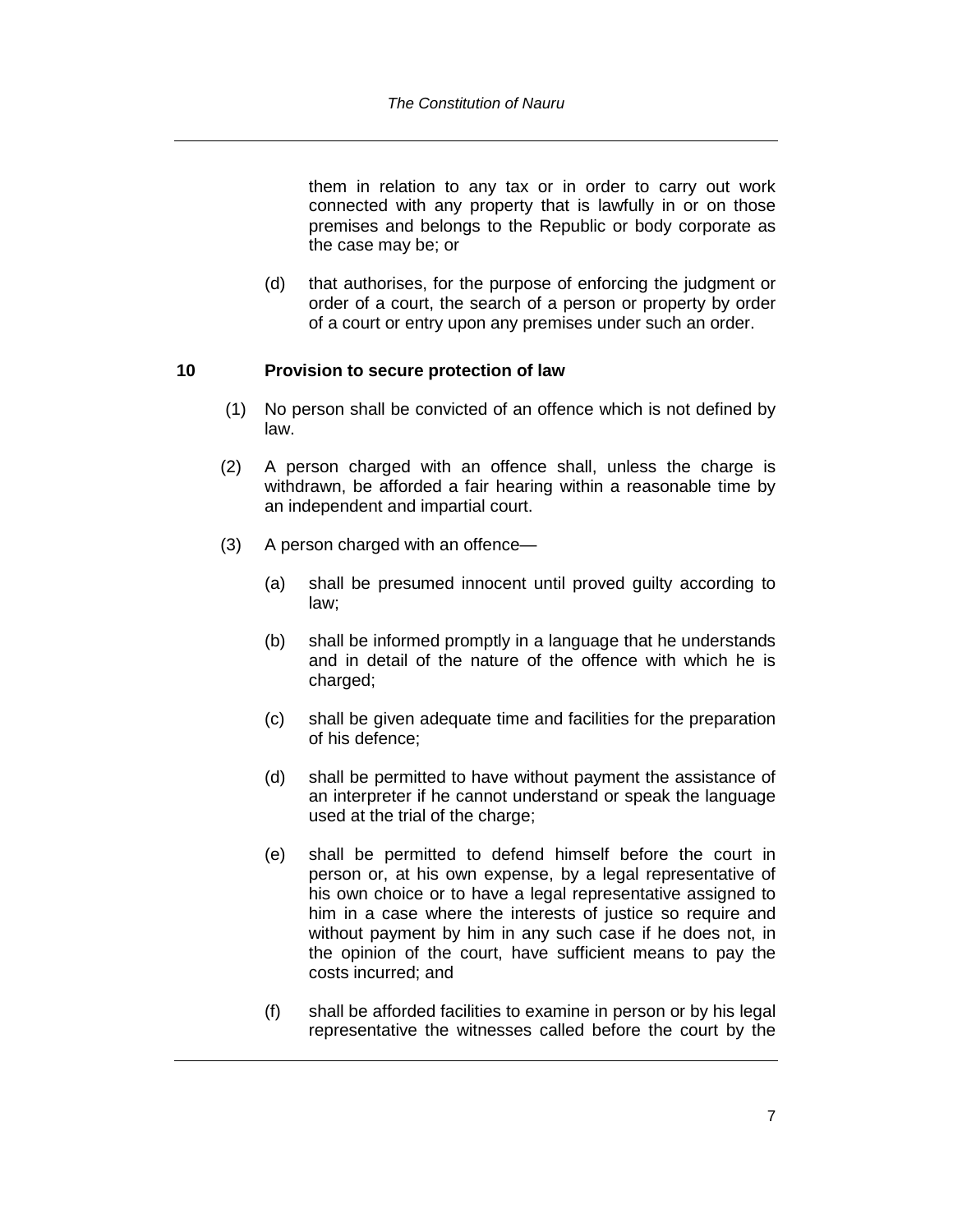prosecution, and to obtain the attendance and carry out the examination of witnesses and to testify before the court on his own behalf, on the same conditions as those applying to witnesses called by the prosecution,

and, except with his own consent, the trial shall not take place in his absence unless he so conducts himself as to render the continuance of the proceedings in his presence impracticable and the court has ordered him to be removed and the trial to proceed in his absence.

- (4) No person shall be convicted of an offence on account of any act or omission that did not, at the time it took place, constitute such an offence and no penalty shall be imposed for an offence that is more severe in degree or description than the maximum penalty that might have been imposed for that offence at the time when it was committed.
- (5) No person who shows that he has been tried by a competent court for an offence and either convicted or acquitted shall again be tried for that offence, except upon the order of a superior court made in the course of appeal or review proceedings relating to the conviction or acquittal.
- (6) No person shall be tried for an offence for which he has been pardoned.
- (7) No person who is tried for an offence shall be compelled to give evidence at the trial.
- (8) No person shall be compelled in the trial of an offence to be a witness against himself.
- (9) A determination of the existence or extent of a civil right or obligation shall not be made except by an independent and impartial court or other authority prescribed by law and proceedings for such a determination shall be fairly heard and within a reasonable time.
- (10) Except with the agreement of the parties thereto, proceedings of a court and proceedings for the determination of the existence or extent of any civil right or obligation before any other authority, including the announcement of the decision of the court or other authority, shall be held in public.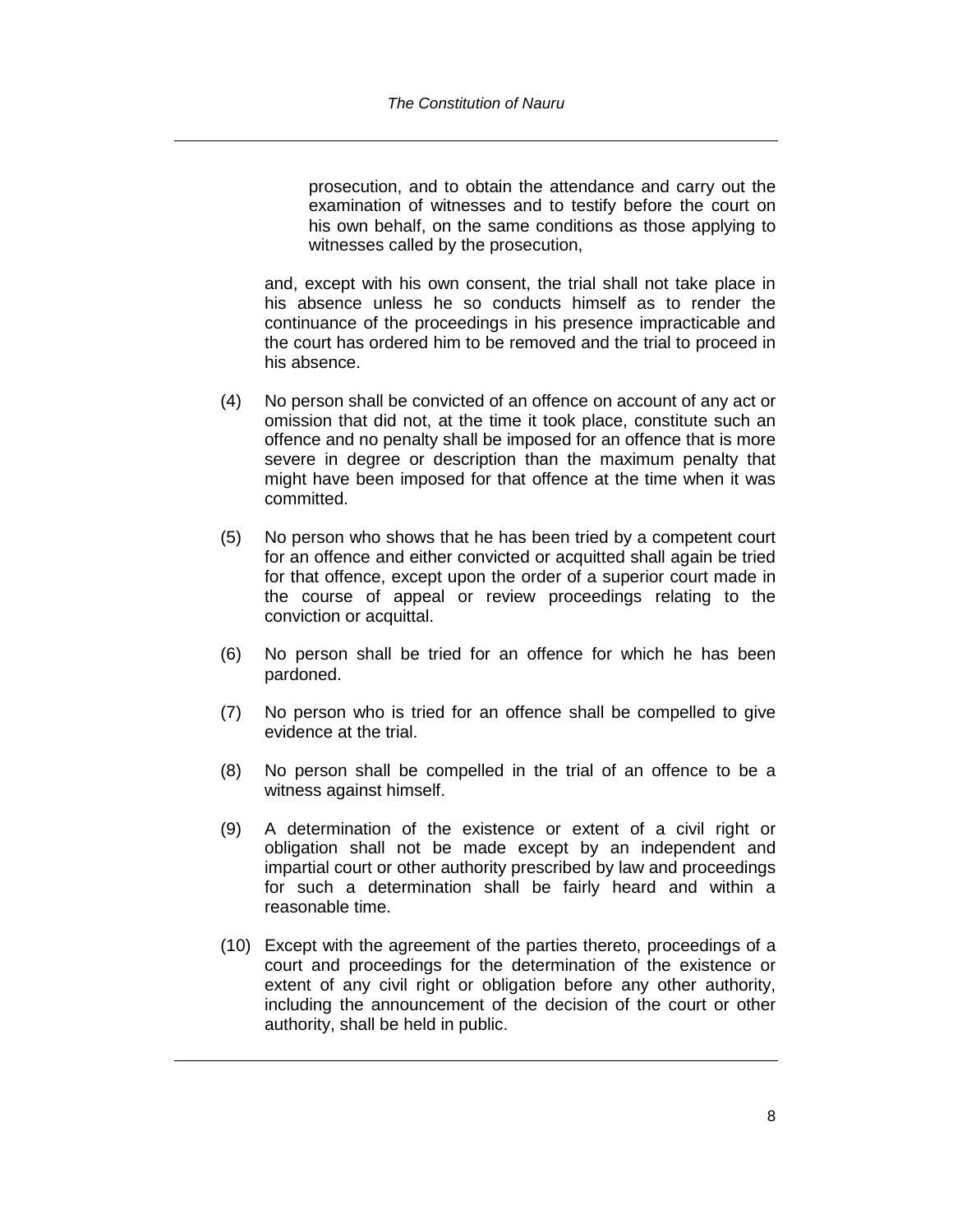- (11) Nothing in clause (10) of this Article shall prevent the court or other authority from excluding from the hearing of the proceedings persons, other than the parties thereto and their legal representatives, to such extent as the court or other authority—
	- (a) is by law empowered to do and considers necessary or expedient in the interests of public morality or in circumstances where publicity would prejudice the interests of justice, the welfare of persons under the age of twenty years or the protection of the private lives of persons concerned in the proceedings; or
	- (b) is by law empowered or required to do in the interests of defence, public safety or public order.
- (12) Nothing contained in or done under the authority of any law shall be held to be inconsistent with or in contravention of the provisions  $of -$ 
	- (a) paragraph (a) of clause (3) of this Article by reason that that law places upon a person charged with an offence the burden of proving particular matters; or
	- (b) paragraph (f) of clause (3) of this Article by reason that that law imposes reasonable conditions which must be satisfied if witnesses called to testify on behalf of a person charged with an offence are to be paid their expenses out of public funds.

# **11 Freedom of conscience**

- (1) A person has the right to freedom of conscience, thought and religion, including freedom to change his religion or beliefs and freedom, either alone or in community with others and in public or private, to manifest and propagate his religion or beliefs in worship, teaching, practice and observance.
- (2) Except with his consent, no person shall be hindered in the enjoyment of a right or freedom referred to in clause (1) of this Article.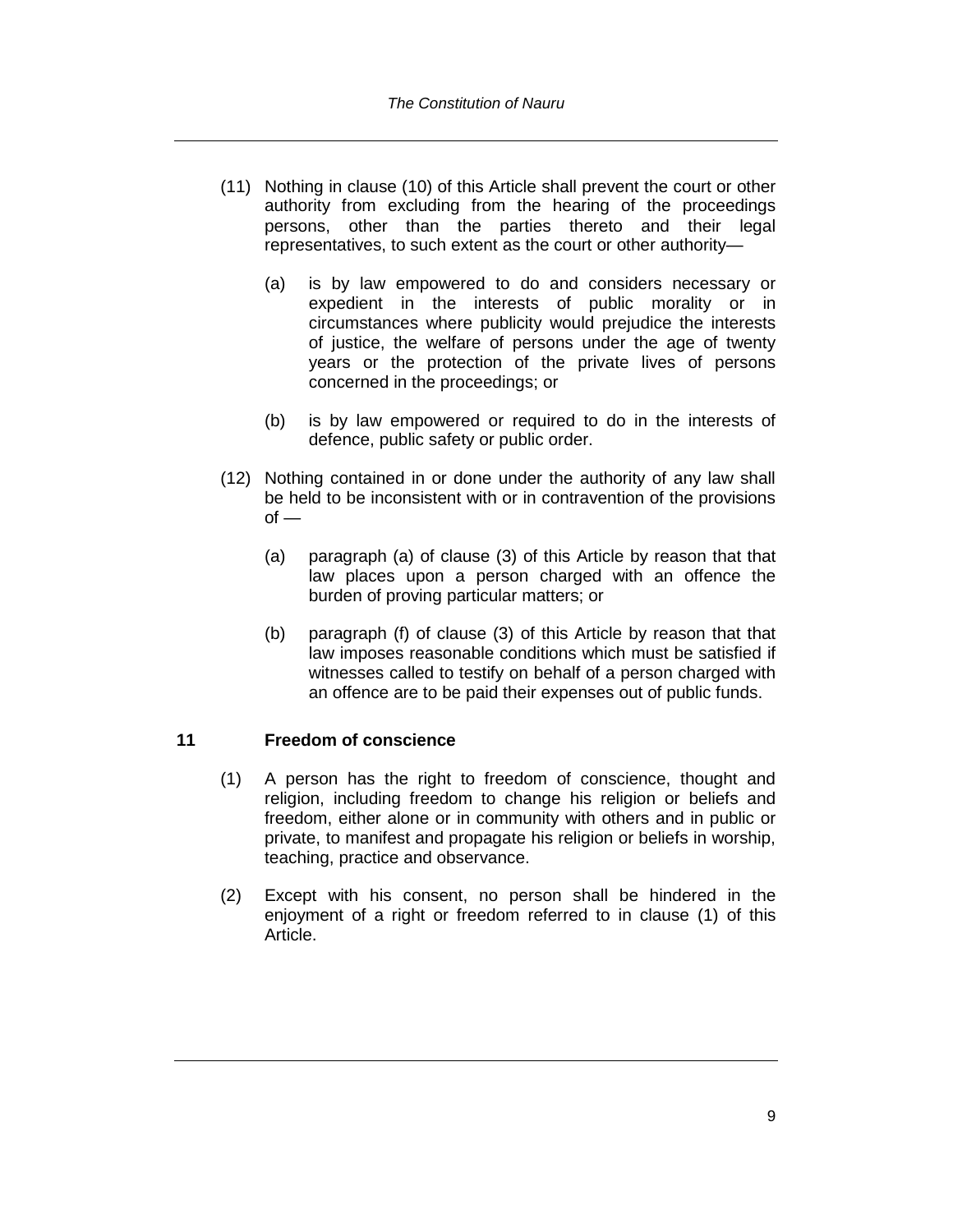- (3) Except with his consent or, if he is under the age of twenty years, the consent of his parent or guardian, no person attending a place of education is required to receive religious instruction or to take part in or attend a religious ceremony or observance if that instruction, ceremony or observance relates to a religion other than his own religion or belief.
- (4) Nothing contained in or done under the authority of any law shall be held to be inconsistent with or in contravention of the provisions of this Article to the extent that that law makes provision which is reasonably required—
	- (a) in the interests of defence, public safety, public order, public morality or public health;
	- (b) for protecting the rights and freedoms of other persons, including the right to observe and practise any religion without the unsolicited intervention of members of some other religion; or
	- (c) for regulating the secular education provided in any place of education in the interests of the persons receiving instruction in that place.

# **12 Protection of freedom of expression**

- (1) A person has the right to freedom of expression.
- (2) Except with his consent, no person shall be hindered in the enjoyment of his right to freedom of expression.
- (3) Nothing contained in or done under the authority of any law shall be held to be inconsistent with, or in contravention of, the provisions of this Article to the extent that that law makes provision—
	- (a) that is reasonably required in the interests of defence, public safety, public order, public morality or public health;
	- (b) that is reasonably required for the purpose of protecting the reputations, rights and freedoms of other persons or the private lives of persons concerned in legal proceedings, preventing the disclosure of information received in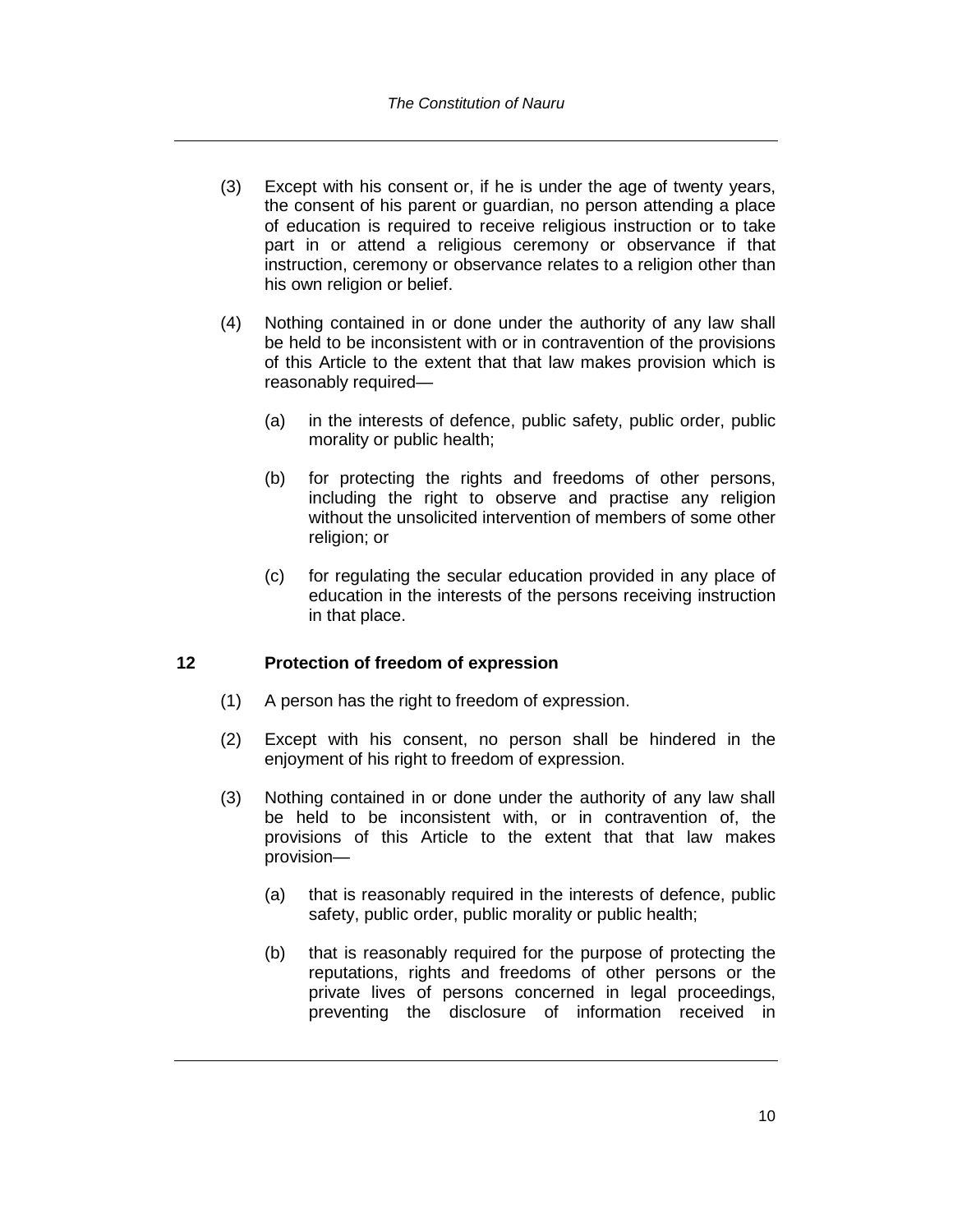confidence or maintaining the authority and independence of the courts;

- (c) that is reasonably required for the purpose of regulating the technical administration or technical operation of telephony, telegraphy, posts, wireless broadcasting or television or restricting the establishment or use of telephonic, telegraphic, wireless broadcasting or television equipment or of postal services; or
- (d) that regulates the use of information obtained by public officers in the course of their employment.

#### **13 Protection of freedom of assembly and association**

- (1) Persons have the right to assemble and associate peaceably and to form or belong to trade unions or other associations.
- (2) Except with his consent, no person shall be hindered in the enjoyment of a right referred to in clause (1) of this Article.
- (3) Nothing contained in or done under the authority of any law shall be held to be inconsistent with, or in contravention of, the provisions of this Article to the extent that that law makes provision that is reasonably required—
	- (a) in the interests of defence, public safety, public order, public morality or public health; or
	- (b) for protecting the rights and freedoms of other persons.

# **14 Enforcement of fundamental rights and freedoms**

- (1) A right or freedom conferred by this Part is enforceable by the Supreme Court at the suit of a person having an interest in the enforcement of that right or freedom.
- (2) The Supreme Court may make all such orders and declarations as are necessary and appropriate for the purposes of clause (1) of this Article.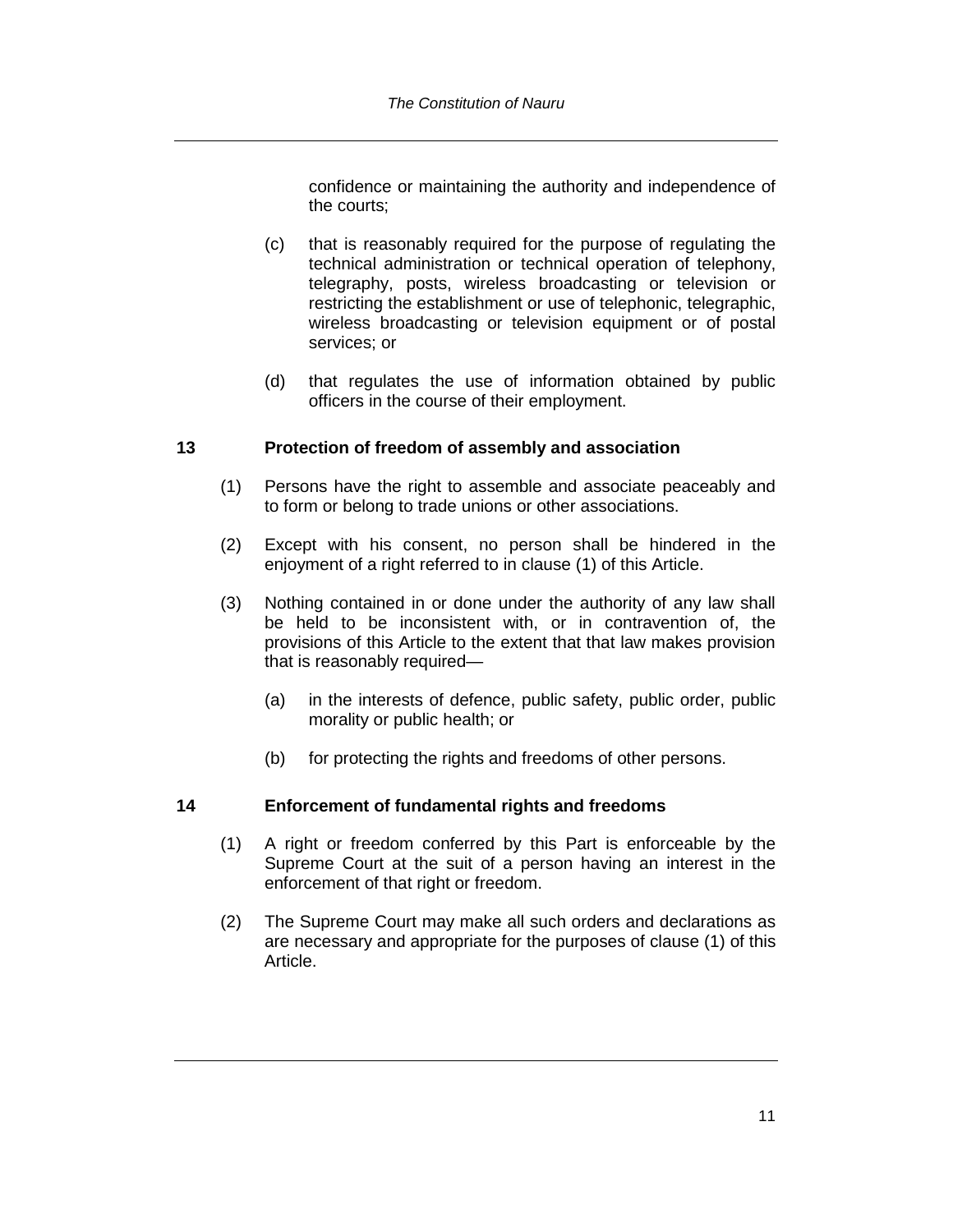#### **15 Interpretation**

In this Part, unless the context otherwise requires—

*"contravention"*, in relation to any requirement, includes a failure to comply with that requirement, and cognate expressions shall be construed accordingly;

*"disciplined force"* means—

- (a) the Police Force; or
- (b) any other body established by law for the purposes of defence or maintaining public safety or public order;

*"legal representative"* means a person entitled to be in or to enter Nauru and entitled by law to appear in proceedings before a court on behalf of a party to those proceedings;

*"member"*, in relation to a disciplined force, includes a person who, under the law regulating the discipline of that force, is subject to that discipline;

*"public property"* includes property of a body corporate established by law for public purposes.

# **PART III — THE PRESIDENT AND THE EXECUTIVE**

#### **16 The President**

- (1) There shall be a President of Nauru, who shall be elected by Parliament.
- (2) A person is not qualified to be elected President unless he is a member of Parliament.
- (3) The Speaker and the Deputy Speaker are not qualified to be elected President.
- (4) The President holds office until the election of another person as President.
- (5) Parliament shall elect a President—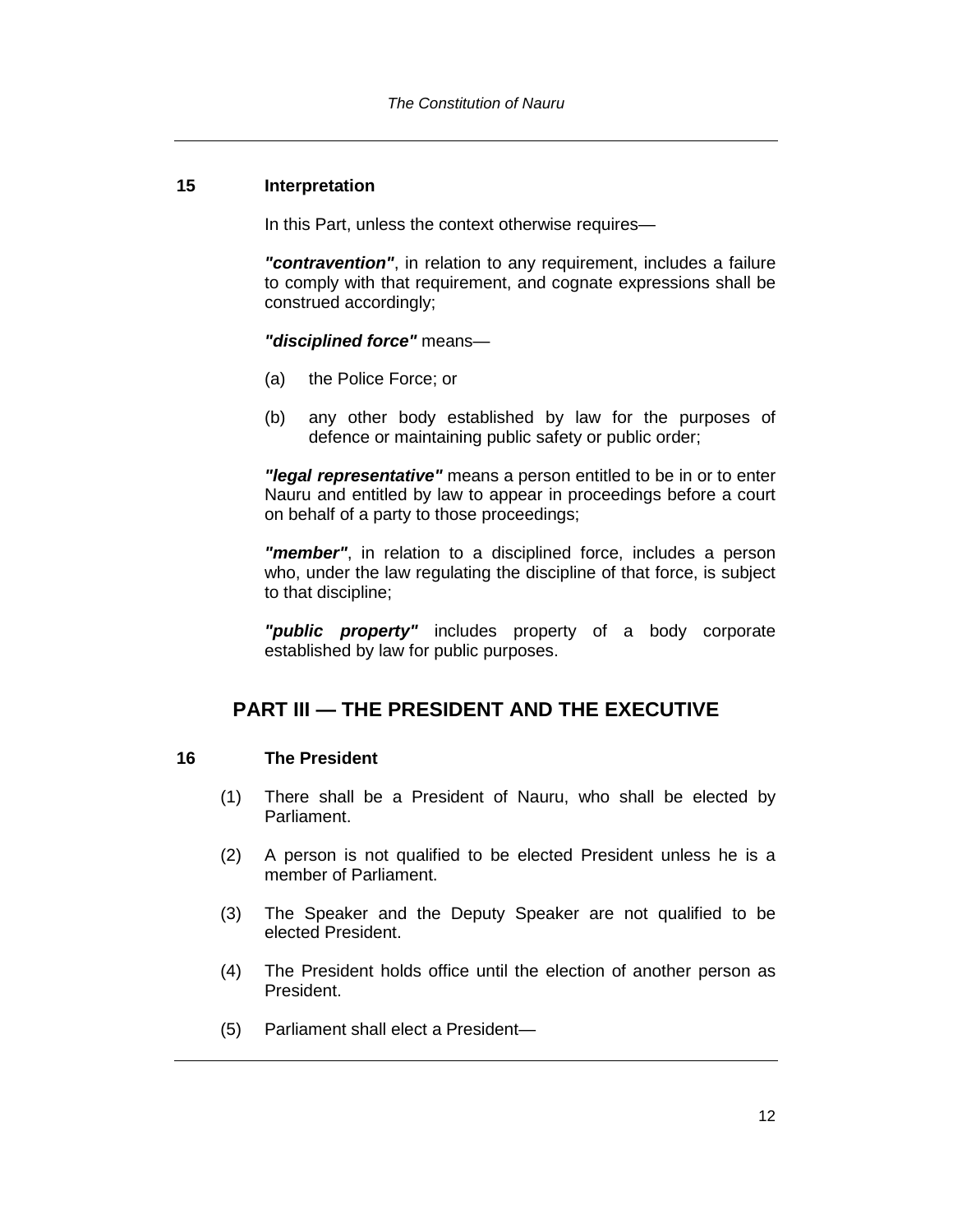- (a) whenever the office of President is vacant;
- (b) at the first sitting of Parliament next following its dissolution; and
- (c) whenever—
	- (i) the President tenders the resignation of his office by writing under his hand delivered to the Speaker;
	- (ii) a resolution for the removal from office of the President and Ministers is approved under Article 24; or
	- (iii) the President ceases to be a member of Parliament otherwise than by reason only of its dissolution.

#### **17 Executive Authority vests in the Cabinet**

- (1) The executive authority of Nauru is vested in a Cabinet constituted as provided by this Part and the Cabinet has the general direction and control of the government of Nauru.
- (2) The Cabinet is collectively responsible to Parliament.

#### **18 The Cabinet**

- (1) The Cabinet consists of the President and the Ministers appointed under Article 19.
- (2) A member of the Cabinet shall, before entering upon the duties of his office, take and subscribe the oath set out in the First Schedule.
- (3) A member of the Cabinet shall not hold an office of profit in the service of Nauru or of a statutory corporation.

#### **19 Appointment of Ministers**

(1) Whenever a President is elected, he shall as soon as practicable appoint four or five members of Parliament to be Ministers of the Cabinet.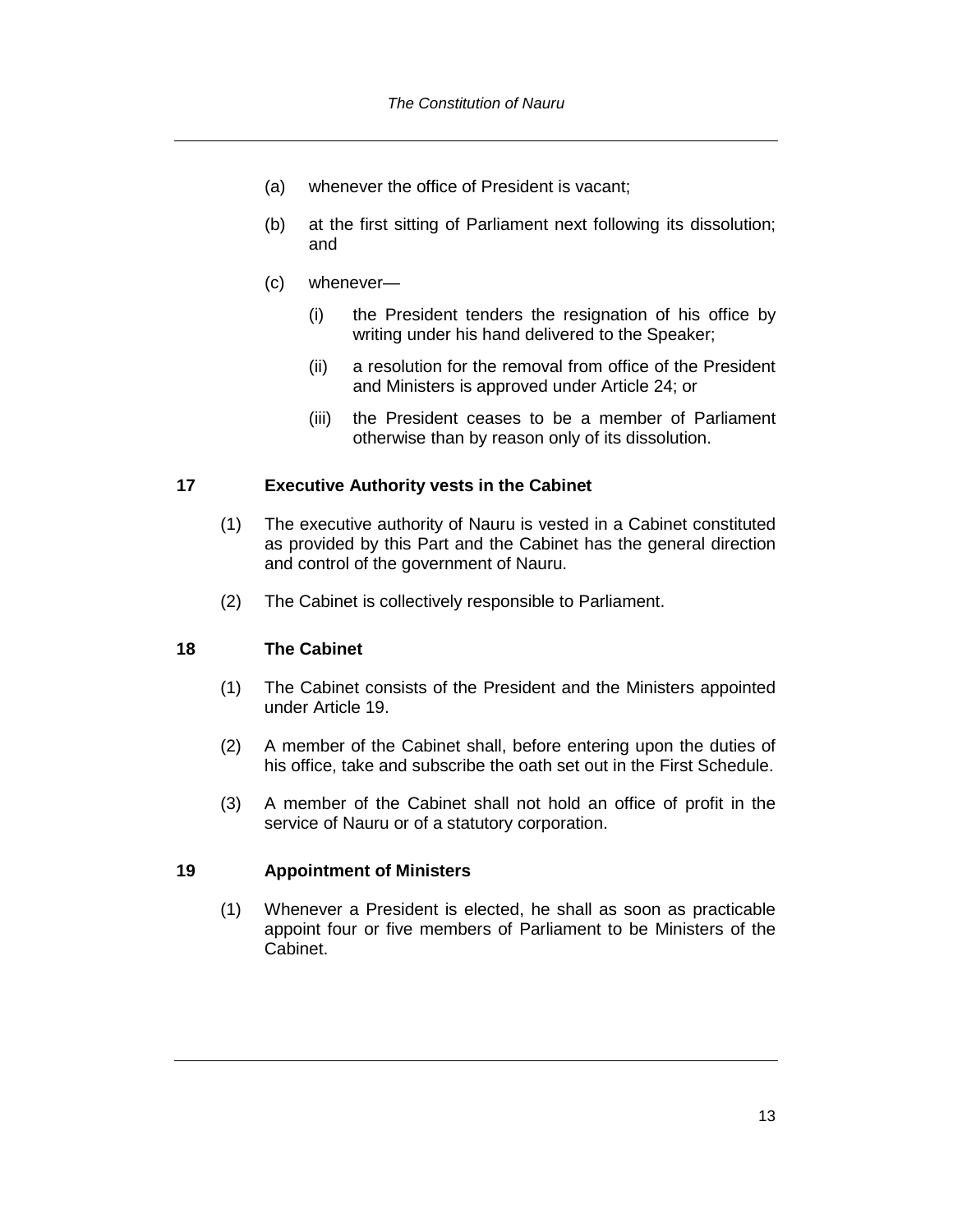- (2) Whenever there are less than four Ministers the President shall appoint a member of Parliament to be a Minister but if Parliament is dissolved the President shall appoint a person who was a member immediately before the dissolution of Parliament.
- (3) Whenever there are four but not five Ministers the President may appoint a member of Parliament to be a Minister.

# **20 Vacation of office**

A Minister ceases to hold office—

- (a) upon the election of a President;
- (b) upon resigning his office by writing under his hand delivered to the President;
- (c) upon being removed from office by the President; or
- (d) upon ceasing to be a member of Parliament otherwise than by reason only of its dissolution.

#### **21 Provision for Minister to act as President**

The Cabinet may appoint a Minister to perform the duties and exercise the functions of the President during any period during which the President is unable to act owing to illness, absence from Nauru or any other cause.

#### **22 Meetings of Cabinet**

- (1) The President shall preside at meetings of the Cabinet.
- (2) Subject to this Constitution, the Cabinet may regulate its own procedure.

# **23 Appointment of Ministers to Departments**

The President may assign to himself or to a Minister responsibility for any business of the government of Nauru and may revoke or vary an assignment made under this Article.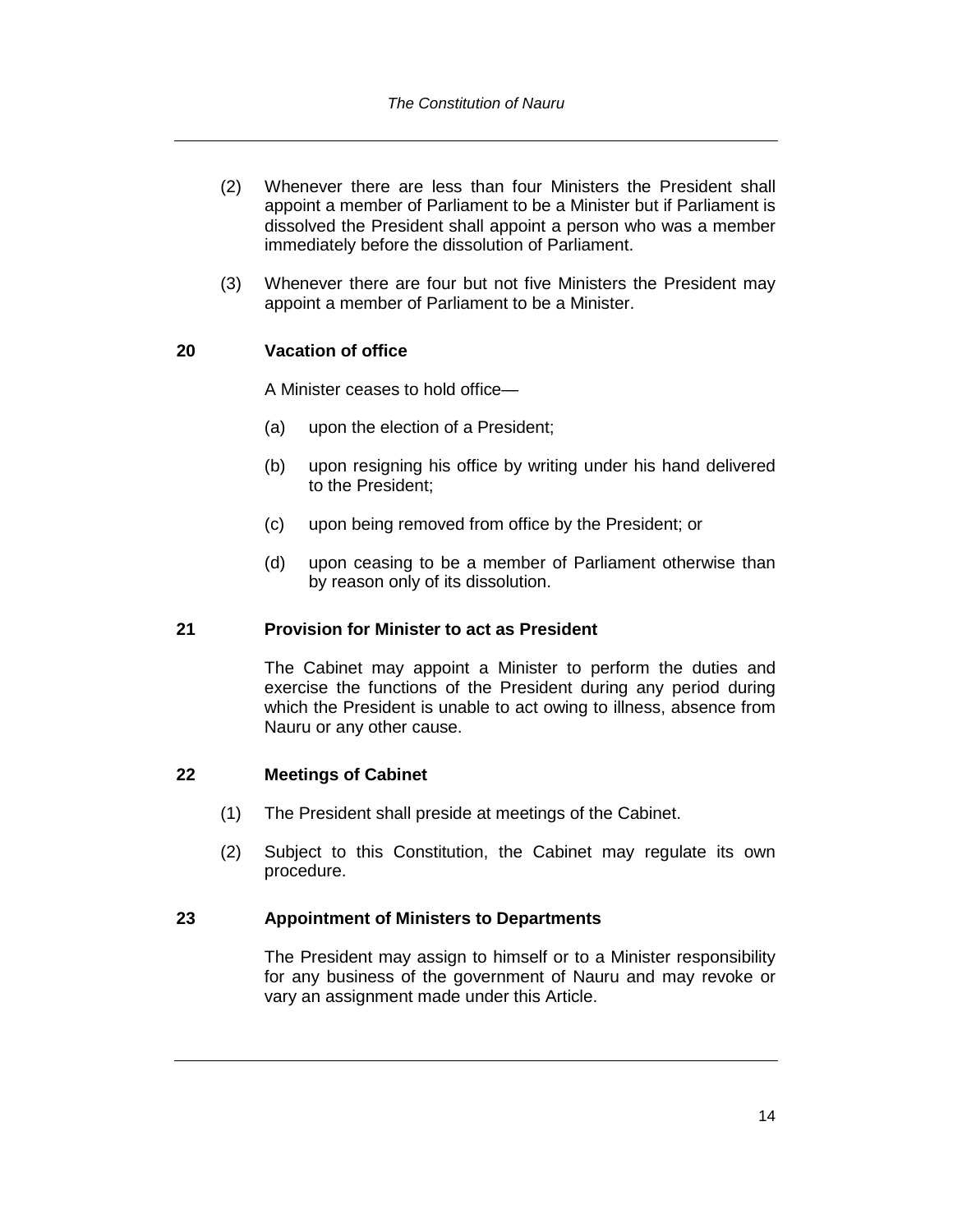#### **24 Vote Motion of no confidence**

- (1) Where Parliament on a resolution approved by at least one-half of the total number of members of Parliament resolves that the President and Ministers be removed from office on the grounds that it has no confidence in the Cabinet, an election of a President shall be held.
- (2) Where a President has not been elected before the expiration of a period of seven days after the day on which a resolution under clause (1) of this Article is approved Parliament shall stand dissolved.

# **25 Chief Secretary**

- (1) There shall be a Chief Secretary of Nauru, who shall be appointed by the Cabinet.
- (2) A member of Parliament is not qualified to be appointed Chief Secretary.
- (3) The Chief Secretary may resign his office by writing under his hand delivered to the President and may be removed from office by the Cabinet.
- (4) The Chief Secretary has such powers and functions as the Cabinet directs and as are conferred on him by this Constitution or by law.

# **PART IV — THE LEGISLATURE**

#### **26 Establishment of legislature**

There shall be a Parliament of Nauru.

#### **27 Legislative powers of legislature**

Subject to this Constitution, Parliament may make laws for the peace, order and good government of Nauru; laws so made may have effect outside as well as within Nauru.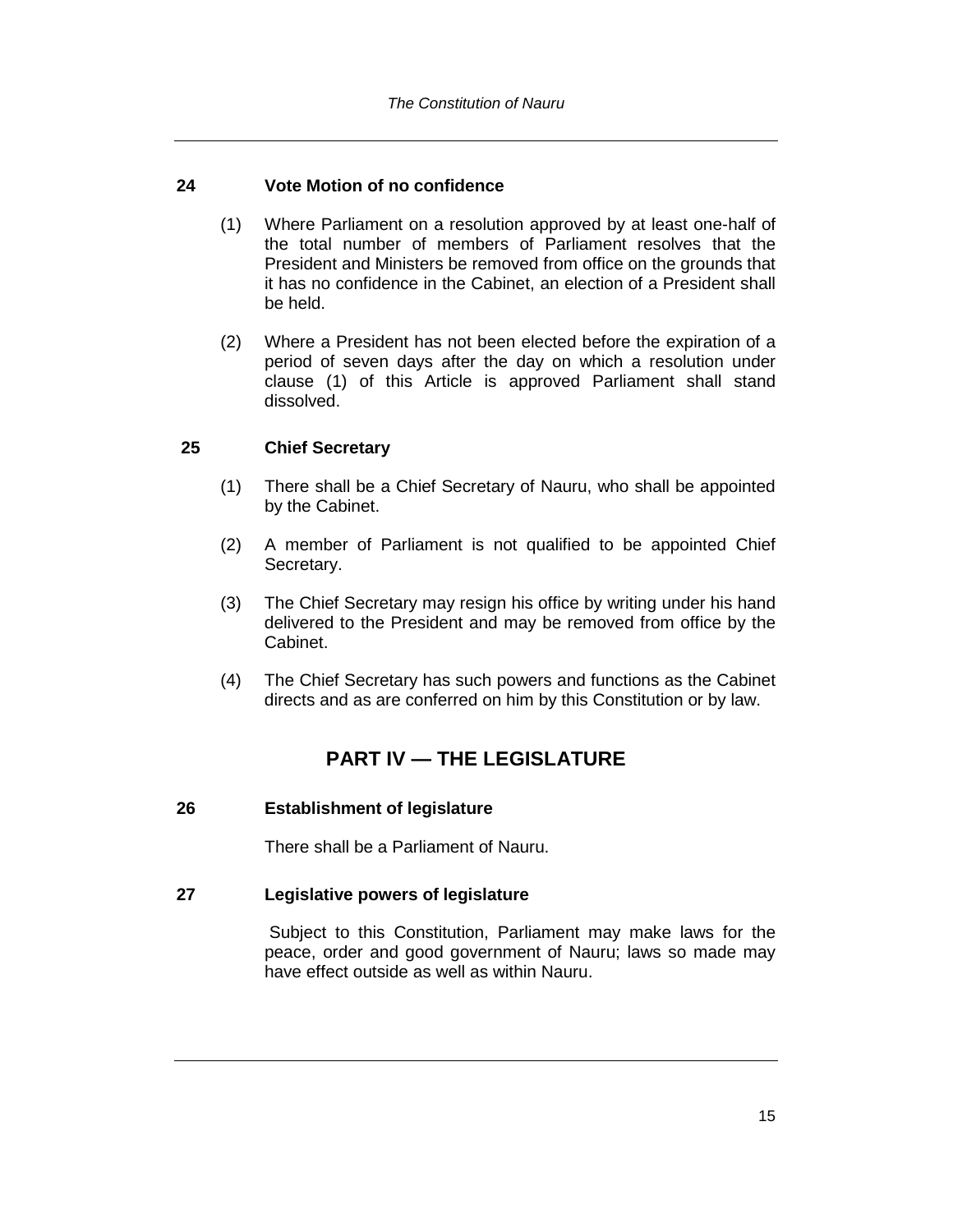#### **28 The Parliament**

- (1) Parliament shall consist of eighteen members or such greater number as is prescribed by law.
- (2) For the purpose of the election of members of Parliament, Nauru shall be divided into constituencies.
- (3) Unless otherwise prescribed by law, the constituencies and the number of members of Parliament to be returned by each of the constituencies are those described in the Second Schedule.
- (4) A person shall not be at the same time a member of Parliament for more than one constituency.

#### **29 Electors for Parliament**

Members of Parliament shall be elected in such manner as is prescribed by law, by Nauruan citizens who have attained the age of twenty years.

#### **30 Qualification for membership of Parliament**

A person is qualified to be elected a member of Parliament if, and is not so qualified unless, he—

- (a) is a Nauruan citizen and has attained the age of twenty years; and
- (b) is not disqualified under this Constitution.

#### **31 Disqualifications for membership of Parliament**

No person is qualified to be elected a member of Parliament if he—

- (a) is an undischarged bankrupt or insolvent who has been declared bankrupt or insolvent according to law;
- (b) is a person certified to be insane or otherwise adjudged according to law to be mentally disordered;
- (c) has been convicted and is under sentence or is subject to be sentenced for an offence punishable according to law by death or by imprisonment for one year or longer ;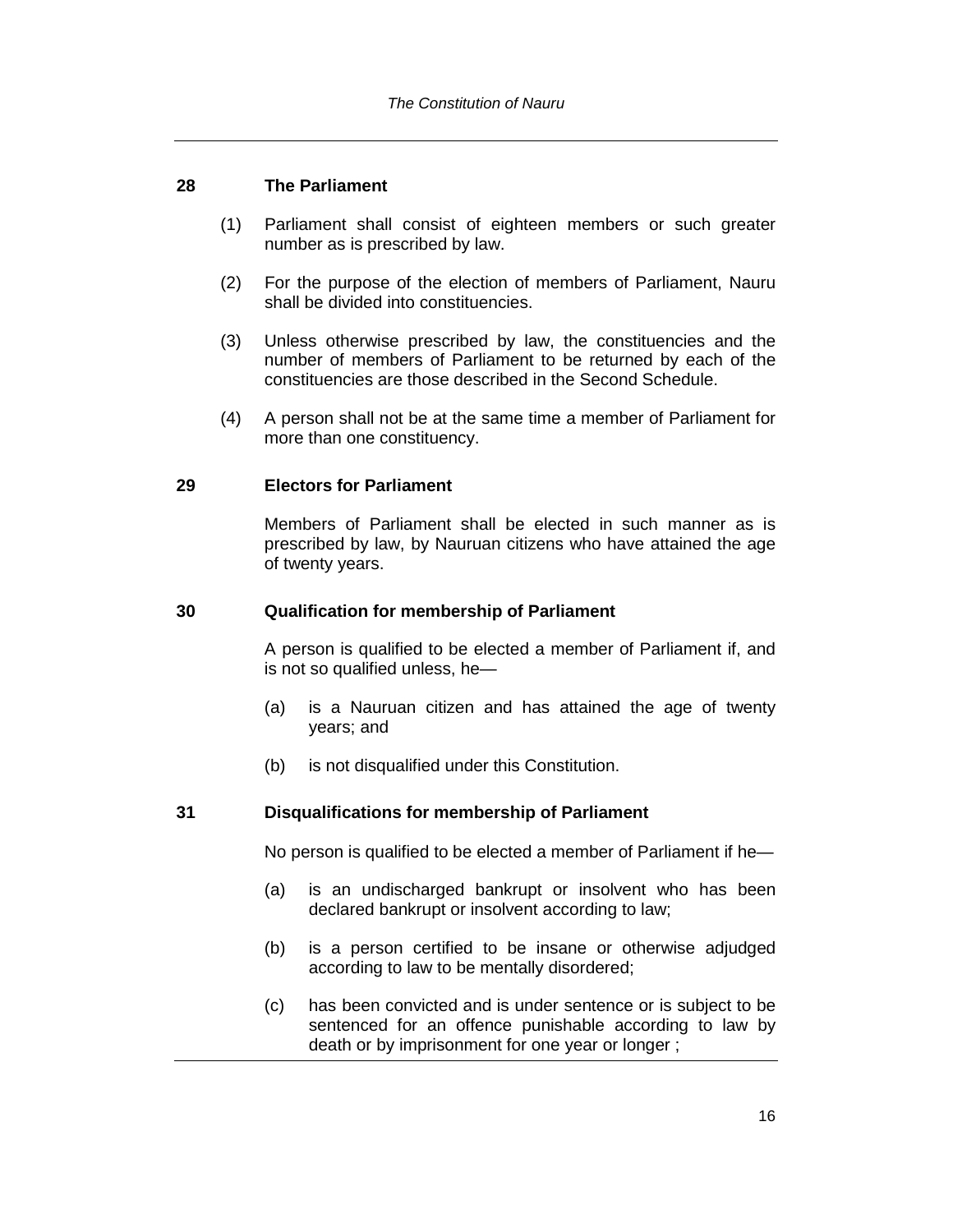- (d) does not possess such qualifications relating to residence or domicile in Nauru as are prescribed by law; or
- (e) holds an office of profit in the service of Nauru or of a statutory corporation , being an office prescribed by law for the purposes of this paragraph.

#### **32 Vacation of seats by members of Parliament**

- (1) A member of Parliament vacates his seat—
	- (a) upon the dissolution of Parliament next after his election;
	- (b) upon becoming disqualified under Article 31 to be elected a member of Parliament;
	- (c) upon resigning his seat by writing under his hand delivered, in the case of a member other than the Speaker, to the Speaker and, in the case of the Speaker, to the Clerk of Parliament;
	- (d) if he is absent without leave of Parliament on every day on which a meeting of Parliament is held during a period of two months; or
	- (e) upon ceasing to be a Nauruan citizen.
- (2) In the event of the occurrence of a vacancy in the office of a member of Parliament, an election shall be held in the manner prescribed by law of a member to fill the vacant office.

# **33 Clerk of Parliament**

- (1) There shall be a Clerk of Parliament, who shall be appointed by the Speaker.
- (2) A member of Parliament is not qualified to be appointed Clerk of Parliament.
- (3) The Clerk of Parliament may at any time resign his office by writing under his hand delivered to the Speaker and may be removed from office by the Speaker at any time.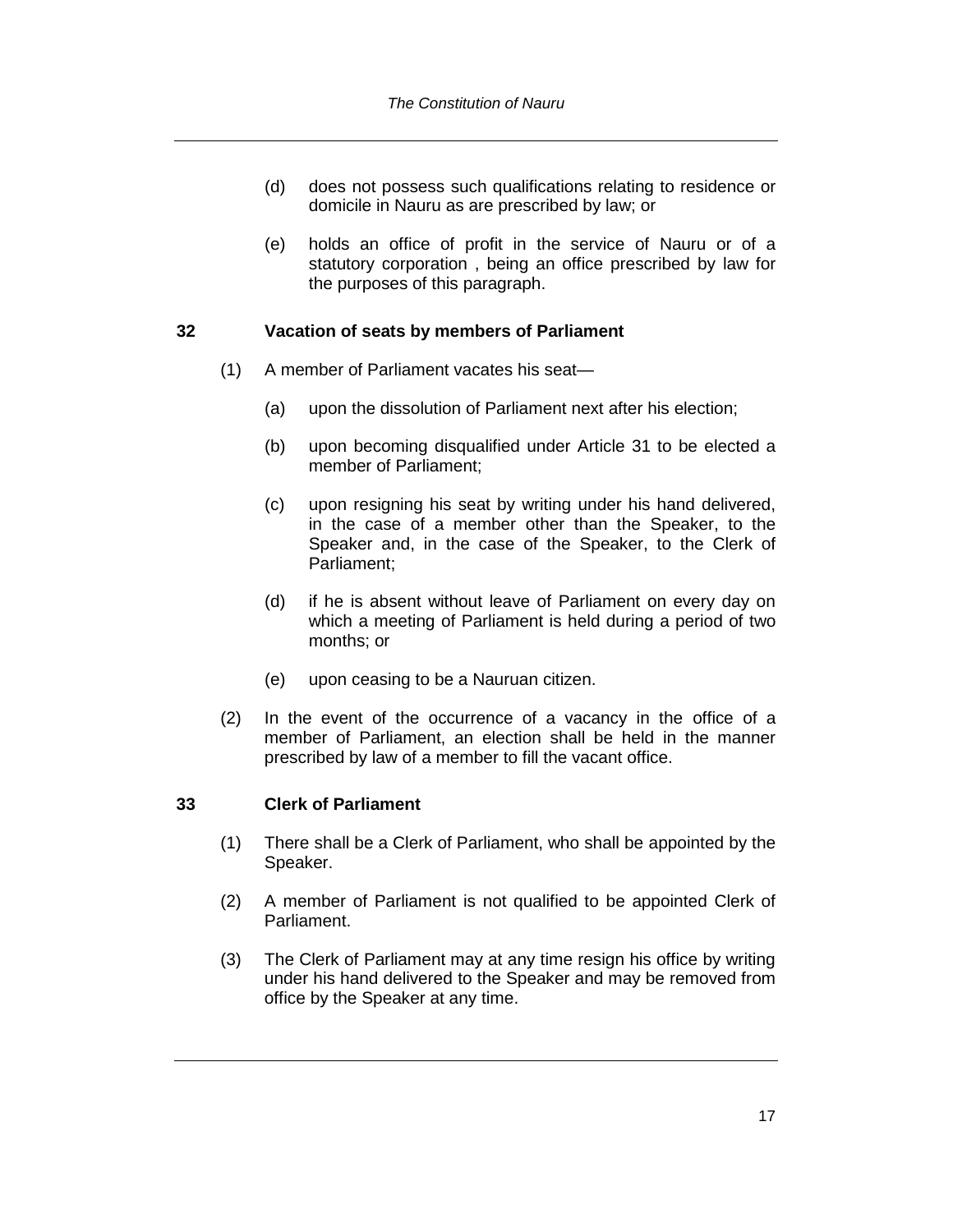(4) Before or during the absence of the Clerk of Parliament, the Speaker may appoint a person who is not a member of Parliament to perform the functions of the Clerk during his absence.

### **34 Speaker of Parliament**

- (1) Parliament shall, before it proceeds to the despatch of any other business, elect one of its members to be Speaker and, whenever the office of Speaker is vacant, shall not transact any business other than the election of one of its members to fill that office.
- (2) A member of the Cabinet is not qualified to be elected Speaker.
- (3) The Speaker ceases to hold office—
	- (a) when Parliament first meets after a dissolution;
	- (b) upon ceasing to be a member of Parliament otherwise than by reason only of its dissolution;
	- (c) upon becoming a member of the Cabinet;
	- (d) upon being removed from office by a resolution Parliament; or
	- (e) upon resigning his office by writing under his hand delivered to the Clerk of Parliament.

#### **35 Deputy Speaker of Parliament**

- (1) Parliament shall, after the election of the Speaker and before it proceeds to the despatch of any other business, elect one of its members to be Deputy Speaker and, whenever the office of Deputy Speaker is vacant, shall, as soon as possible, elect one of its members to fill that office.
- (2) A member of the Cabinet is not qualified to be elected Deputy Speaker.
- (3) The Deputy Speaker ceases to hold office—
	- (a) when Parliament first meets after a dissolution;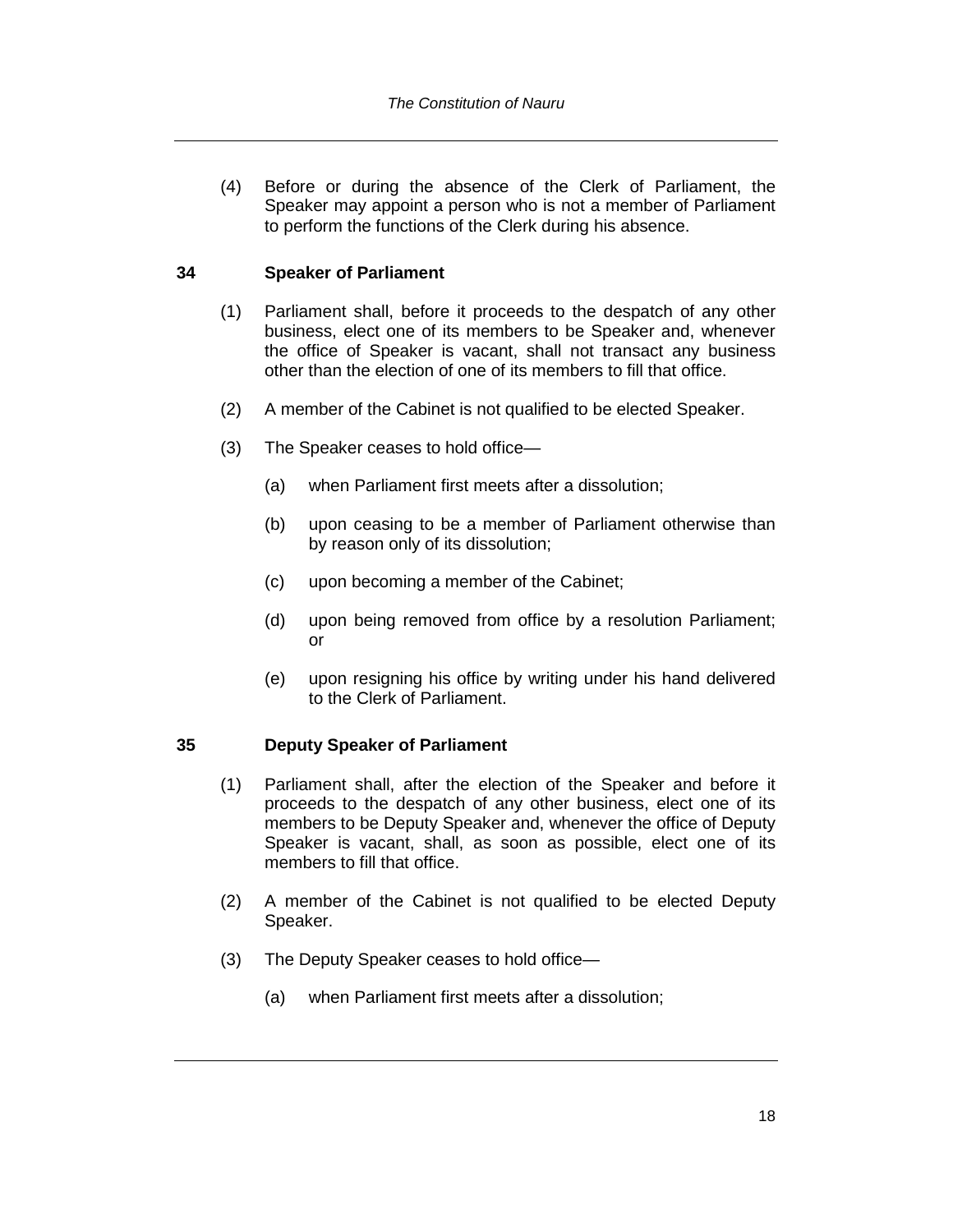- (b) upon ceasing to be a member of Parliament otherwise than by reason only of its dissolution;
- (c) upon becoming a member of the Cabinet;
- (d) upon being removed from office by a resolution of Parliament; or
- (e) upon resigning his office by writing under his hand delivered to the Clerk of Parliament.
- (4) The powers and functions conferred by this Constitution upon the Speaker shall, if there is no person holding the office of Speaker or if the Speaker is absent from a sitting of Parliament or is otherwise unable to exercise those powers and perform those functions, be exercised and performed by the Deputy Speaker and, if he is also absent or unable to exercise those powers and perform those functions, Parliament may elect one of its members to exercise those powers and perform those functions.

#### **36 Determination on questions of membership of Parliament**

Any question that arises concerning the right of a person to be or to remain a member of Parliament shall be referred to and determined by the Supreme Court.

# **37 Powers privileges and immunities of Parliament**

The powers, privileges and immunities of Parliament and of its members and committees are such as are declared by Parliament.

#### **38 Procedure in Parliament**

- (1) Parliament may make, amend or repeal rules and orders with respect to—
	- (a) the mode in which its powers, privileges and immunities may be exercised and upheld; and
	- (b) the conduct of its business and proceedings.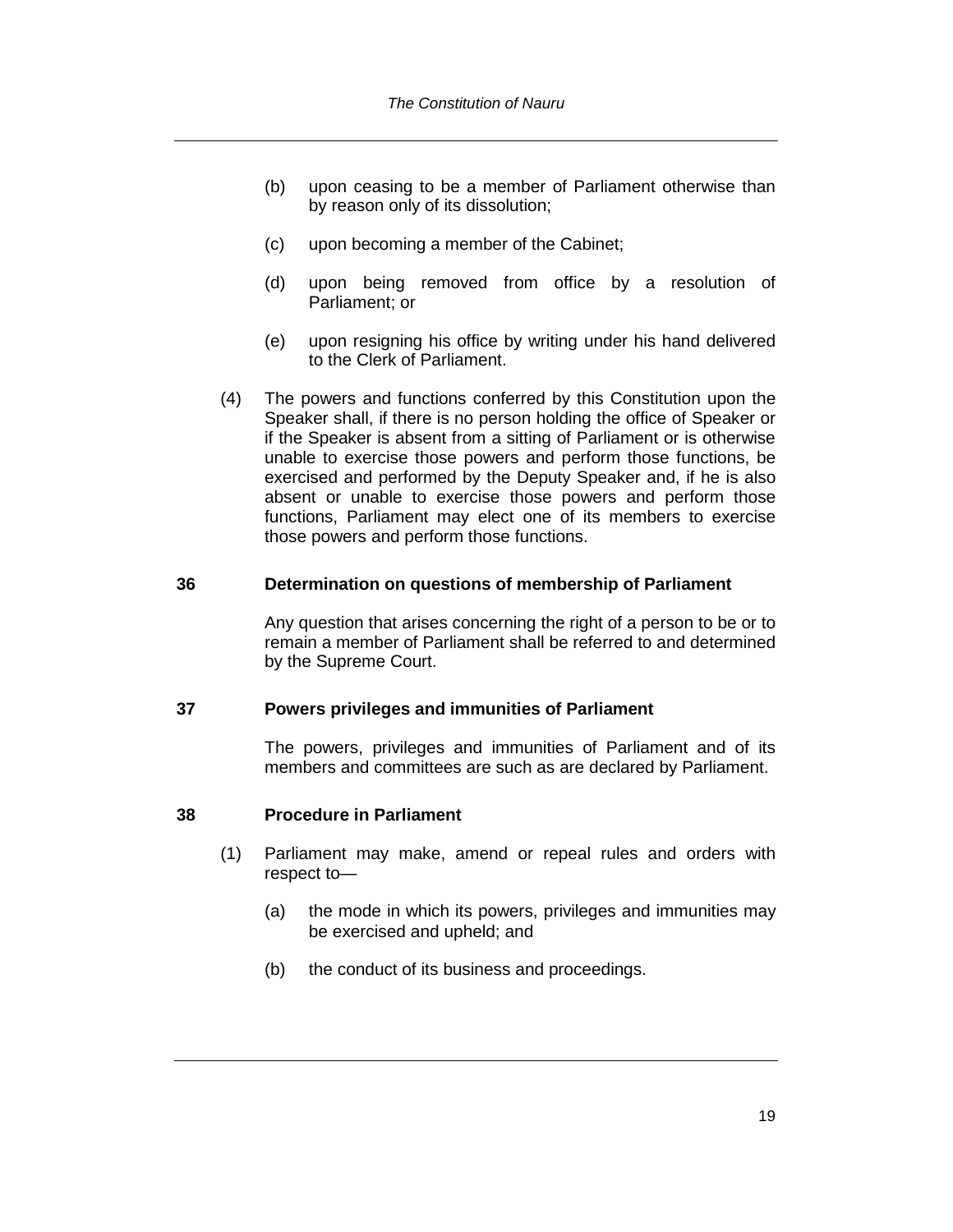(2) Parliament may act notwithstanding a vacancy in its membership and the presence or participation of a person not entitled to be present at, or to participate in, the proceedings of Parliament does not invalidate those proceedings.

### **39 General Elections for Parliament**

A general election of members of Parliament shall be held at such time within two months after a dissolution of Parliament as the Speaker in accordance with the advice of the President appoints.

#### **40 Sessions of Parliament**

- (1) Each session of Parliament shall be held at such place and shall begin at such time, not being later than twelve months after the end of the preceding session if Parliament has been prorogued, or twenty-one days after the last day on which a candidate at a general election is declared elected if Parliament has been dissolved, as the Speaker in accordance with the advice of the President appoints.
- (2) Subject to the provisions of clause (1) of this Article, the sittings of Parliament shall be held at such times and places as it, by its rules of procedure or otherwise, determines.

#### **41 Prorogation and dissolution of Parliament**

- (1) The Speaker, in accordance with the advice of the President, may at any time prorogue Parliament.
- (2) The Speaker shall, if he is advised by the President to dissolve Parliament, refer the advice of the President to Parliament as soon as practicable and in any case before the expiration of fourteen days after his receipt of the advice.
- (3) For the purposes of clause (2) of this Article, and notwithstanding Article 40, the Speaker shall, if necessary, appoint a time for the beginning of a session, or for a sitting, of Parliament.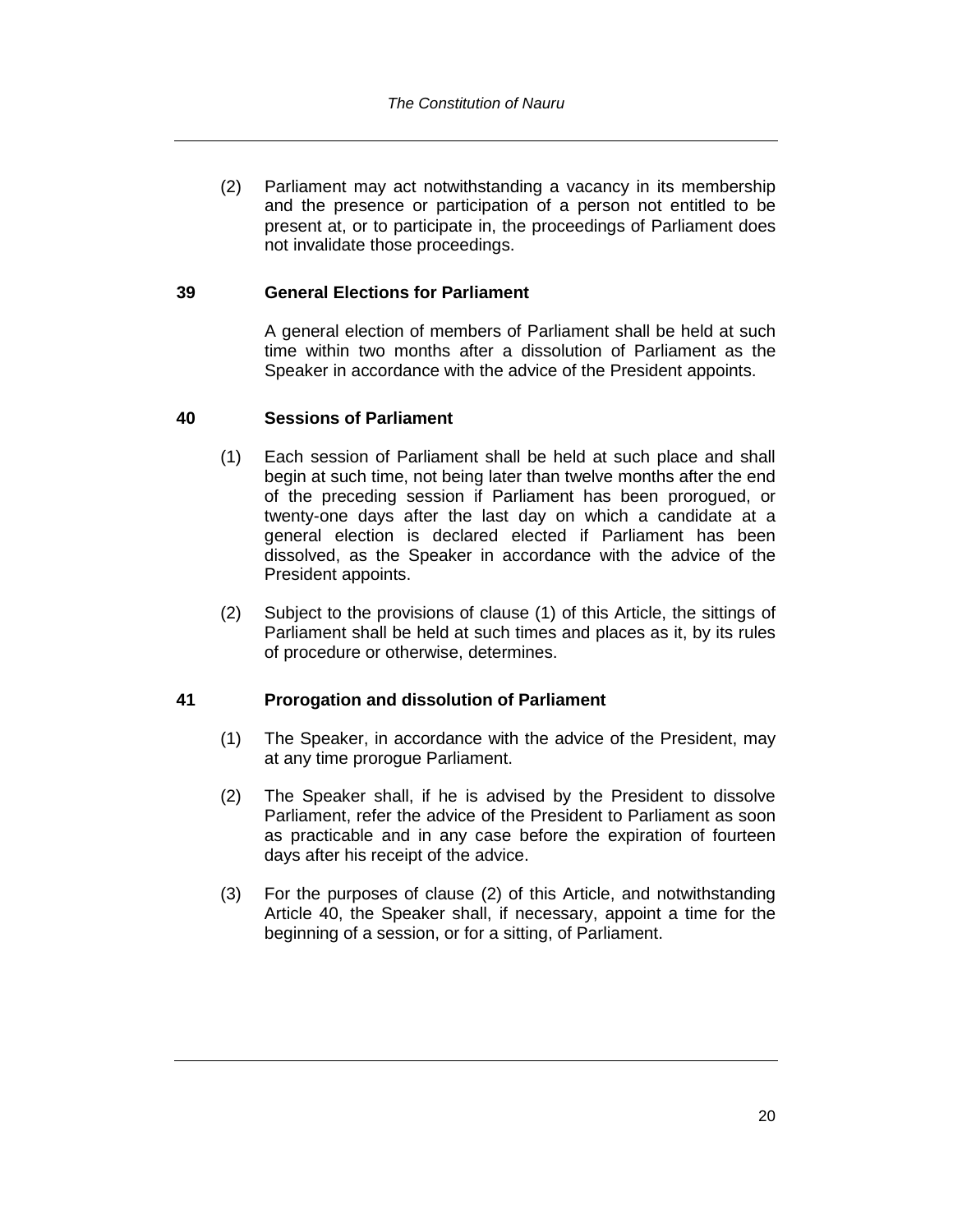- (4) Where the Speaker has, under clause (2) of this Article, referred the advice of the President to Parliament, and no resolution for the removal from office of the President and Ministers under Article 24 is approved after the date on which the advice was so referred, he shall dissolve Parliament on the seventh day after that date.
- (5) The President may withdraw his advice at any time before the Speaker has dissolved Parliament and where the President so withdraws his advice, the Speaker shall not dissolve Parliament.
- (6) Notwithstanding the preceding provisions of this Article, where a resolution for the removal from office of the President and Ministers is approved under Article 24, the Speaker shall not—
	- (a) prorogue Parliament; or
	- (b) dissolve Parliament,

during the period of seven days after the day on which the resolution is approved.

(7) Parliament shall, unless sooner dissolved, continue for a period of three years from and including the date of the first sitting of Parliament after any dissolution and shall then stand dissolved.

#### **42 Sessions of Parliament at request of one-third of members**

- (1) Where—
	- (a) Parliament is not in session; and
	- (b) there is delivered to the Speaker a request that complies with clause (2) of this Article for the holding of a session,

the Speaker shall appoint a time for the holding of a session of Parliament, being a time before the expiration of fourteen days after the request is delivered.

- (2) A request referred to in clause (1) of this Article—
	- (a) shall be in writing;
	- (b) shall be signed by a member of Parliament for each of at least three constituencies and by a number of members of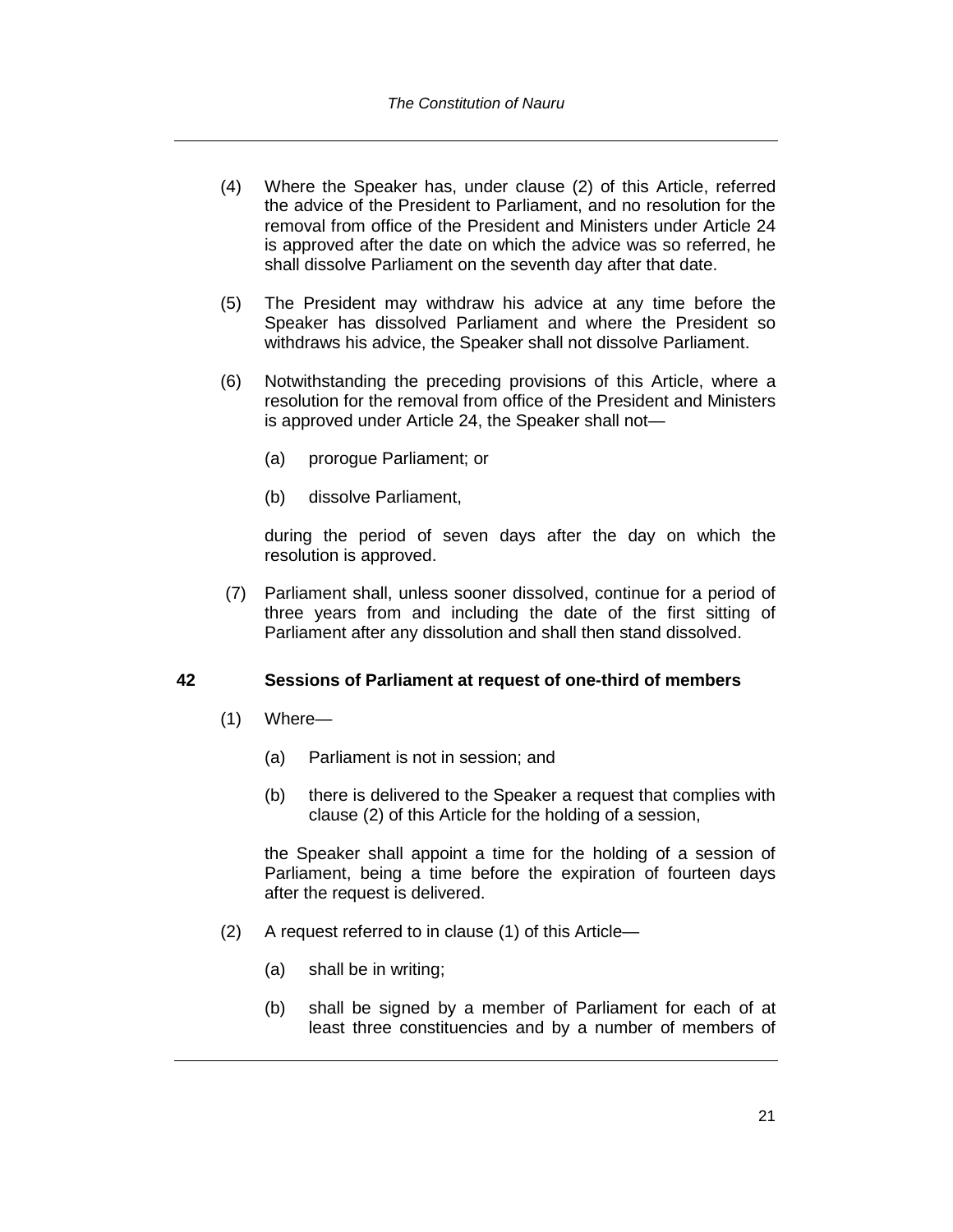Parliament which is at least one-third of the total number of members of Parliament; and

(c) shall set out particulars of the business proposed to be dealt with at the session of Parliament.

#### **43 Oath of members of Parliament**

- (1) A member of Parliament shall, before taking his seat, take and subscribe before Parliament the oath set out in the Third Schedule, but a member may before taking and subscribing that oath take part in electing the Speaker.
- (2) The Speaker shall, if he has not taken and subscribed the oath set out in the Third Schedule, take and subscribe that oath before entering upon the duties of his office.

#### **44 Speaker to preside**

The Speaker shall preside at a sitting of Parliament.

#### **45 Quorum**

No business shall be transacted at a sitting of Parliament if the number of its members present, other than the person presiding at the sitting, is less than one-half of the total number of members of Parliament.

#### **46 Voting**

- (1) Except as otherwise provided by this Constitution, a question before Parliament shall be decided by a majority of the votes of its members present and voting.
- (2) The Speaker or other member presiding in Parliament shall not vote unless on a question the votes are equally divided in which case he has and shall exercise a casting vote.

# **47 Enactment of laws**

A proposed law becomes law on the date when the Speaker certifies that it has been passed by Parliament.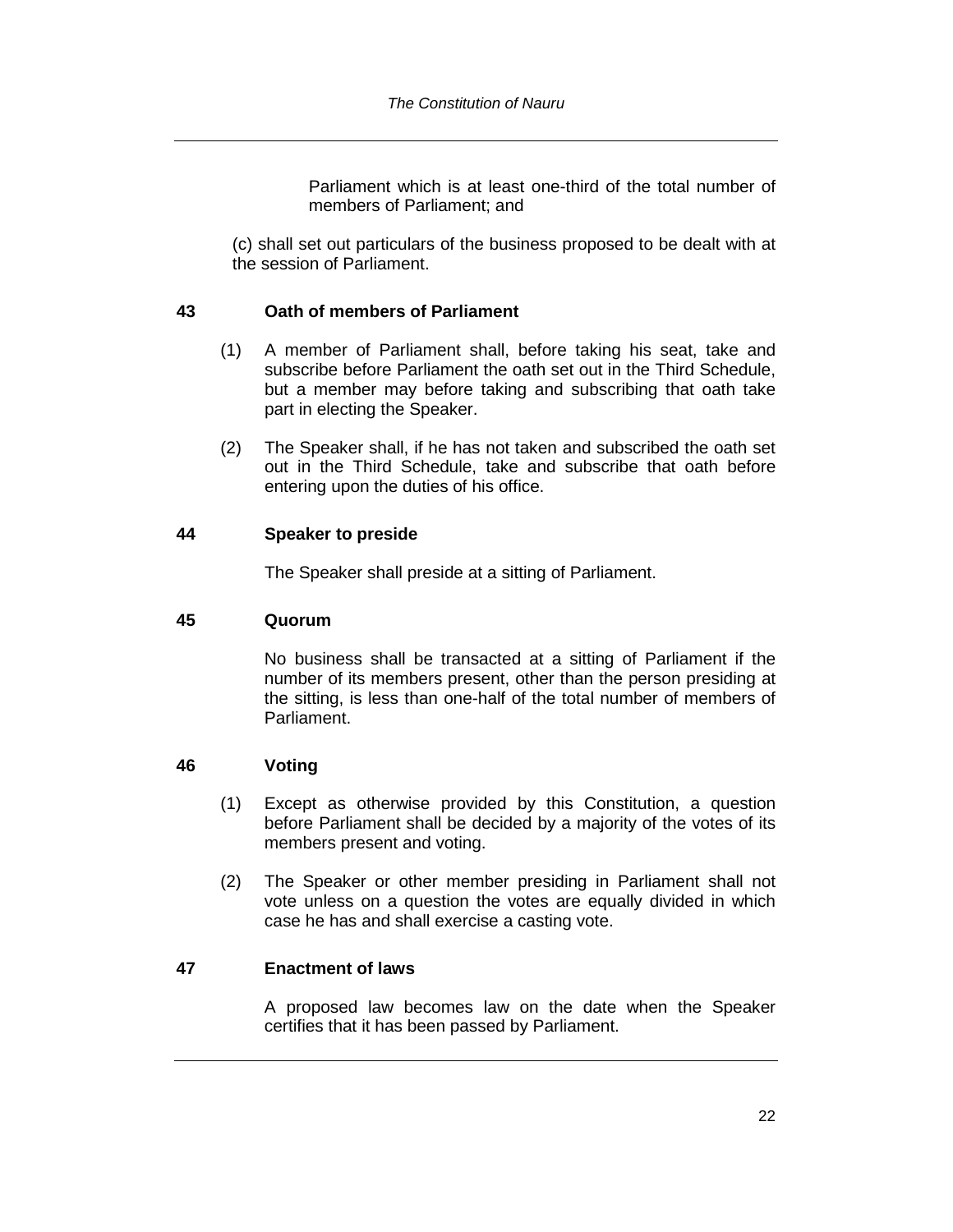# **PART V — THE JUDICATURE**

### **48 Supreme Court of Nauru**

- (1) There shall be a Supreme Court of Nauru, which shall be a superior court of record.
- (2) The Supreme Court has, in addition to the jurisdiction conferred on it by this Constitution, such jurisdiction as is prescribed by law.

#### **49 Chief Justice and Judges of Supreme Court**

- (1) The Supreme Court consists of a Chief Justice or such number, if any, of other judges as is prescribed by law.
- (2) The judges of the Supreme Court shall be appointed by the President.
- (3) A person is not qualified to be appointed a judge of the Supreme Court unless he is entitled as prescribed by law to practise as a barrister or solicitor in Nauru and has been so entitled for not less than five years.

#### **50 Vacation of office**

- (1) A judge of the Supreme Court ceases to hold office on attaining the age of sixty-five years or, if a greater age is prescribed by law for the purposes of this Article, on attaining that greater age.
- (2) A law that prescribes a greater age for the purposes of this Article may provide that that law applies only to specified judges.

# **51 Removal from office and resignation**

- (1) A judge of the Supreme Court may not be removed from office except on a resolution of Parliament approved by not less than twothirds of the total number of members of Parliament praying for his removal from office on the ground of proved incapacity or misconduct.
- (2) A judge of the Supreme Court may resign his office by writing under his hand delivered to the President.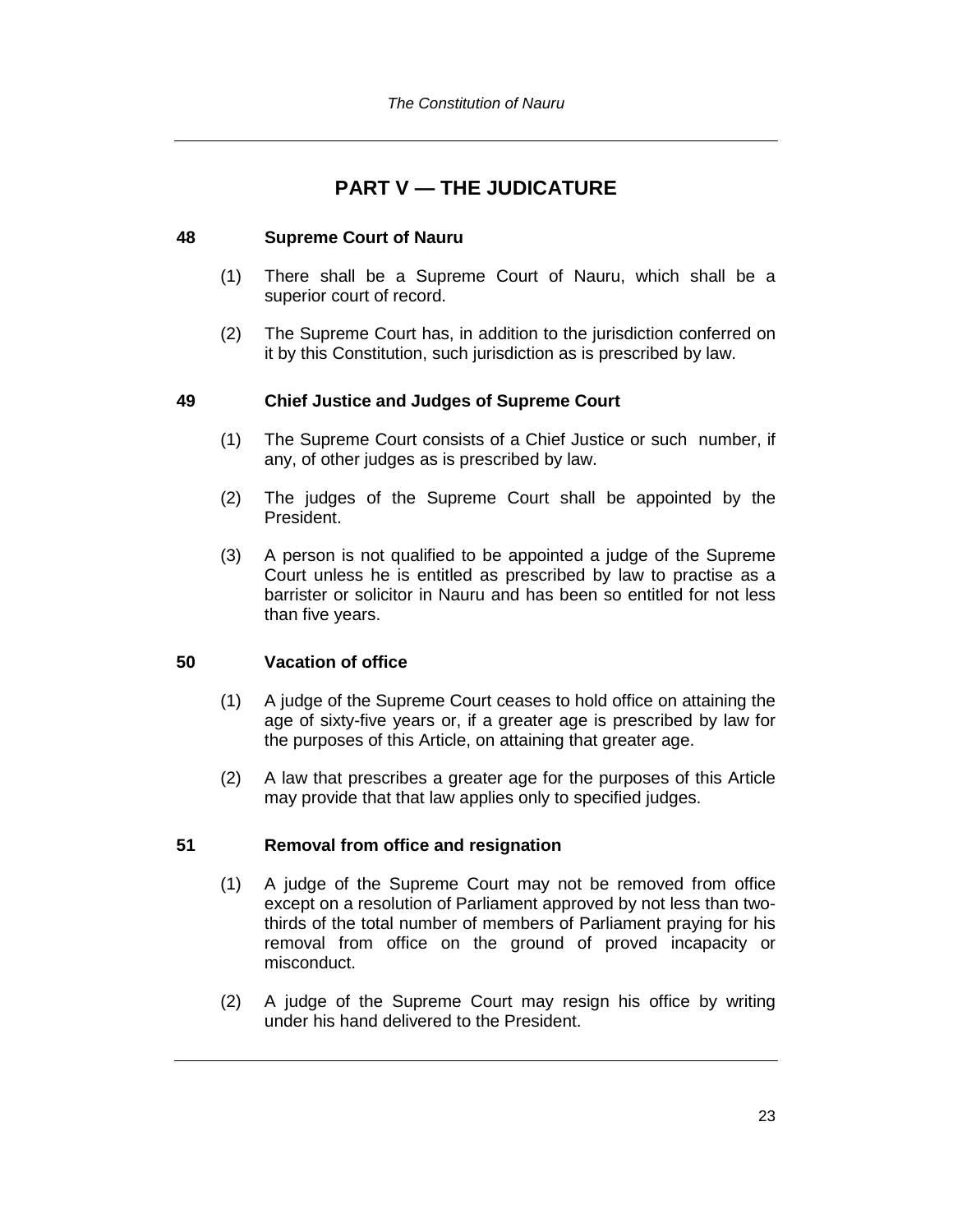# **52 Oath of office**

A judge of the Supreme Court shall not enter upon the duties of his office unless he has taken and subscribed the oath set out in the Fourth Schedule.

# **53 Acting judges**

- (1) If the office of Chief Justice is vacant or if the Chief Justice is for any reason unable to perform the duties of his office then until a person has been appointed to and has assumed the duties of that office or until the person holding that office has resumed those duties, as the case may be, those duties shall be discharged by such one of the other judges of the Supreme Court as is designated by the President or, if there is no other judge of the Supreme Court, by a person designated by the President, being a person who is qualified to be appointed a judge of the Supreme Court.
- (2) If the office of a judge of the Supreme Court other than the office of the Chief Justice is vacant or if the person holding that office is for any reason unable to perform the duties of his office or if the state of business in the Supreme Court so requires, the President may appoint a person qualified to be appointed a judge of the Supreme Court to act as a judge of the Supreme Court and a person so appointed may act as a judge of the Supreme Court notwithstanding that he has attained the age of sixty five years or, if a greater age is prescribed by law for the purposes of Article 50, has attained that greater age.
- (3) The provisions of clause (2) of this Article apply in respect of the office of Chief Justice if at a time when the office of the Chief Justice is vacant no other person holds office as a judge of the Supreme Court.
- (4) A person appointed under clause (2) of this Article to act as a judge of the Supreme Court shall continue to act for the period of his appointment or, if no such period is specified, until his appointment is revoked by the President.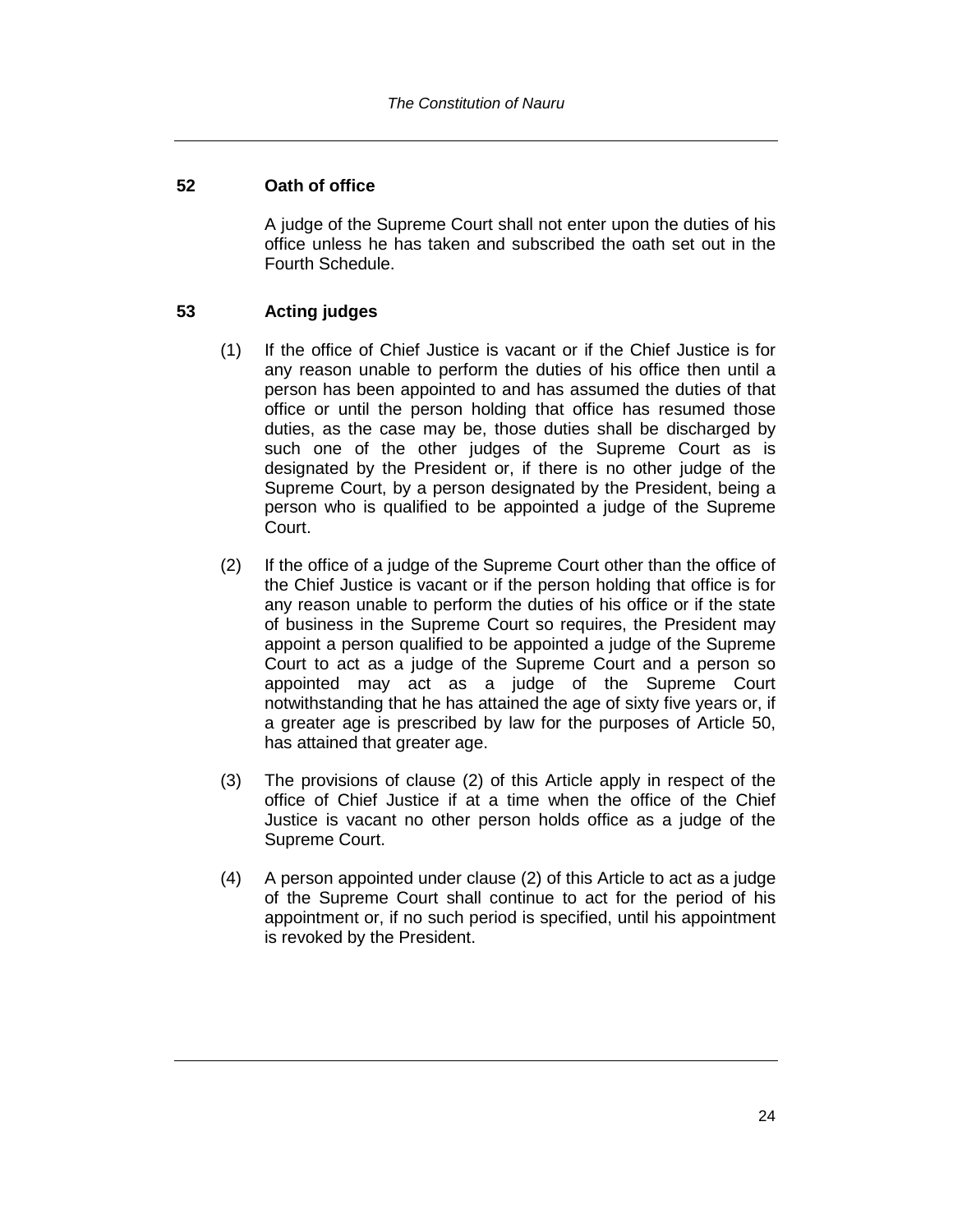### **54 Matters concerning the Constitution**

- (1) The Supreme Court shall, to the exclusion of any other court, have original jurisdiction to determine any question arising under or involving the interpretation or effect of any provision of this Constitution.
- (2) Without prejudice to any appellate jurisdiction of the Supreme Court, where in any proceedings before another court a question arises involving the interpretation or effect of any provision of this Constitution, the cause shall be removed into the Supreme Court, which shall determine that question and either dispose of the case or remit it to that other court to be disposed of in accordance with the determination.

#### **55 The Cabinet may refer questions on Constitution to the Supreme Court**

The President or a Minister may, in accordance with the approval of the Cabinet, refer to the Supreme Court for its opinion any question concerning the interpretation or effect of any provision of this Constitution which has arisen or appears to the Cabinet likely to arise, and the Supreme Court shall pronounce in open court its opinion on the question.

#### **56 Subordinate courts**

There shall be such subordinate courts as are established by law and those courts possess such jurisdiction and powers as are prescribed by law.

# **57 Appeals**

- (1) Parliament may provide that an appeal lies as prescribed by law from a judgment, decree, order or sentence of the Supreme Court constituted by one judge to the Supreme Court constituted by not less than two judges.
- (2) Parliament may provide that an appeal lies as prescribed by law from a judgment, decree, order or sentence of the Supreme Court to a court of another country.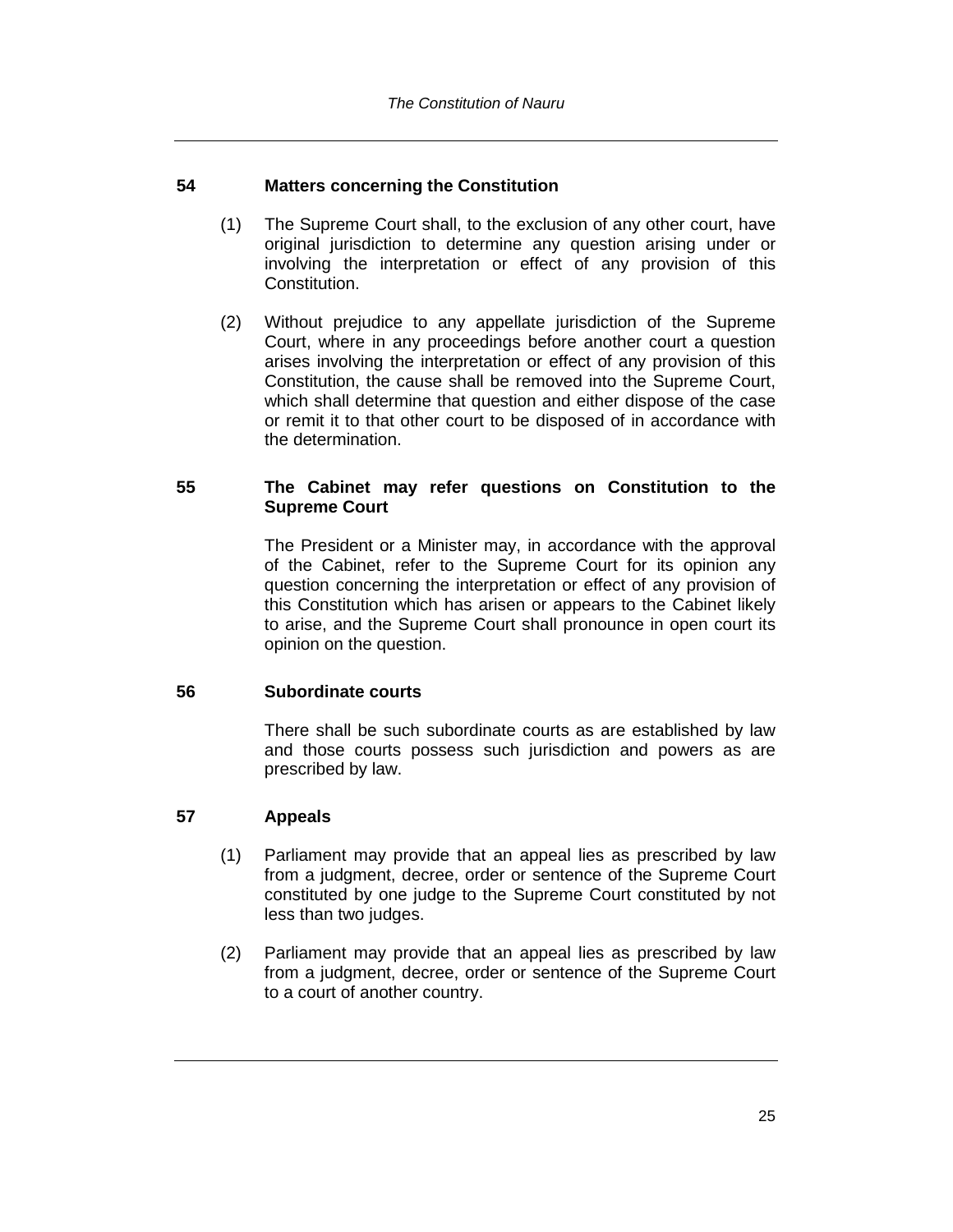# **PART VI —FINANCE**

### **58 Treasury Fund**

All revenues and other moneys raised or received by Nauru, not being revenues or other moneys payable by law into another fund established for a specific purpose, shall be paid into and form a Treasury Fund.

# **59 Withdrawals from Treasury Fund and public funds**

- (1) No moneys shall be withdrawn from the Treasury Fund except to meet expenditure that is charged upon the Treasury Fund by this Constitution or in accordance with law.
- (2) No moneys shall be withdrawn from any fund referred to in Article 58 other than the Treasury Fund except in accordance with law.
- (3) A proposed law for the withdrawal of moneys from the Treasury Fund or any other fund referred to in Article 58 shall not receive the certificate of the Speaker under Article 47 unless the purpose of the withdrawal has been recommended to Parliament by the Cabinet.
- (4) The Cabinet shall cause to be prepared and laid before Parliament before the date of commencement of each financial year (or if, in respect of a particular financial year, Parliament, by resolution, determines a later date, before that later date), estimates of the revenues and expenditure of Nauru for that year.

#### **60 Taxation**

No tax shall be raised except as prescribed by law and a proposed law for the imposition of a tax shall not receive the certificate of the Speaker under Article 47 unless the imposition of the tax has been recommended to Parliament by the Cabinet.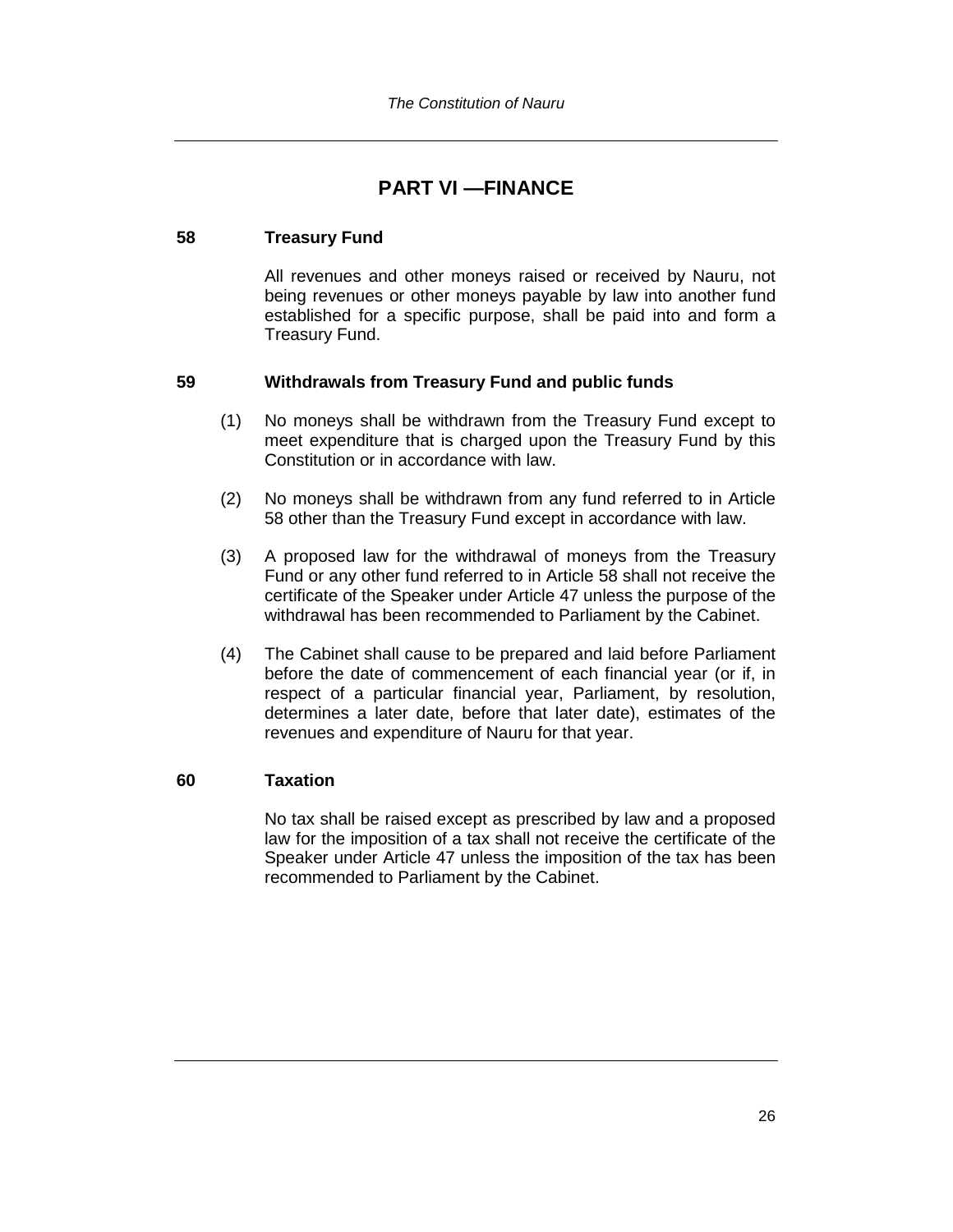### **61 Withdrawal of moneys in advance of appropriation law**

- (1) If the appropriation law in respect of a financial year has not received the certificate of the Speaker under Article 47 on or before the twenty-first day before the commencement of that financial year, the Cabinet may, in accordance with clause (2) of this Article, recommend to Parliament a proposed law authorising the withdrawal of moneys from the Treasury Fund for the purpose of meeting expenditure necessary to carry on the services of the Republic of Nauru after the commencement of that financial year until the expiration of three months or the coming into operation of the appropriation law, whichever is the earlier.
- (2) A recommendation by the Cabinet referred to in clause (1) of this Article shall be in writing delivered to the Speaker not later than the fourteenth day before the commencement of the financial year and the Speaker shall, on receiving the recommendation, lay it before Parliament as soon as practicable.
- (3) For the purposes of clause (2) of this Article, and notwithstanding Article 40, the Speaker shall, if necessary, appoint a time for the beginning of a session, or for a sitting, of Parliament.
- (4) Where the Cabinet has recommended a proposed law under clause (1) of this Article and neither the appropriation law nor that proposed law has come into operation on or before the commencement of that financial year, the Cabinet may authorise the withdrawal of moneys in accordance with that proposed law but the amount of moneys so withdrawn shall not exceed one-quarter of the amount withdrawn under the authority of the appropriation law or laws in respect of the preceding financial year.

# **62 Long Term Investment Fund**

- (1) There shall be a Long Term Investment Fund constituted by the moneys that immediately before the commencement of this Constitution constituted a fund called the Nauruan Community Long Term Investment Fund and by such other moneys as are appropriated by law for payment into the fund or are paid into the fund as provided by clause (2) of this Article.
- (2) Moneys constituting the Long Term Investment Fund may be invested as prescribed by law and income derived from moneys so invested shall be paid into the fund.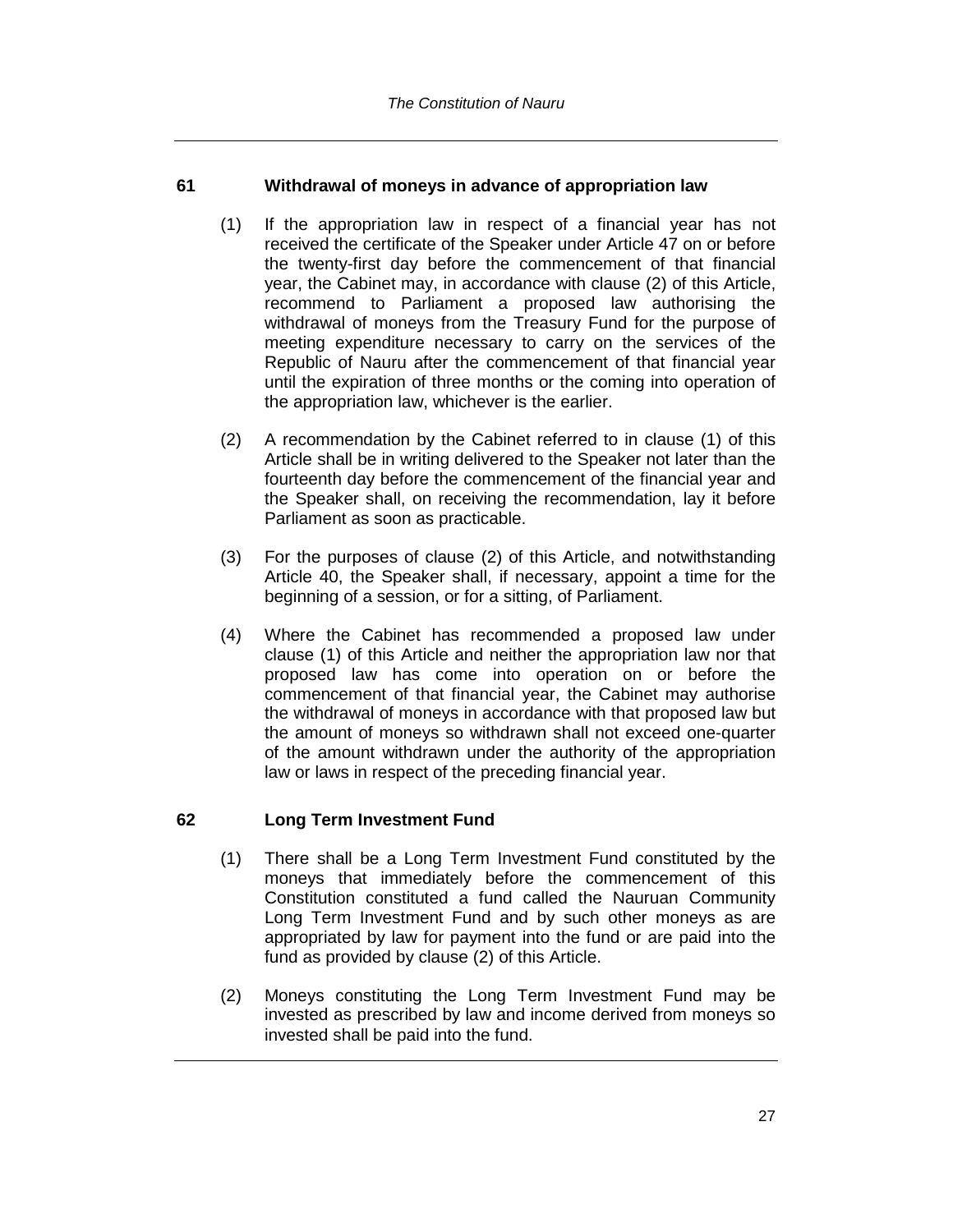(3) Notwithstanding the provisions of Article 59, no moneys shall be withdrawn from the Long Term Investment Fund (otherwise than for investment under clause (2) of this Article) until the recovery of the phosphate deposits in Nauru has, by reason of the depletion of those deposits, ceased to provide adequately for the economic needs of the citizens of Nauru.

#### **63 Phosphate royalties**

- (1) Parliament may provide for the establishment of a fund for the benefit of persons from whose land phosphate deposits have been recovered and for the payment into that fund of amounts from the Treasury Fund and for the payment of moneys out of that fund to those persons.
- (2) Parliament may provide for the payment from the Treasury Fund to persons from whose land phosphate deposits have been recovered of such royalties as are prescribed by law.

#### **64 Contingencies Fund**

- (1) Parliament may provide for the establishment of a Contingencies Fund and for authorising the Cabinet, if satisfied that there has arisen an urgent and unforeseen need for expenditure for which no other provision exists, to make advances from that fund for the purposes of that expenditure.
- (2) Where an advance is made from the Contingencies Fund, provision may be made by law for replacing the amount so advanced.

# **65 Remuneration of certain officers**

- (1) There shall be paid to the holders of the offices to which this Article applies such salary and such allowances as are prescribed by law.
- (2) The salaries and allowances payable to the holders of the offices to which this Article applies are a charge on the Treasury Fund.
- (3) The salary and allowances payable to the holder of an office to which this Article applies and his other conditions of service shall not be altered to his disadvantage during the term of his appointment.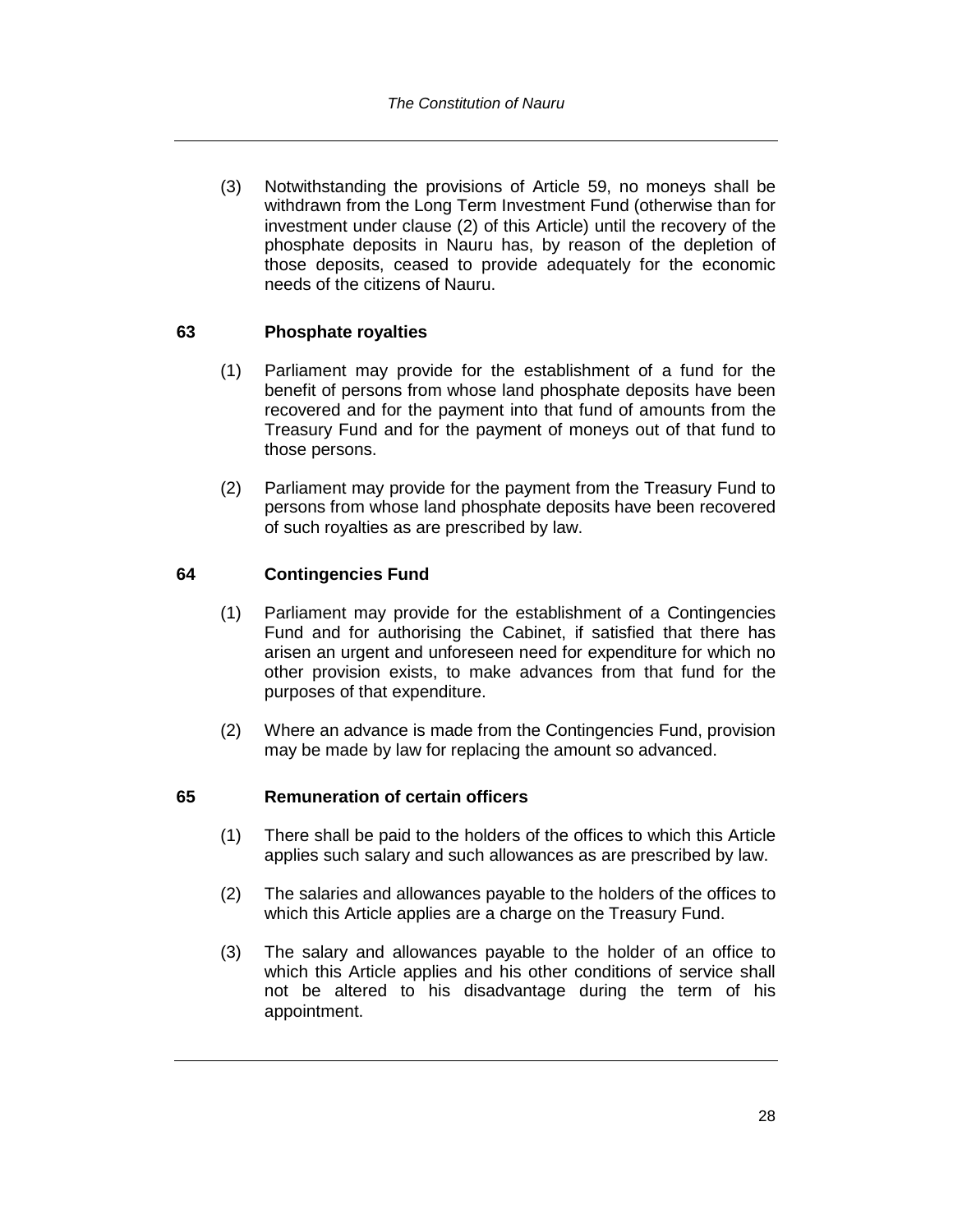(4) This Article applies to the office of judge of the Supreme Court, Clerk of Parliament, and Director of Audit.

# **66 Director of Audit**

- (1) There shall be a Director of Audit, whose office is a public office.
- (2) The powers and functions and the conditions of service of the Director of Audit are, subject to this Constitution, as prescribed by law.
- (3) The Director of Audit shall not hold or act in any other public office during his period of service and a person who has held the office of Director of Audit shall not hold or act in any public office during the period of three years after he ceases to be Director of Audit.
- (4) The Director of Audit may resign his office at any time by writing under his hand delivered to the Speaker.
- (5) The Director of Audit may not be removed from office except on a resolution of Parliament approved by not less than two-thirds of the total number of members of Parliament praying for his removal from office on the ground of proved incapacity or misconduct.

#### **67 Public debt**

- (1) All debt charges for which Nauru is liable are a charge on the Treasury Fund.
- (2) For the purposes of this Article, debt charges include interest, sinking fund charges, repayment or amortisation of debt and all expenditure in connexion with the raising of loans and the service and redemption of the debt thereby created.

# **PART VII — THE PUBLIC SERVICE**

#### **68 Appointments etc., in the Public Service**

(1) Except as otherwise provided by law under Article 69, there is vested in the Chief Secretary the power —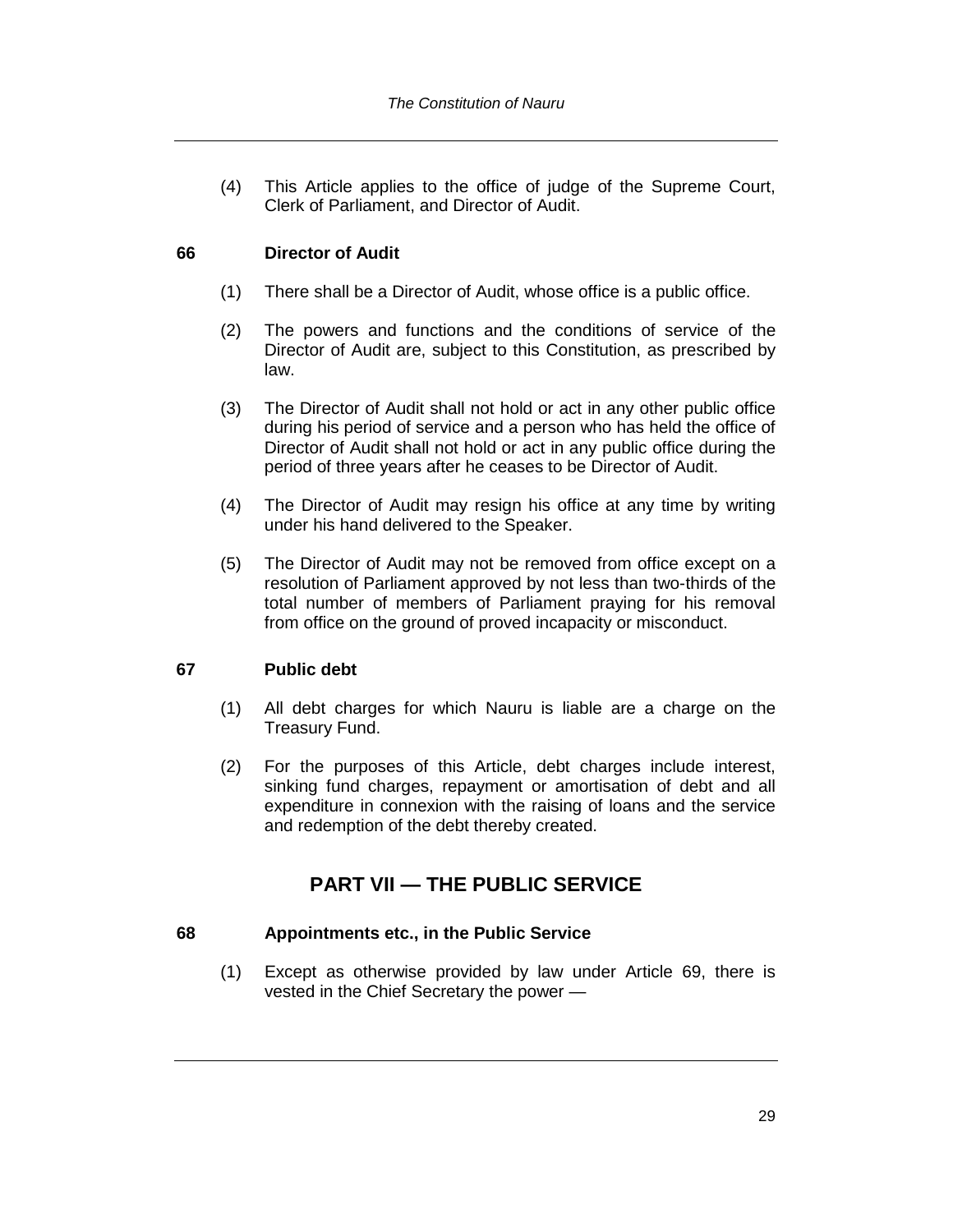- (a) to appoint, subject to clause (3) of this Article, persons to hold or act in offices in the Public Service;
- (b) to exercise disciplinary control over persons holding or acting in such offices; and
- (c) to remove such persons from office.
- (2) The Chief Secretary may, by instrument in writing under his hand, delegate to a public officer power to exercise disciplinary control over persons holding or acting in such public offices, other than offices referred to in clause (3) of this Article, as the Chief Secretary specifies in the instrument and such delegation is subject to such conditions, if any, as the Chief Secretary specifies in the instrument.
- (3) The Chief Secretary may not exercise his power under paragraph (a) of clause (1) of this Article in relation to the office of a person in charge of a department of government and such other offices as are prescribed by law except in accordance with the approval of the Cabinet.
- (4) The Chief Secretary shall report to the Cabinet on such matters relating to the exercise of the powers under this Article as are prescribed by law at least once a year and the Cabinet shall cause a copy of the report to be laid before Parliament.

#### **69 Power of Parliament to establish Public Service Board and to make special provisions regarding police**

- (1) Parliament may make provision for either or both of the following:—
	- (a) vesting the powers and functions of the Chief Secretary under clauses (1) and (2) of Article 68, in a Public Service Board consisting of the Chief Secretary, who shall be Chairman, and not less than two other persons who are not members of Parliament; and
	- (b) subject to clause (2) of this Article, vesting in the public officer in charge of the Nauru Police Force the powers and functions of the Chief Secretary under clause (1) of Article 68, in so far as they apply to or in respect of public officers in the Nauru Police Force.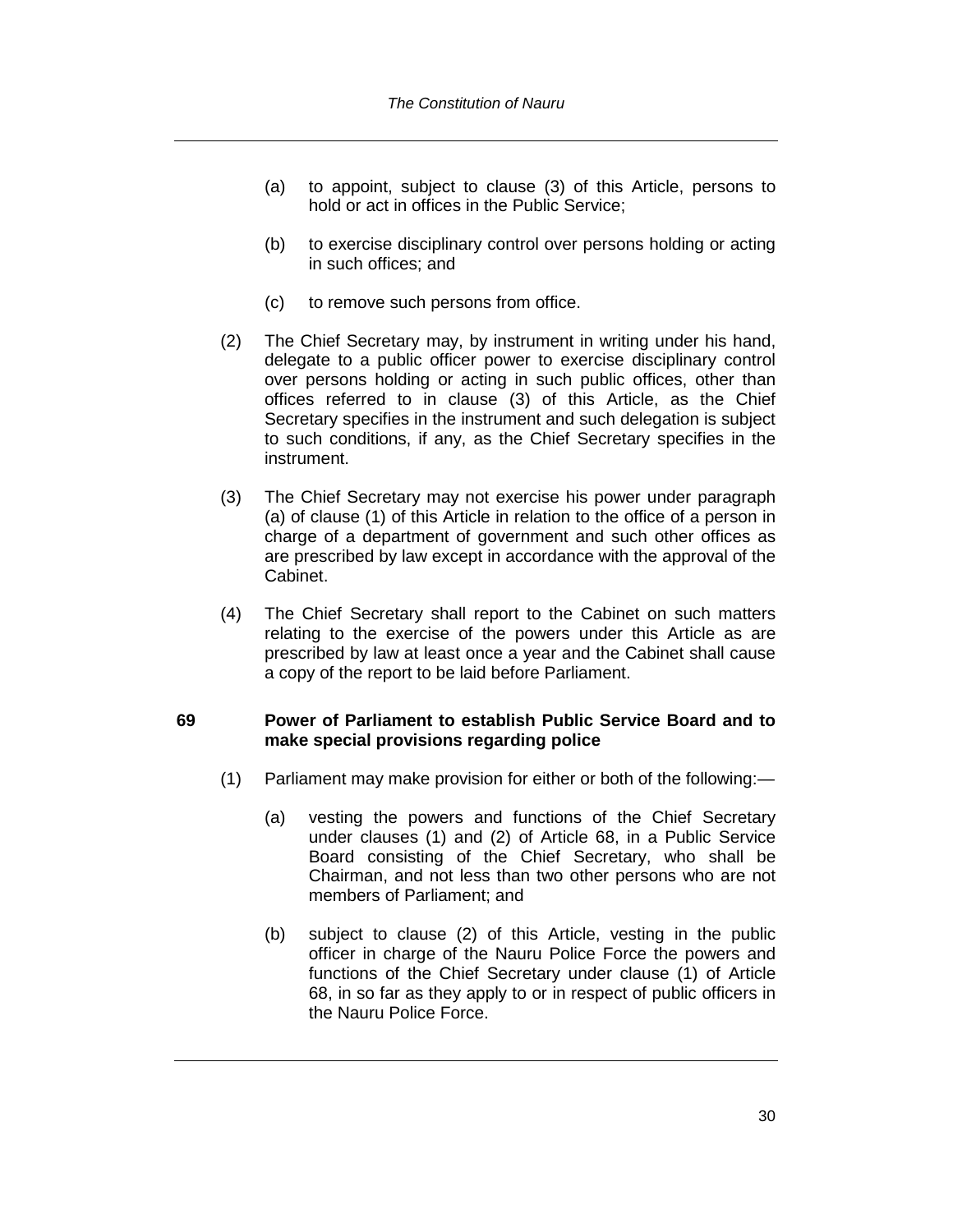- (2) Where Parliament makes provision under paragraph (b) of clause (1) of this Article —
	- (a) it shall also make provision for establishing a Police Service Board consisting of not less than three persons, who are not members of Parliament, of whom one shall be the Chief Justice, who shall be Chairman, one shall be the Chief Secretary, and one shall be a person elected by members of the Nauru Police Force in such manner and for such term as are prescribed by law;
	- (b) the power of the public officer in charge of the Nauru Police Force to appoint persons to hold or act in offices in the Nauru Police Force shall be subject to such consent, if any, of the Police Service Board as is required by law; and
	- (c) the Chief Secretary or, where Parliament has made provision for a Public Service Board, the Public Service Board, shall not exercise the powers or perform the functions under clauses (1) and (2) of Article 68 in so far as they apply to or in respect of public officers in the Nauru Police Force.
- (3) An appeal lies to the Police Service Board from a decision of the public officer in charge of the Nauru Police Force under this Article to remove a public officer from office or to exercise disciplinary control over a public officer at the instance of the public officer in respect of whom the decision is made.
- (4) The Police Service Board shall exercise such other powers and functions as are conferred on it by law and shall, subject to this Article and any law, regulate its own procedure.
- (5) Except as otherwise provided by law, no appeal lies from a decision of the Police Service Board.

#### **70 Public Service Appeals Board**

- (1) There shall be a Public Service Appeals Board which shall consist of the Chief Justice, who shall be Chairman, one person appointed by the Cabinet and one person elected by public officers as prescribed by law.
- (2) A member of Parliament is not qualified to be a member of the Public Service Appeals Board.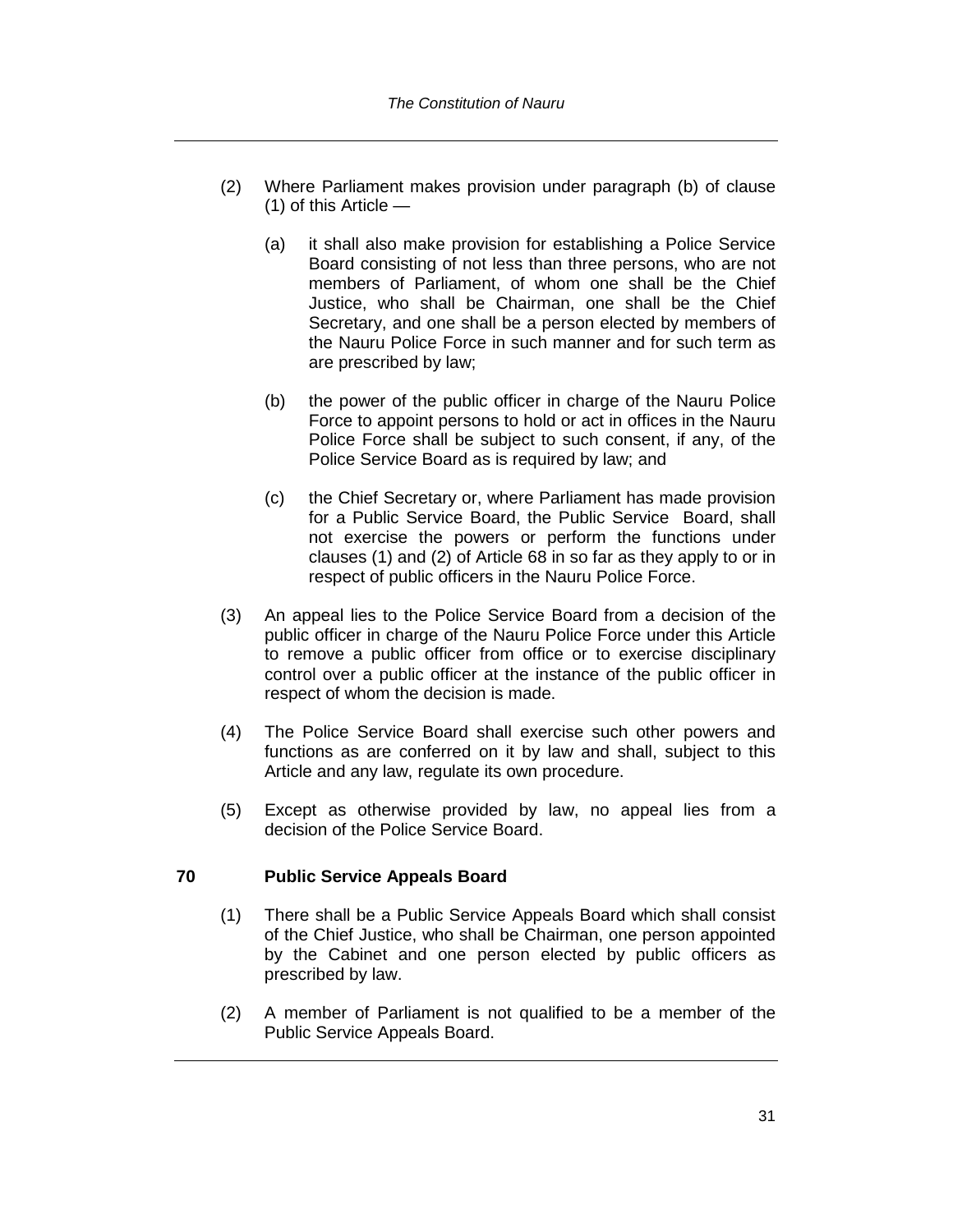- (3) A member of the Public Service Appeals Board ceases to hold office—
	- (a) upon being elected a member of Parliament;
- (b) if he was appointed by the Cabinet, upon being removed from office by the Cabinet or upon resigning his office by writing under his hand delivered to the President; or
- (c) if he was elected by public officers, upon the expiration of the term for which he was elected, upon being removed from office in the manner prescribed by law or upon resigning his office by writing under his hand delivered to the Chief Secretary.
- (4) Whenever a member of the Public Service Appeals Board, other than the Chief Justice, is unable for any reason or ineligible under clause (5) of this Article to perform the duties of his office, the Cabinet may—
	- (a) if the member was appointed by it, appoint a person who is not a member of Parliament; or
	- (b) if the member was elected by public officers, appoint, subject to such conditions, if any, as are prescribed by law, a person,

to act as a member of the Public Service Appeals Board during the period of the inability or ineligibility of the member.

- (5) Parliament may provide that a member of the Public Service Appeals Board, other than the Chief Justice, is ineligible to act in relation to such matters as are prescribed by law.
- (6) Except where an appeal lies to the Police Service Board under Article 69, an appeal lies to the Public Service Appeals Board from a decision to remove a public office or to exercise disciplinary control over a public officer at the instance of the public officer in respect of whom the decision is made.
- (7) The Public Service Appeals Board shall exercise and perform such other powers and functions as are conferred on it by law and shall, subject to this Constitution and any law, regulate its own procedure.
- (8) Except as otherwise provided by law, no appeal lies from a decision of the Public Service Appeals Board.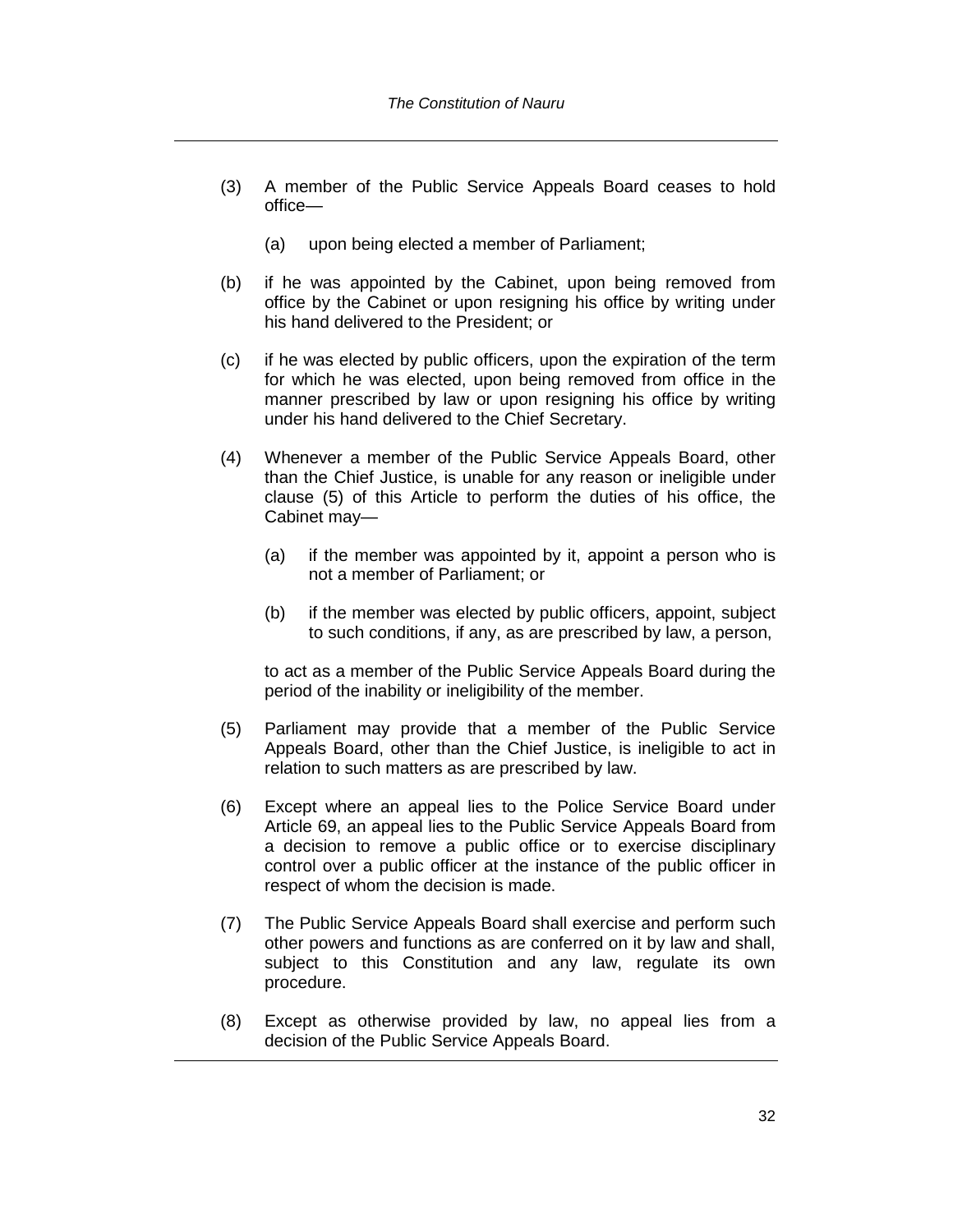# **PART VIII — CITIZENSHIP**

# **71 Members of Nauruan community to be Nauruan citizens**

A person who on the thirtieth day of January One thousand nine hundred and sixty-eight was included in one of the classes of persons who constituted the Nauruan Community within the meaning of the *Nauruan Community Ordinance* 1956-1966 of Nauru is a Nauruan citizen.

# **72 Persons born on or after 31 January 1968**

- (1) A person born on or after the thirty-first day of January One thousand nine hundred and sixty-eight is a Nauruan citizen if his parents were Nauruan citizens at the date of his birth.
- (2) A person born on or after the thirty-first day of January One thousand nine hundred and sixty-eight is a Nauruan citizen if he is born of a marriage between a Nauruan citizen and a Pacific Islander and neither parent has within seven days after the birth of that person exercised a right prescribed by law in the manner prescribed by law to determine that that person is not a Nauruan citizen.

#### **73 Persons born in Nauru on or after 31 January 1968**

A person born in Nauru on or after the thirty-first day of January One thousand nine hundred and sixty-eight is a Nauruan citizen if, at the date of his birth he would not, but for the provisions of this Article, have the nationality of any country.

#### **74 Women Persons married to Nauruan Citizens**

A woman, not being a Nauruan citizen, who is married to a Nauruan citizen or has been married to a man who was, throughout the subsistence of the marriage, a Nauruan citizen, is entitled, upon making application in such manner as is prescribed by law, to become a Nauruan citizen.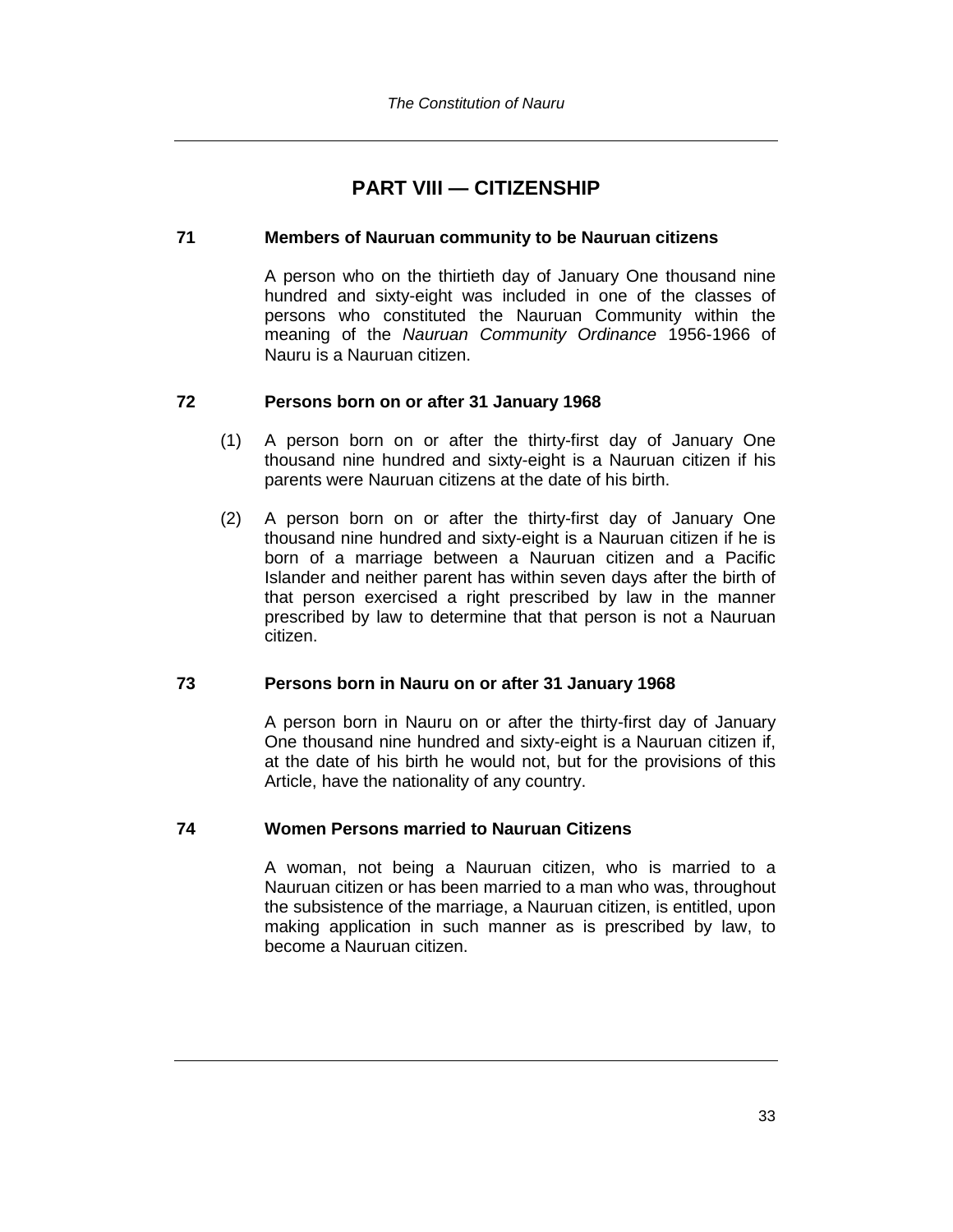#### **75 Powers of Parliament regarding citizenship**

- (1) Parliament may make provision for the acquisition of Nauruan citizenship by persons who are not otherwise eligible to become Nauruan citizens under the provisions of this Part.
- (2) Parliament may make provision for depriving a person of his Nauruan citizenship being a person who has acquired the nationality of another country otherwise than by marriage.
- (3) Parliament may make provision for depriving a person of his Nauruan citizenship being a person who is a Nauruan citizen otherwise than by reason of Article 71 or Article 72.
- (4) Parliament may make provision for the renunciation by a person of his Nauruan citizenship.

#### **76 Interpretation**

- (1) In this Part, *"Pacific Islander"* has, except as otherwise prescribed by law, the same meaning as in the *Nauruan Community Ordinance* 1956-1966 of Nauru.
- (2) A reference in this Part to the citizenship of the parent of a person at the date of that person's birth shall, in relation to a person one of whose parents died before the birth of that person, be construed as a reference to the citizenship of the parent at the time of the parent's death.

# **PART IX — EMERGENCY POWERS**

#### **77 Declaration of an emergency**

- (1) If the President is satisfied, that a grave emergency exists whereby the security or economy of Nauru is threatened he may, by public proclamation, declare that a state of emergency exists.
- (2) A declaration of emergency lapses—
	- (a) if the declaration is made when Parliament is sitting, at the expiration of seven days after the date of publication of the declaration; or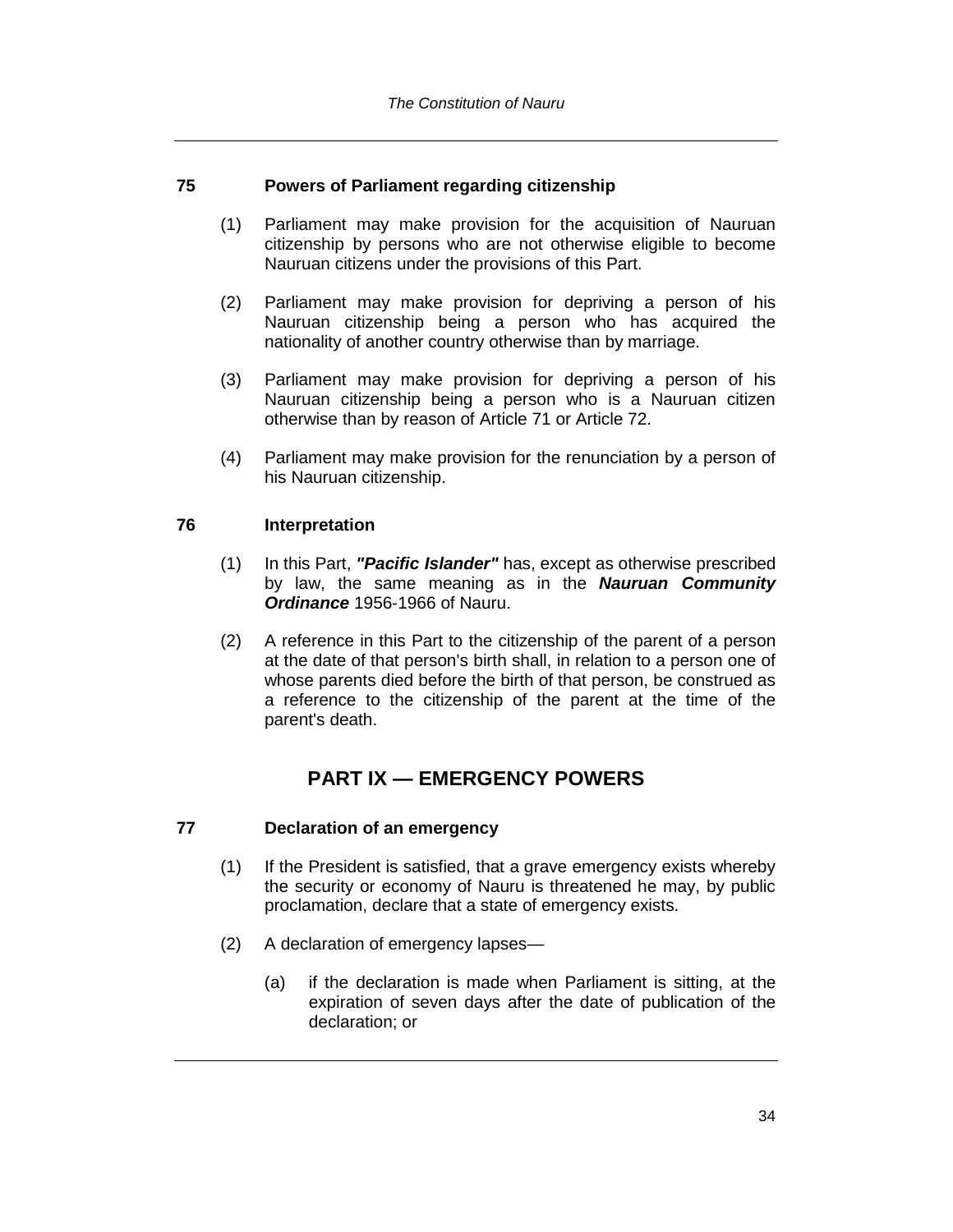(b) in any other case, at the expiration of twenty-one days after the date of publication of the declaration,

unless it has in the meantime been approved by a resolution of Parliament approved by a majority of the members of Parliament present and voting.

- (3) The President may at any time revoke a declaration of emergency by public proclamation.
- (4) A declaration of emergency that has been approved by a resolution of Parliament under clause (2) of this Article remains, subject to the provisions of clause (3) of this Article, in force for twelve months or such shorter period as is specified in the resolution.
- (5) A provision of this Article that a declaration of emergency lapses or ceases to be in force at a particular time does not prevent the making of a further such declaration whether before or after that time.

#### **78 Emergency powers**

- (1) During the period during which a declaration of emergency is in force, the President may make such Orders as appear to him to be reasonably required for securing public safety, maintaining public order or safeguarding the interests or maintaining the welfare of the community.
- (2) An order made by the President under clause (1) of this Article:
- (a) has effect notwithstanding anything in Part II of this Constitution or in Article 94;
- (b) is not invalid in whole or in part by reason only that it provides for any matter for which provision is made under any law or because of inconsistency with any law; and
- (c) lapses when the declaration of emergency lapses unless in the meantime the order is revoked by a resolution of Parliament approved by a majority of the members of Parliament present and voting.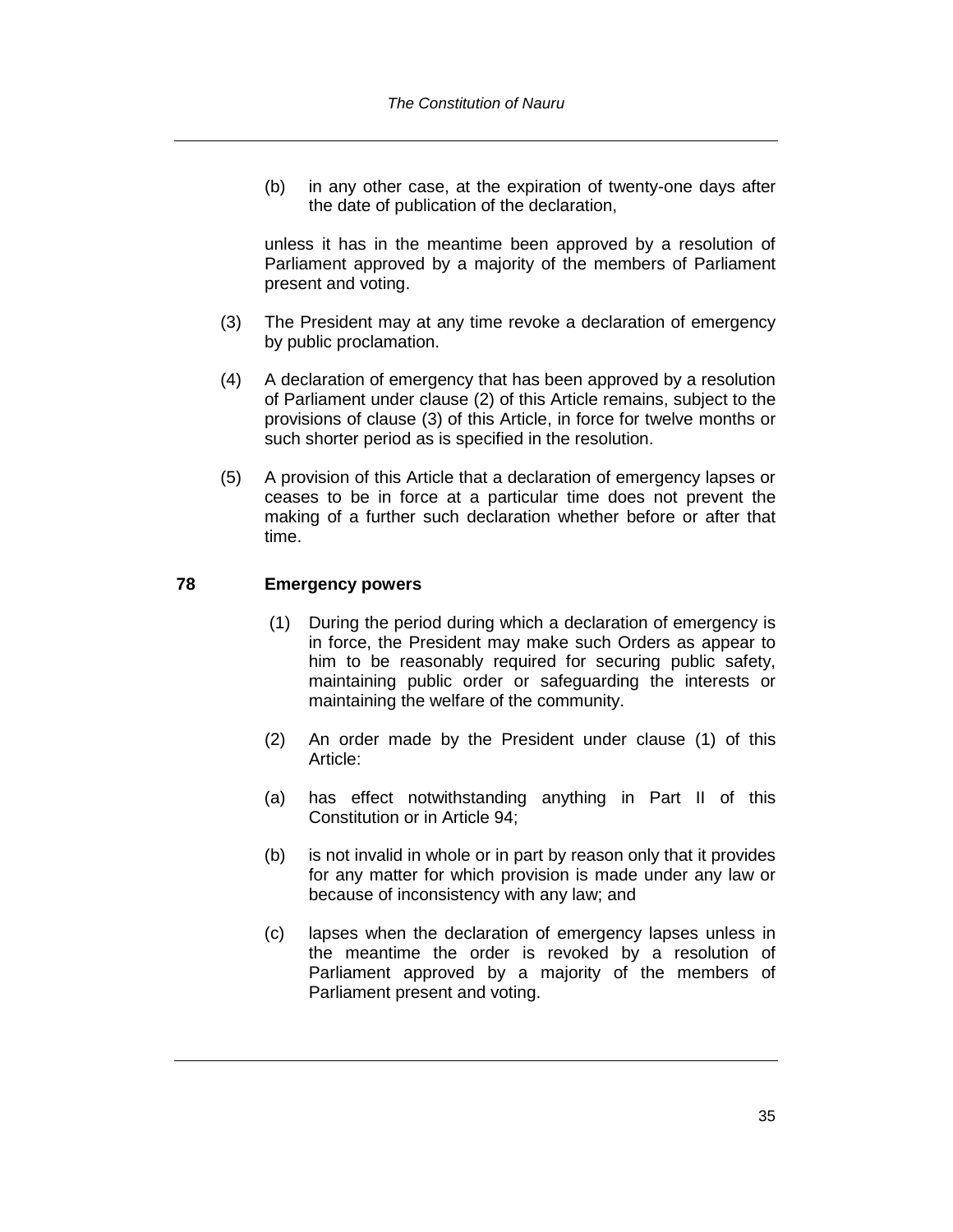(3) The revocation or lapsing of an order made by the President under clause (1) of this Article does not affect the previous operation of that order, the validity of anything done or omitted to be done under it or any offence committed or penalty or punishment incurred.

### **79 Restriction on detention**

- (1) For the purposes of this Article there shall be an advisory board consisting of the Chief Justice, one person nominated by the Chief Justice and one person nominated by the Cabinet.
- (2) A person detained under an Order under Article 78 shall, as soon as practicable, be informed of the reasons for his detention and be brought before the advisory board and permitted to make representations against his detention.
- (3) No person shall be detained under an Order under Article 78 for a period exceeding three months unless that person has been brought before the advisory board and any representations made by him have been considered by it and it has within that period determined that there is sufficient cause for the detention.

# **PART X — GENERAL**

# **80 Grant of pardon Prerogative of Mercy**

The President may—

- (a) grant a pardon, either free or subject to lawful conditions, to a person convicted of an offence;
- (b) grant to a person a respite, either indefinite or for a specified period, of the execution of a punishment imposed on that person for an offence;
- (c) substitute a less severe form of punishment for any punishment imposed on a person for an offence; or
- (d) remit the whole or a part of a punishment imposed on a person for an offence or of a penalty or forfeiture on account of an offence.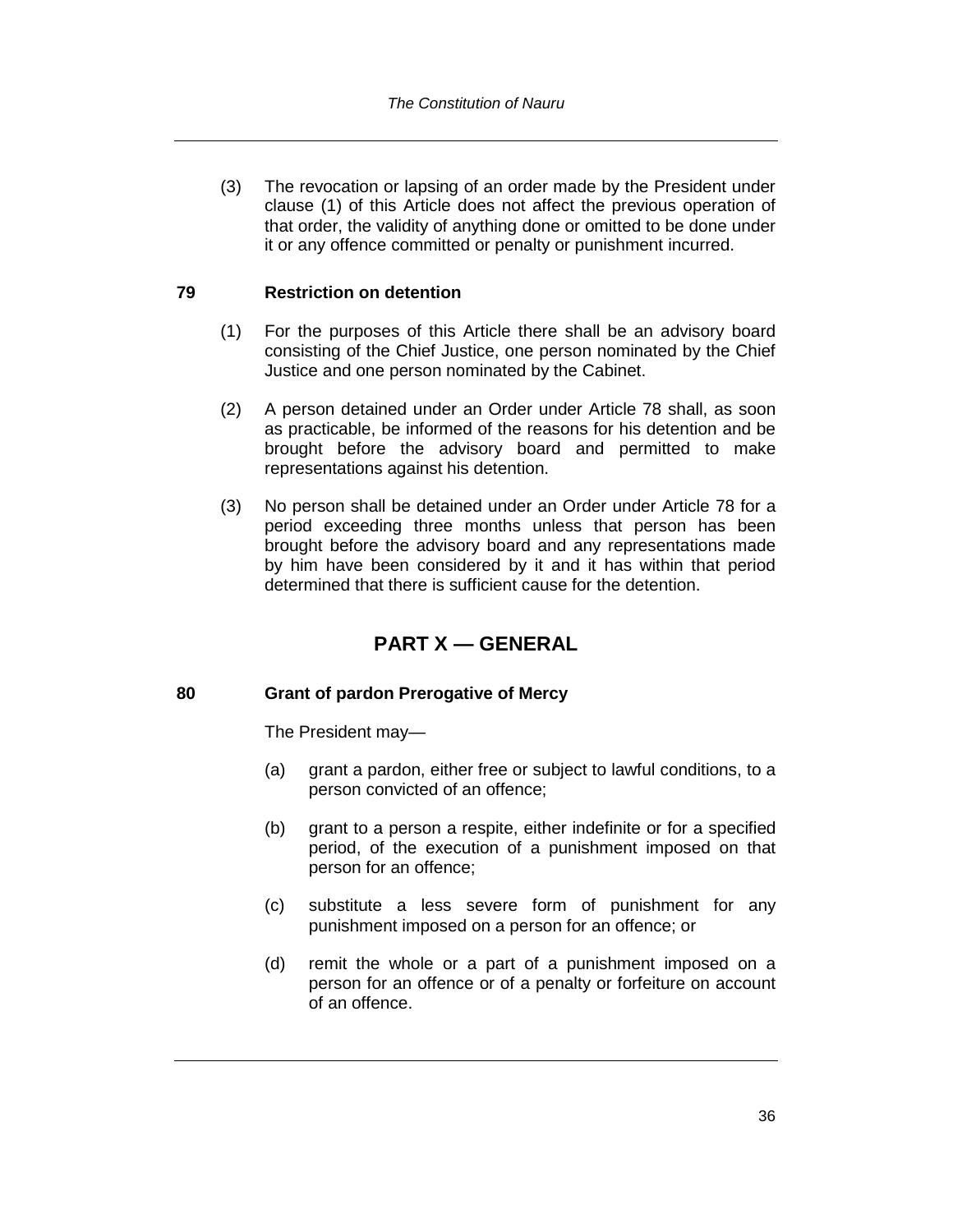#### **81 Interpretation**

(1) In this Constitution, unless the context otherwise requires:—

#### **"Article"**

*"Article"* means Article of this Constitution;

#### **"Cabinet"**

*"Cabinet"* means the Cabinet established under Article 17;

# **"Chief Justice"**

*"Chief Justice"* means the Chief Justice of the Supreme Court;

#### **"Chief Secretary"**

*"Chief Secretary*" means the Chief Secretary of Nauru appointed under Article 25;

#### **"Court"**

*"Court"* means a court of law having jurisdiction in Nauru;

# **"Existing law"**

*"Existing law"* means a law in force in Nauru immediately before Independence Day;

#### **"Government Gazette"**

*"Government Gazette"* means the Nauru Government Gazette;

# **"Independence Day"**

*"Independence Day"* means the thirty-first day of January, One thousand nine hundred and sixty-eight;

#### **"Law"**

*"Law"* includes an instrument having the force of law and an unwritten rule of law and "lawful" and "lawfully" shall be construed accordingly;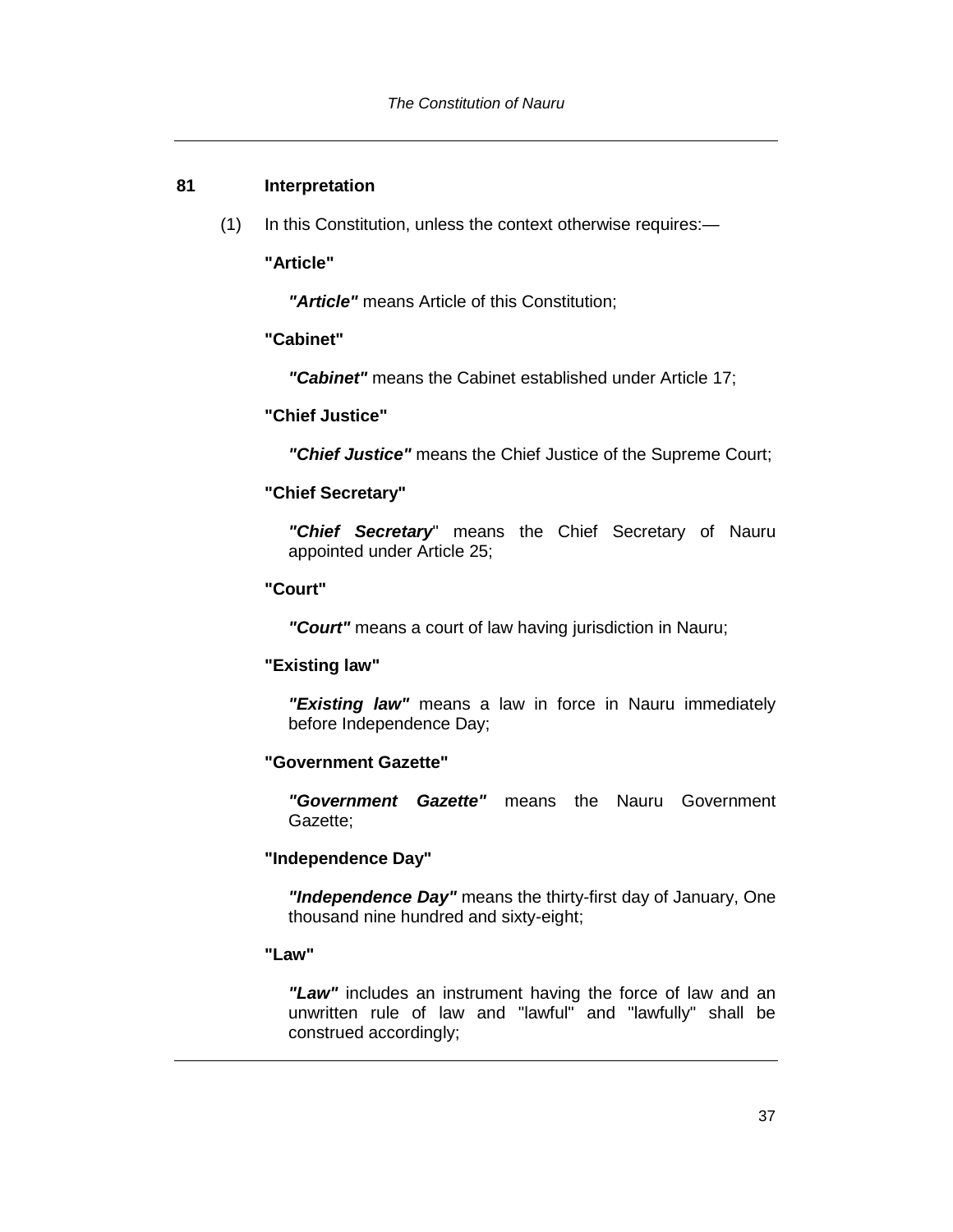# **"Minister"**

*"Minister"* means a Minister of the Cabinet;

#### **"Month"**

*"Month"* means calendar month;

### **"Parliament"**

*"Parliament"* means the Parliament of Nauru established under Article 26;

#### **"Person"**

*"Person"* includes a body corporate or politic;

### **"President"**

*"President"* means the President of Nauru;

#### **"Property"**

*"Property"* includes a right, title or interest in or over property;

#### **"Public office"**

*"Public office"* means an office of emolument in the public service;

# **"Public officer"**

*"Public officer"* means a person holding or acting in a public office;

#### **"Public service"**

*"Public service"* means, subject to the provisions of this Article, the service of the Republic of Nauru;

# **"Schedule"**

*"Schedule"* means Schedule to this Constitution;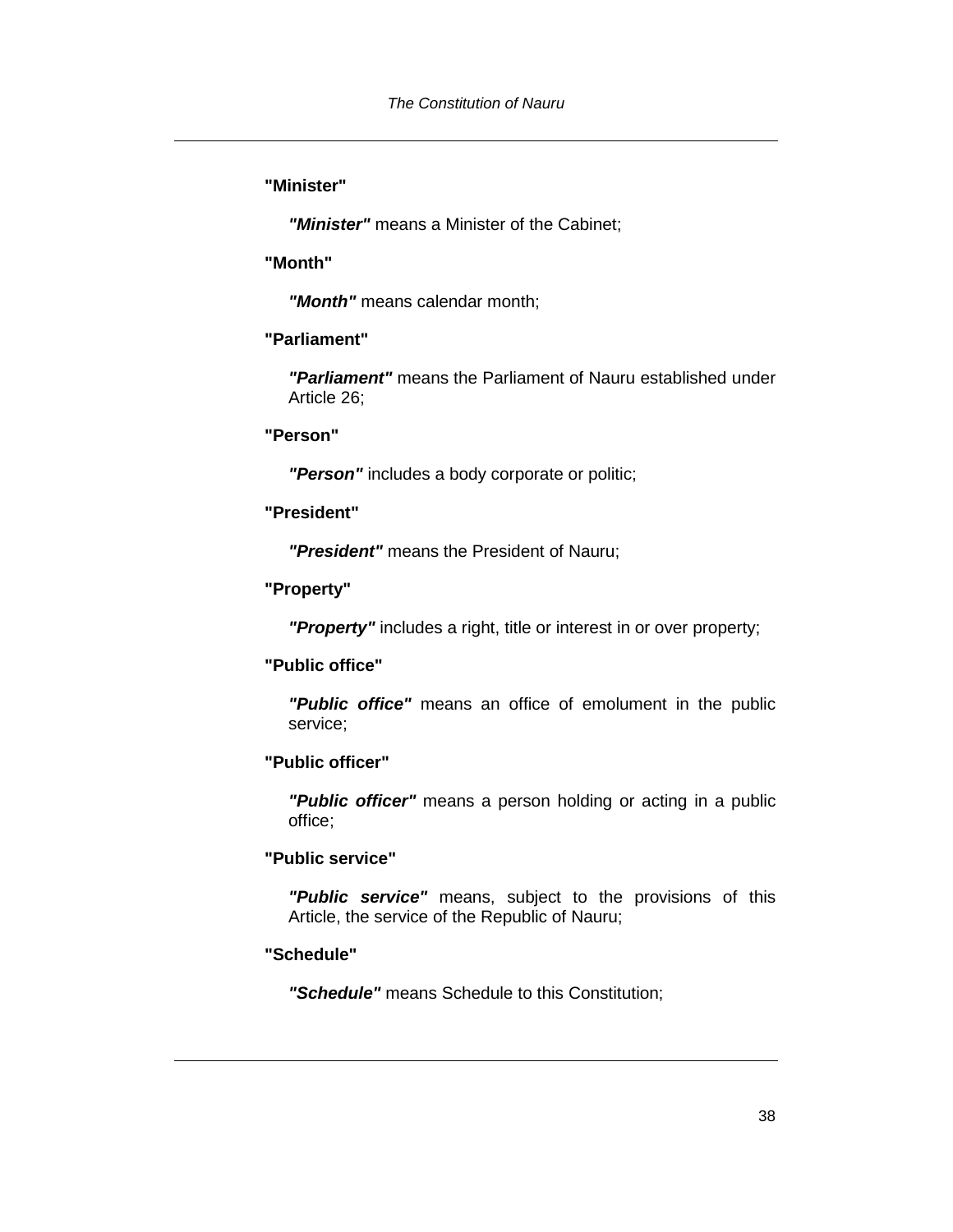# **"Session"**

*"Session"* means the period beginning when the Legislative Assembly of Nauru first met on Independence Day or after Parliament has at any time been prorogued or dissolved and ending when next Parliament is prorogued or dissolved;

#### **"Sitting"**

*"Sitting"* means a period during which Parliament is sitting without adjournment;

#### **"Speaker"**

*"Speaker"* means the Speaker of Parliament;

#### **"Supreme Court"**

*"Supreme Court"* means the Supreme Court of Nauru established under Article 48;

#### **"Writing"**

*"Writing"* includes any mode of representing or reproducing words in a visible form.

- (2) In this Constitution—
- (a) a reference to an office in the public service does not include—
	- (i) a reference to the office of President, Minister, Speaker, Deputy Speaker, member of Parliament or Clerk of Parliament;
	- (ii) a reference to the office of a Judge of the Supreme Court;
	- (iii) except in so far as is prescribed by law, a reference to the office of a member of a council, board, panel, committee or other similar body, whether incorporated or not, established by law; and
- (b) a reference to an office of profit in the service of Nauru does not include a reference to the office of President, Minister, Speaker, Deputy Speaker, or member of Parliament.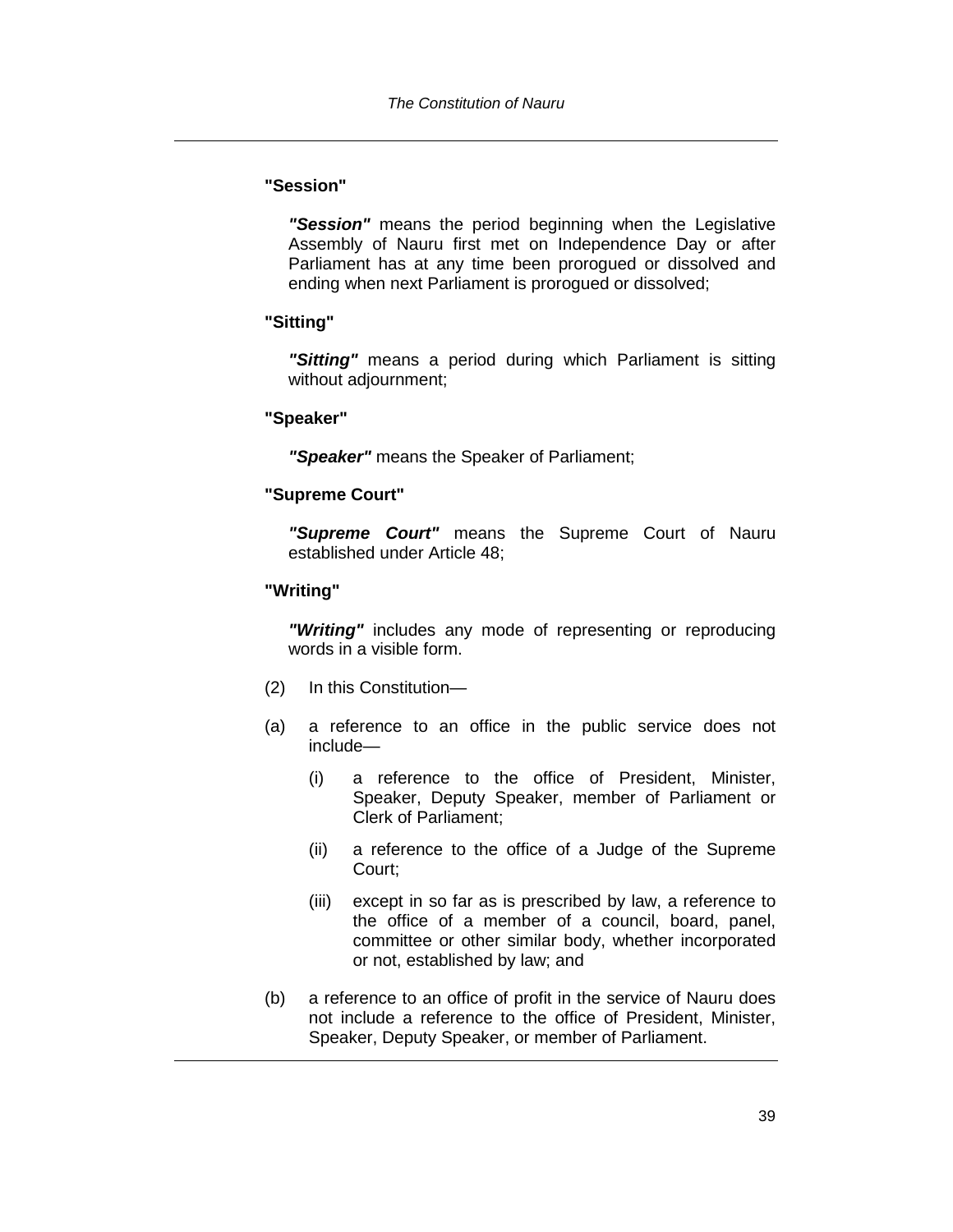- (3) In this Constitution, unless the context otherwise requires, a reference to the holder of an office by an expression designating his office shall be construed as including, to the extent of his authority, a reference to a person for the time being authorised to exercise the powers or perform the functions of that office.
- (4) In this Constitution, a reference to the total number of members of Parliament is a reference to the number of members of which Parliament consists in accordance with Article 28.
- (5) In this Constitution, unless the context otherwise requires—
	- (a) words importing the masculine gender shall be taken to include females; and
	- (b) words in the singular include the plural and words in the plural include the singular.
- (6) Where a law is repealed, or is deemed to have been repealed, by, under or by reason of this Constitution, the repeal does not—
	- (a) revive anything not in force or existing at the time at which the repeal takes effect;
	- (b) affect the previous operation of the law or anything only done or suffered under the law;
	- (c) affect any right, privilege, obligation or liability acquired, accrued or incurred under the law;
	- (d) affect any penalty, forfeiture or punishment incurred in respect of any offence committed against the law; or
	- (e) affect any investigation, legal proceeding or remedy in respect of any such right, privilege, obligation, liability, penalty, forfeiture or punishment,

and any such investigation, legal proceeding or remedy may be instituted, continued or enforced, and any such penalty, forfeiture or punishment may be imposed, as if the law had not been repealed.

(7) Where a person is required by this Constitution to take and subscribe an oath, he shall be permitted, if he so desires, to comply with that requirement by making and subscribing an affirmation.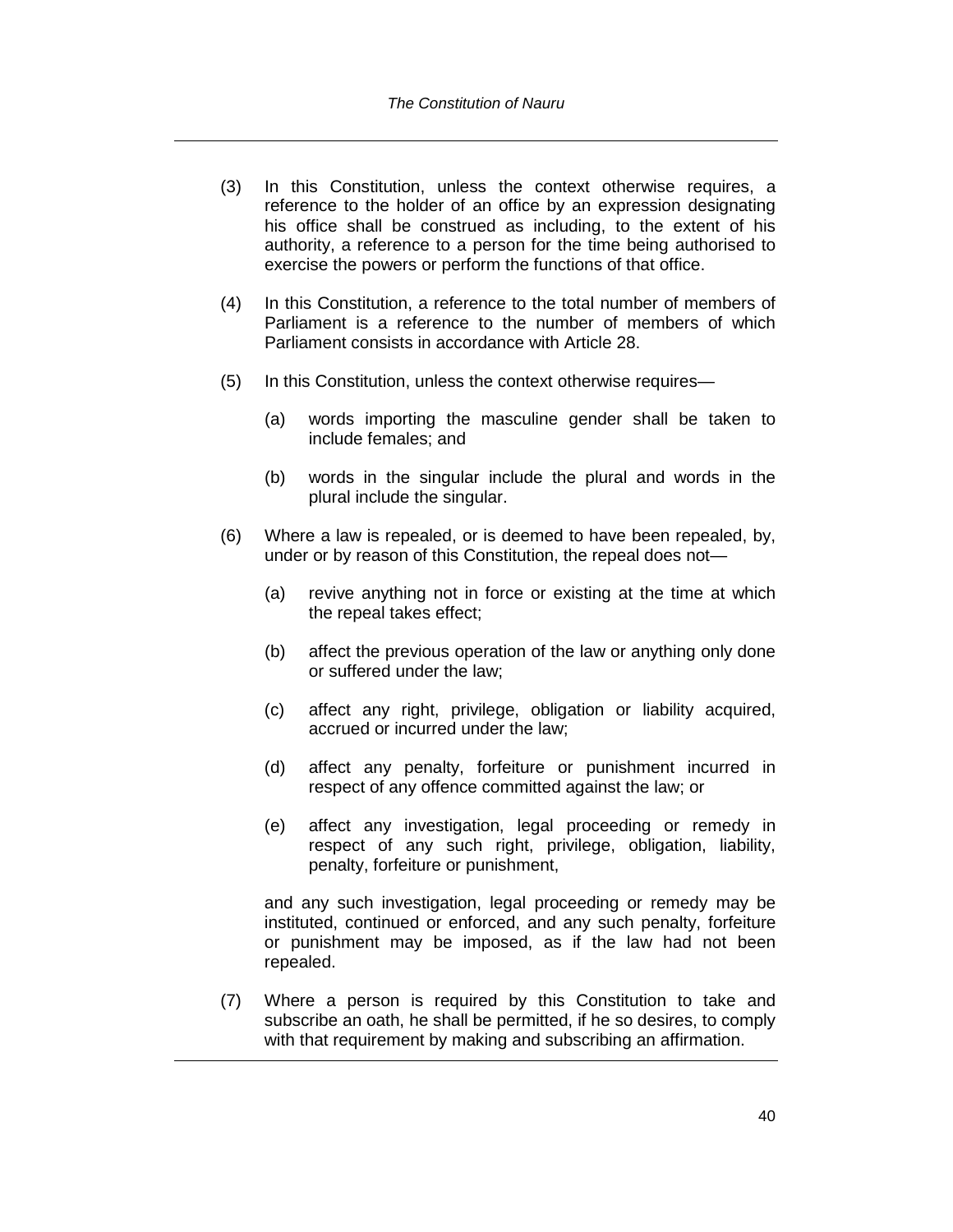#### **82 Parts, etc. of Constitution**

- (1) The headings of the Parts into which this Constitution is divided are part of this Constitution.
- (2) A Schedule to this Constitution is part of this Constitution.
- (3) The preamble and the marginal notes to this Constitution do not form part of this Constitution.

#### **83 Right to mine phosphate**

- (1) Except as otherwise provided by law, the right to mine phosphate is vested in the Republic of Nauru.
- (2) Nothing in this Constitution makes the Government of Nauru responsible for the rehabilitation of land from which phosphate was mined before the first day of July, One thousand nine hundred and sixty-seven.

### **84 Amendment of the Constitution43**

- (1) This Constitution shall not be altered except in accordance with this Article.
- (2) This Constitution may be altered by law but a proposed law for that purpose shall not be passed by Parliament unless—
	- (a) there has been an interval of not less than ninety days between the introduction of the proposed law in Parliament and the passing of the proposed law by Parliament; and
	- (b) it is approved by not less than two-thirds of the total number of members of Parliament.
- (3) A proposed law to alter or having the effect of altering the Fifth Schedule or any of the provisions of this Constitution specified in the Fifth Schedule shall not be submitted for the certificate of the Speaker under Article 47 unless, after it has been passed by Parliament, it has been approved by not less than two-thirds of all the votes validly cast on a referendum held, subject to clause (4) of this Article, as prescribed by law.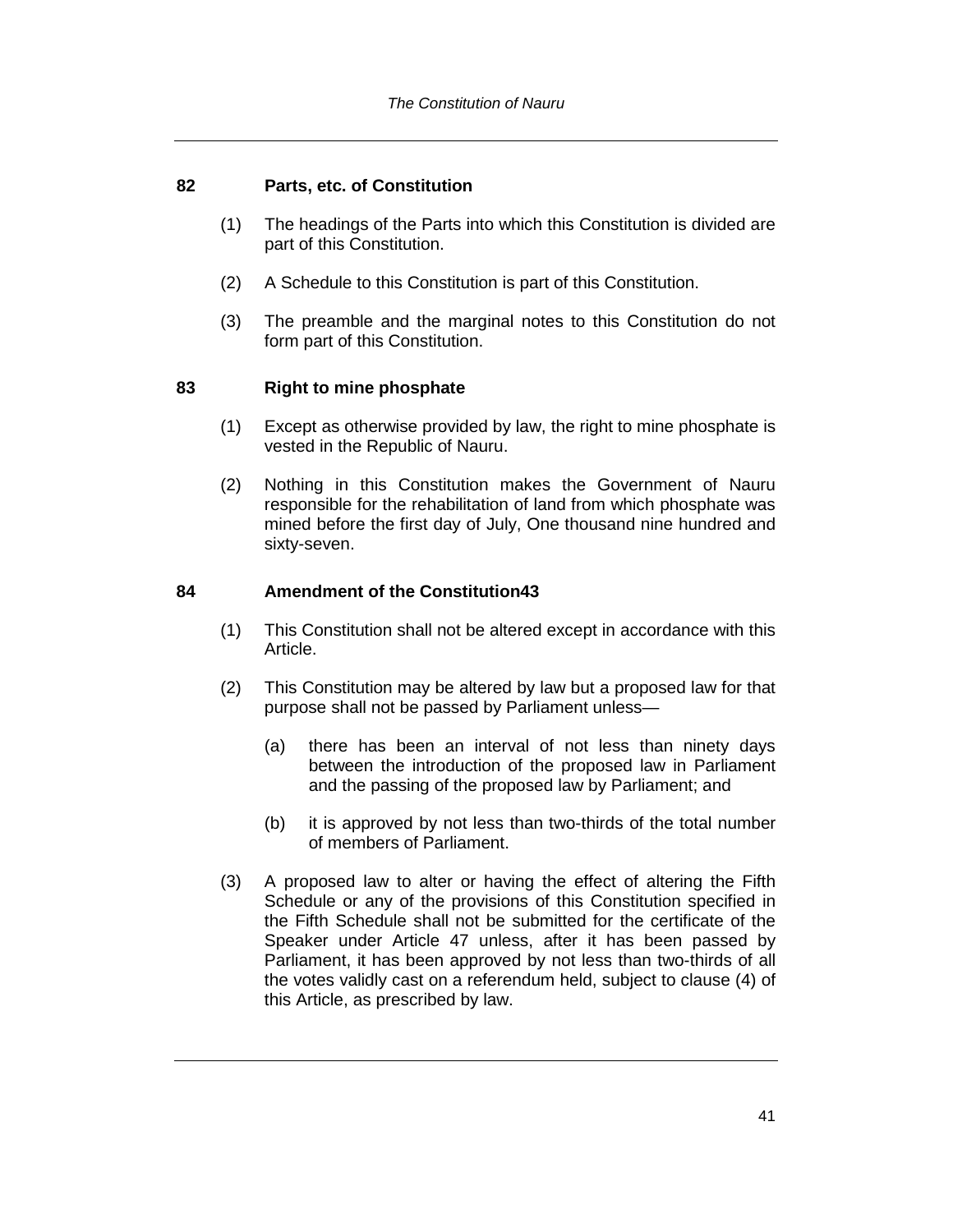- (4) A person who, at the time the referendum is held, is qualified to vote at an election of members of Parliament, is entitled to vote at a referendum held for the purposes of this Article and no other person is so entitled.
- (5) A proposed law to alter this Constitution shall not receive the certificate of the Speaker under Article 47 unless it is accompanied by a certificate under the hand of the Clerk of Parliament that the provisions of clause (2) of this Article have been complied with and, if it is a proposed law to which clause (3) of this Article applies, by a certificate under the hand of a person prescribed by law stating that it has been approved as provided by that clause.

# **PART XI — TRANSITIONAL PROVISIONS**

# **85 Existing laws**

- (1) A law in force in Nauru immediately before Independence Day continues in force, subject to this Constitution and to any amendment of that law made by a law enacted under this Constitution or by order under clause (6) of this Article, until repealed by a law enacted under this Constitution.
- (2) A law which has not been brought into force in Nauru before Independence Day may, subject to this Constitution and to any amendment of that law made by law, be brought into force on or after Independence Day and a law brought into force under this clause continues in force subject as aforesaid, until repealed by a law enacted under this Constitution.
- (3) Clause (1) of this Article does not apply to the *Nauru Act* 1965 of the Commonwealth of Australia, other than sections 4 and 53 of that Act, or to an Act of the Commonwealth of Australia that immediately before Independence Day extended to Nauru as a Territory of that Commonwealth.
- (4) The *Constitutional Convention Ordinance* 1967 of Nauru shall not be amended so as to affect the membership of the Constitutional Convention established under that Ordinance.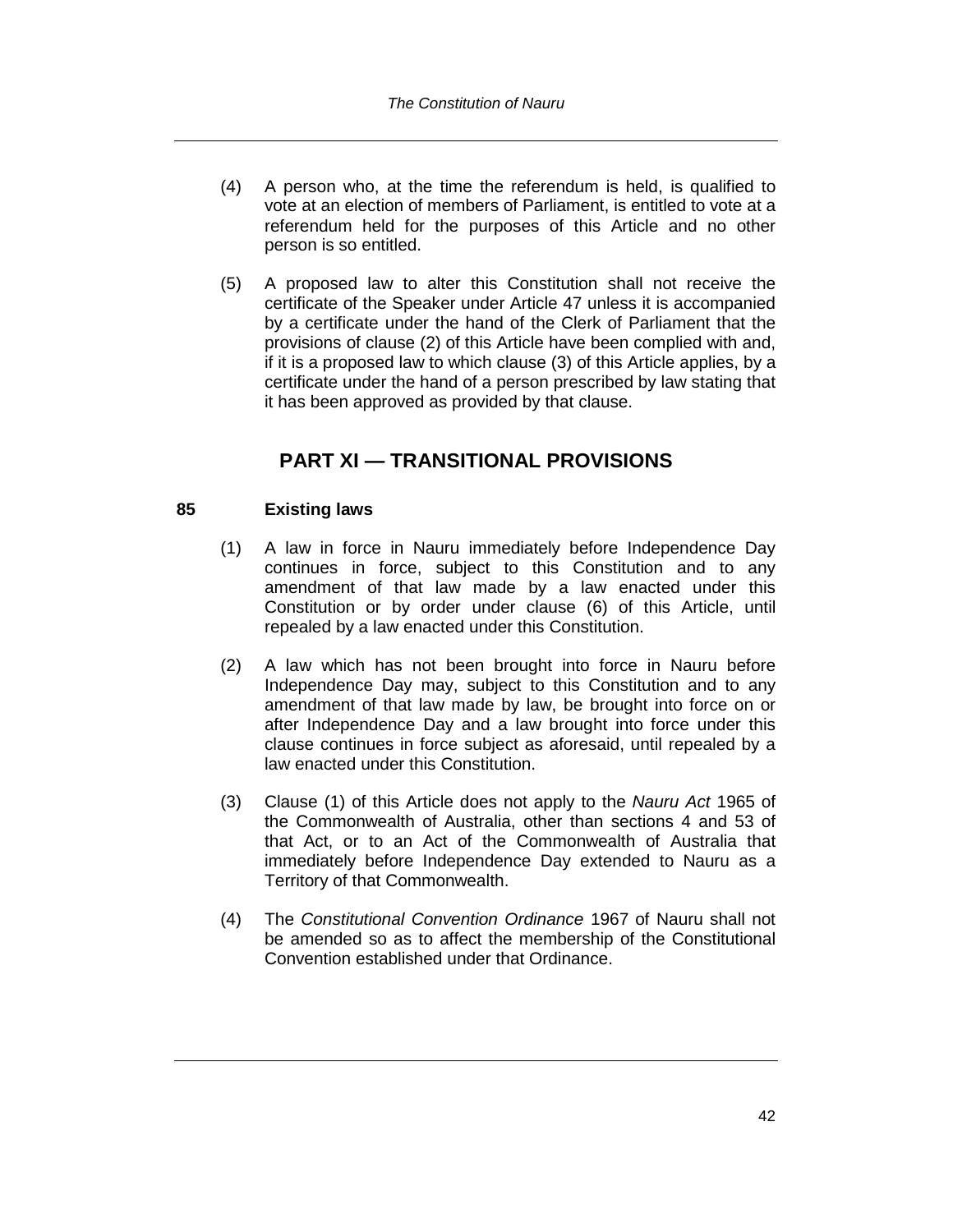- (5) Where a matter that, under this Constitution, is to be prescribed or otherwise provided for by law, is prescribed or otherwise provided for by a law continued in force by clause (1) or (2) of this Article, that matter has, on and after Independence Day, effect as if it had also been prescribed or provided for by a law enacted under this Constitution.
- (6) For the purposes of bringing the provisions of an existing law into accord with the provisions of this Constitution (other than Part II. of this Constitution) the President may, except as otherwise prescribed by law, within a period of two years after Independence Day, make, by order published in the Government Gazette, such adaptations, whether by way of modification of, addition to or omission from those provisions, as he deems necessary or expedient and an order so made has effect, or shall be deemed to have effect, from and including such date, not being a date before Independence Day, as is specified in the order.

#### **86 Adaptation of existing laws**

- (1) Subject to this Constitution, a reference in a law continued in force by clause (1) or (2) of Article 85 to—
	- (a) the Governor-General of the Commonwealth of Australia; or
	- (b) the Minister of State for Territories of the Commonwealth of Australia,

shall, unless the context otherwise requires, be read as a reference to the President.

- (2) Subject to this Constitution, a reference in a law continued in force by clause (1) or (2) of Article 85 to the Administrator of the Territory of Nauru shall, unless the context otherwise requires, be read as a reference to the President or where responsibility for the administration of that law is assigned to a Minister under Article 23, to that Minister.
- (3) Subject to this Constitution, a reference in a law continued in force by clause (1) or (2) of Article 85 to the Administrator of the Territory of Nauru acting in accordance with the advice of the Executive Council of the Territory of Nauru shall, unless the context otherwise requires, be read as a reference to the Cabinet.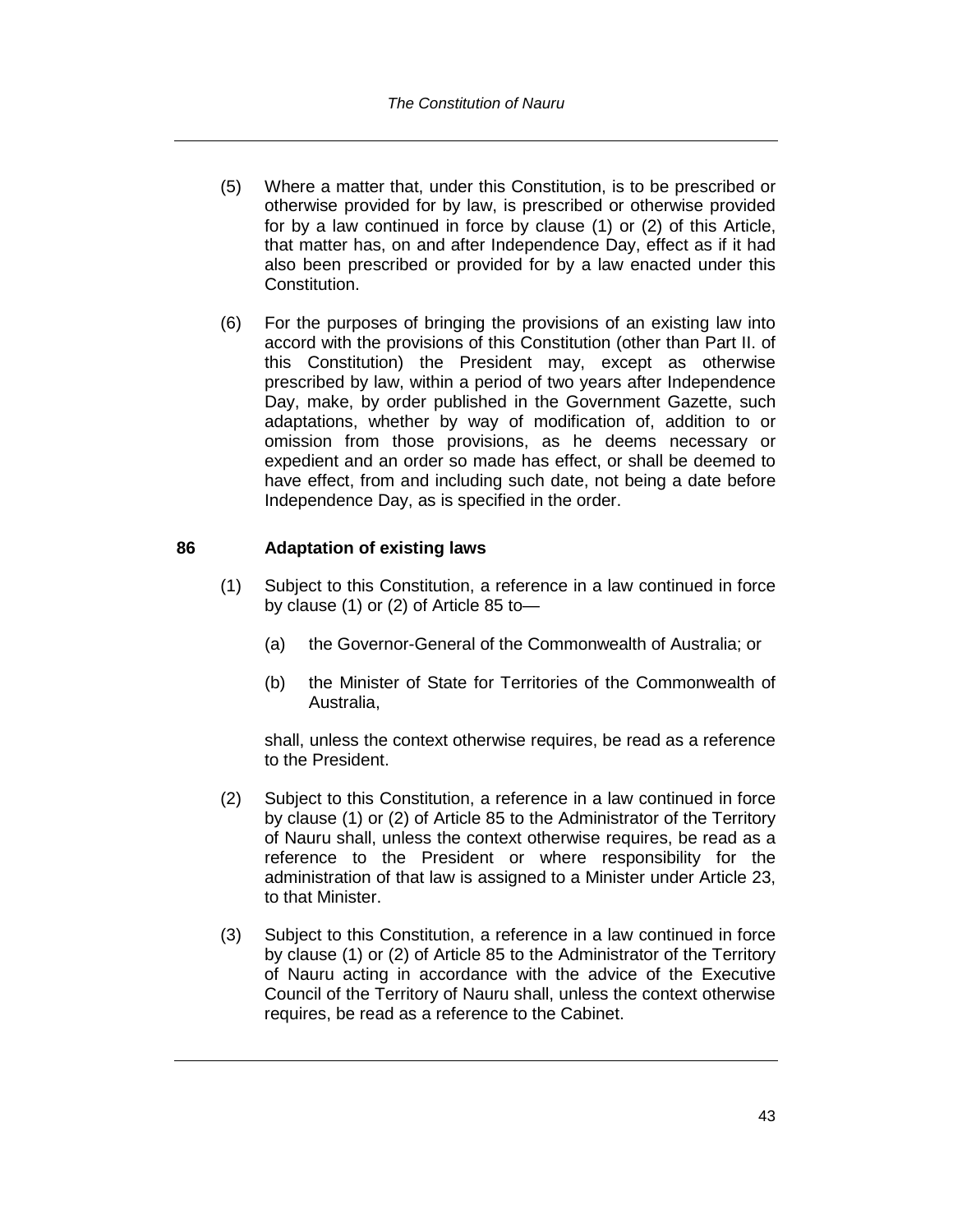# **87 Existing public officers**

- (1) Subject to this Constitution and any law, a person who immediately before Independence Day hold; or is acting in a public office shall, on and after Independence Day, hold or act in that office or the corresponding office established by this Constitution on the same terms and conditions as those on which he holds or is acting in the public office immediately before Independence Day.
- (2) Nothing in this Article shall be construed as applying to a person who immediately before Independence Day holds or is acting in the office of Administrator, Public Service Commissioner or Official Secretary.

#### **88 Existing legal proceedings**

All legal proceedings pending or incomplete in the Central Court of the Island of Nauru immediately before Independence Day shall stand removed to the Supreme Court, which shall have jurisdiction to hear and determine the proceedings and the judgments and orders of the Central Court of the Island of Nauru given or made before Independence Day shall have the same force and effect as if they had been delivered or made by the Supreme Court.

#### **89 The first Parliament**

- (1) The persons who were elected at the election conducted during January, One thousand nine hundred and sixty-eight at the instance of the Constitutional Convention to become members of the Legislative Assembly of Nauru on Independence Day are members of the first Parliament and shall be deemed to have been elected in accordance with this Constitution.
- (2) The first Parliament came into existence on Independence Day under the name of the Legislative Assembly of Nauru and continues under the name of Parliament from and including the date on which this clause comes into operation.
- (3) The first Parliament shall, unless sooner dissolved, continue for a period of three years from and including Independence Day and shall then stand dissolved.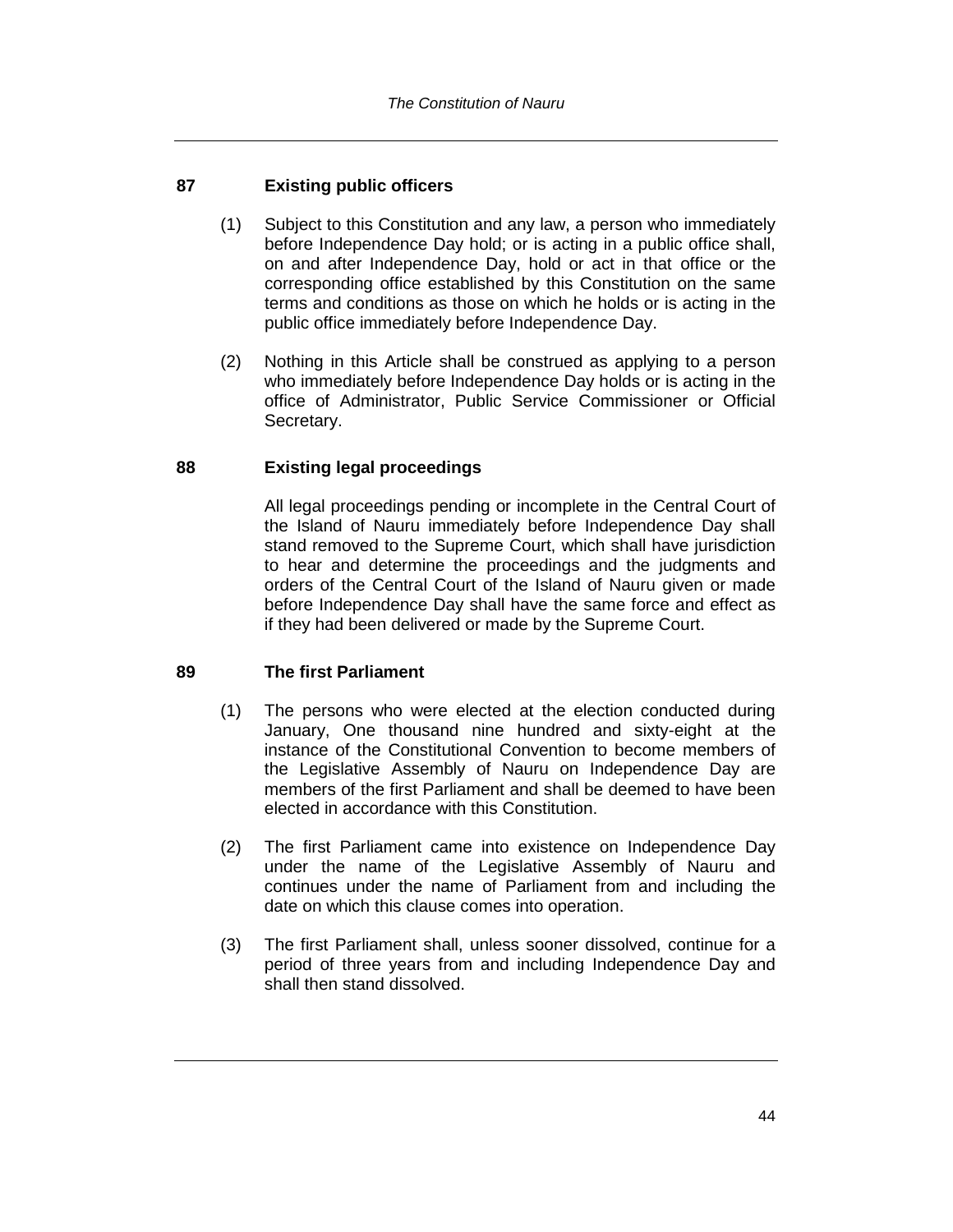(4) In this Article, *"Constitutional Convention"* means the Constitutional Convention established under the *Constitutional Convention Ordinance* 1967 of Nauru.

### **90 Powers privileges and immunities of Parliament**

Until otherwise declared by Parliament, the powers, privileges and immunities of Parliament and of its members and committees shall be those of the House of Commons of the Parliament of the United Kingdom of Great Britain and Northern Ireland and of its members and committees as at the commencement of this Constitution.

#### **91 Vesting of property, etc.**

- (1) All property and assets which, immediately before Independence Day, were vested in the Administrator of the Territory of Nauru or in the Administration of the Territory of Nauru, vest in the Republic of Nauru.
- (2) All rights, liabilities and obligations of the Administrator of the Territory of Nauru or of the Administration of the Territory of Nauru, whether arising out of contract or otherwise, are rights, liabilities and obligations of the Republic of Nauru.

#### **92 Constitutional Convention to continue in existence**

- (1) Notwithstanding the coming into force of this Constitution, the Constitutional Convention established under the *Constitutional Convention Ordinance* 1967 of Nauru shall, subject to this Article, continue in existence during the period of five months after Independence Day or, if the Constitutional Convention approves by resolution a shorter period, during that shorter period.
- (2) The Constitutional Convention shall, in lieu of the powers held by it before Independence Day, have the powers conferred on it by clause (3) of this Article.
- (3) The Constitutional Convention may, during the period referred to in clause (1) of this Article, by resolution approved by a majority of the members of the Constitutional Convention, alter any of the provisions of this Constitution other than this Article and clause (4) of Article 85.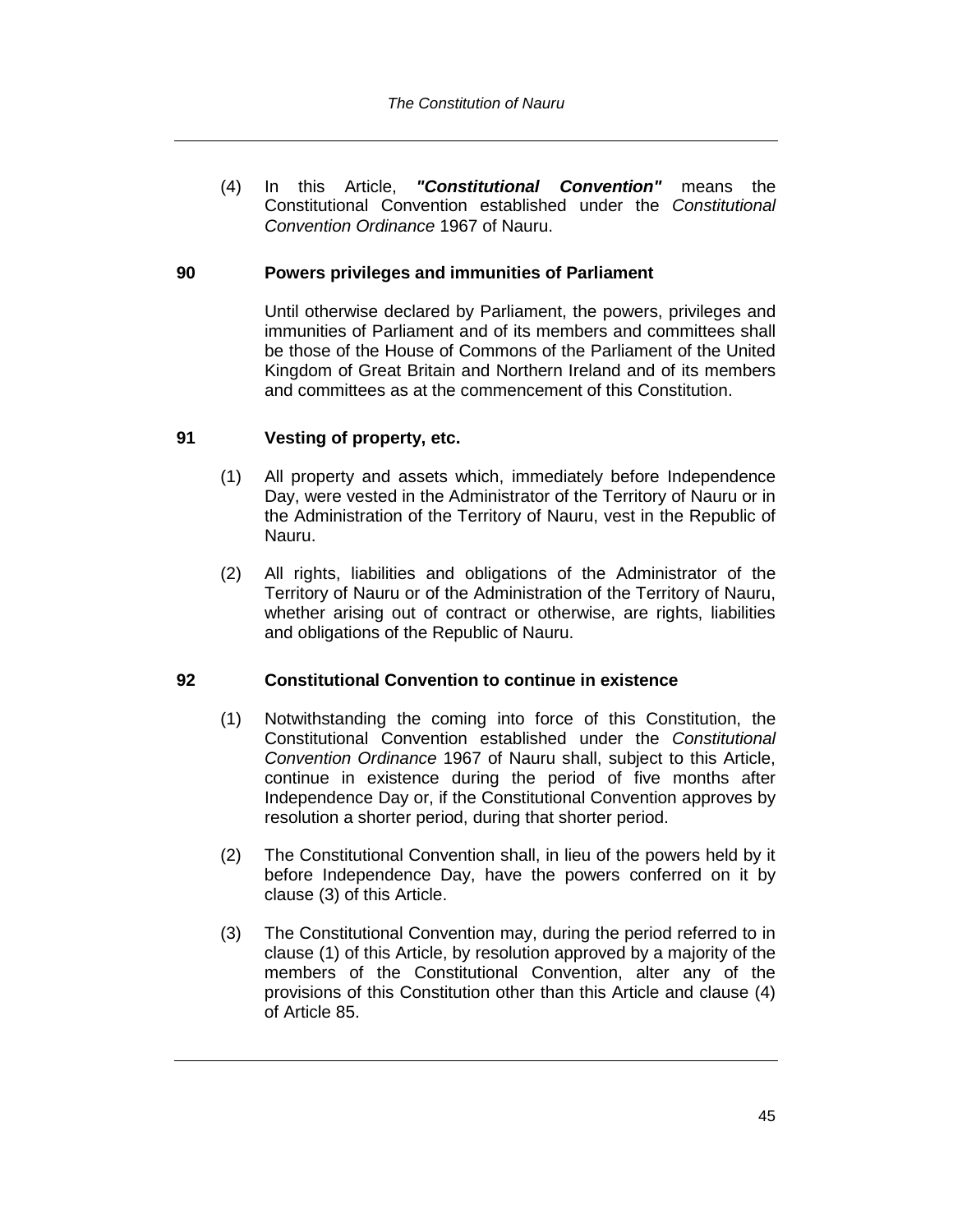(4) In this Article, a reference to the members of the Constitutional Convention is a reference to the number of members of which it consists on the day on which the question arises.

### **93 Agreement of 14 November 1967 relating to Phosphate Industry**

- (1) The Agreement made on the fourteenth day of November, One thousand nine hundred and sixty-seven between the Nauru Local Government Council of the one part and the Partner Governments of the other part shall, on and after Independence Day, be construed as an agreement between the Government of the Republic of Nauru of the one part and the Partner Governments of the other part and all rights, liabilities, obligations and interest of the Nauru Local Government Council in or under that Agreement are, on and after Independence Day, rights, liabilities, obligations and interest of the Government of the Republic of Nauru.
- (2) In clause (1) of this Article, *"Partner Governments"* means the Government of the Commonwealth of Australia, the Government of New Zealand and the Government of the United Kingdom of Great Britain and Northern Ireland.

# **94 Financial provisions to 30 June 1968**

Notwithstanding the provisions of Part VI. of this Constitution, no moneys shall be withdrawn from the Treasury Fund or any other fund referred to in Article 58 before the first day of July, One thousand nine hundred and sixty-eight, except—

- (a) in accordance with the appropriations authorized under the *Supply Ordinance* 1967-68 of Nauru or the *Appropriation Ordinance* 1967-68 of Nauru;
- (b) for the purpose of allocating, in respect of each ton of phosphate shipped from Nauru before the first day of July, One thousand nine hundred and sixty-eight, to the funds or for the purposes specified in the Sixth Schedule the amounts so specified; or
- (c) under a law enacted in accordance with Part VI of this Constitution.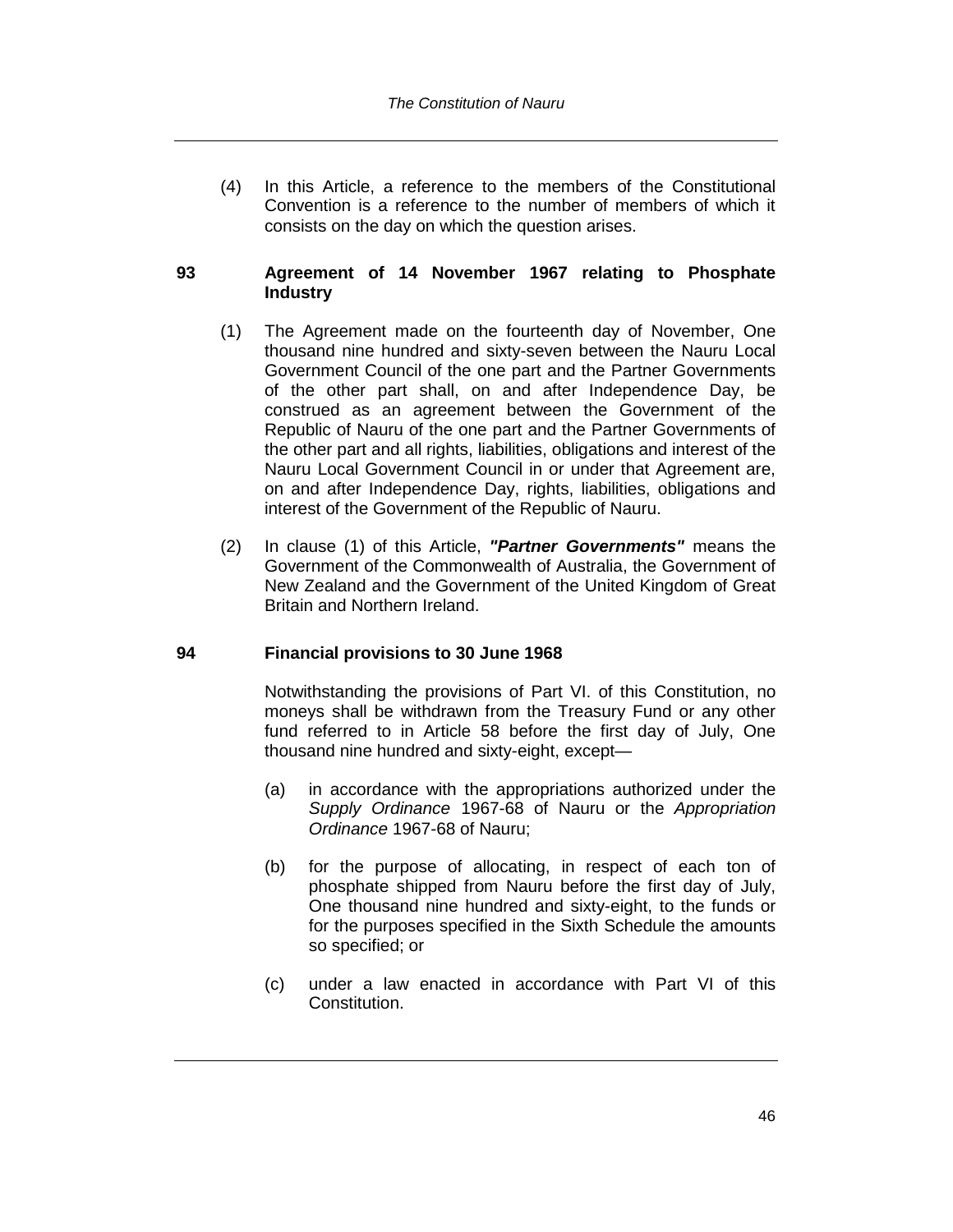### **95 Transitional provision relating to judges of the Supreme Court**

Notwithstanding clause (3) of Article 49, until otherwise provided by law, a person is qualified to be appointed a judge of the Supreme Court if —

- (a) he is or has been a judge of a court having jurisdiction in some part of the Commonwealth of Australia or in such other place as is approved by Parliament by resolution for the purposes of this Article or
- (b) he is entitled to practise as an advocate in or solicitor of such a court and has been so entitled for not less than five years.

#### **96 Transitional provisions relating to Chief Justice**

- (1) The powers and functions of the Chief Justice may, until the Chief Justice is first appointed, be exercised or performed by not less than three persons, being persons who, immediately before Independence Day, were magistrates of the Central Court within the meaning of the *Nauru Act* 1965 of the Commonwealth of Australia.
- (2) Notwithstanding clause (1) of this Article, the powers and functions of the Chief Justice under Articles 69 and 70 may, until the Chief Justice is first appointed, be exercised or performed by a person who, immediately before Independence Day, was a magistrate of the Central Court referred to in clause (1) of this Article.

# **97 Director of Audit**

- (1) Notwithstanding Article 66, until the Director of Audit is first appointed the Cabinet shall cause to be audited at least once in every year the public accounts of Nauru and the accounts of such public bodies as Parliament by resolution determines.
- (2) The Cabinet shall cause a report on the results of an audit under clause (1) of this Article to be laid before Parliament as soon as practicable after completion of the audit.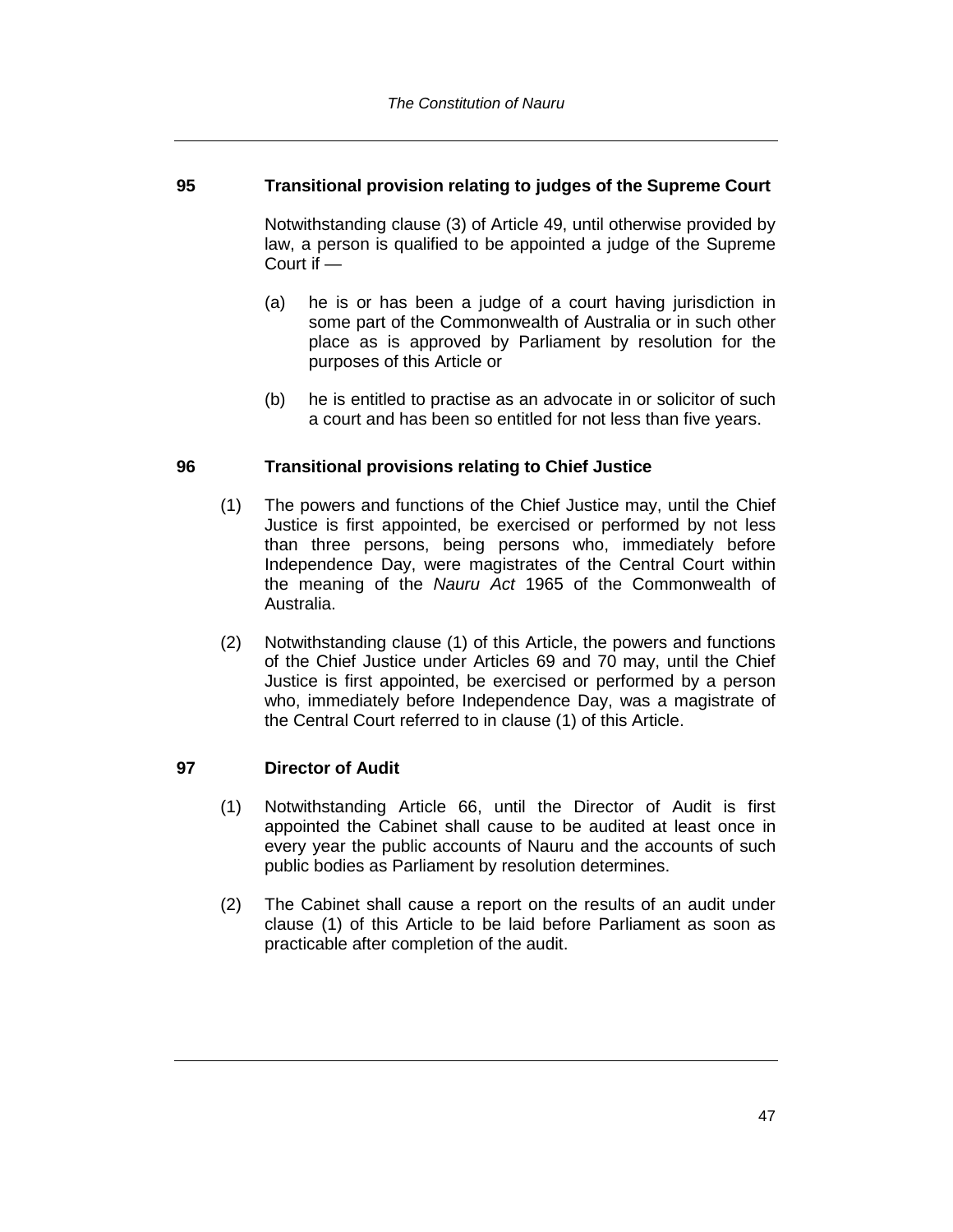#### **98 Transitional provisions relating to Superannuation Board**

- (1) Until otherwise provided by law, the Superannuation Board established under the *Superannuation Ordinance* 1966 of Nauru consists of three persons appointed by the Cabinet, of whom one shall be chairman, one shall be an actuary or a person experienced in respect of the investment of moneys and one shall be a person who is a contributor within the meaning of that Ordinance elected by contributors in the manner prescribed by or under law.
- (2) Notwithstanding clause (1) of this Article and until otherwise provided by law, a person who, immediately before this clause comes into effect, is a member of the Superannuation Board referred to in clause (1) of this Article, shall continue to be a member of the Superannuation Board.

#### **99 Transitional provisions relating to the first President and Cabinet**

- (1) Notwithstanding anything in Part III of this Constitution, the first President shall be elected by Parliament at its first sitting held after this Article comes into effect.
- (2) The powers and functions of the President and of the Cabinet may, until the first President is elected, be exercised or performed by the Council of State.
- (3) In this Article, *"Council of State"* means the Council of State of Nauru in existence immediately before Part III of this Constitution relating to the President and the Executive comes into effect.

# **100 Transitional provisions relating to Chief Secretary**

Notwithstanding Article 25, the person who, immediately before this Article comes into effect, holds the office of Chief Secretary shall hold the office of Chief Secretary established by this Constitution.

# **THE SCHEDULES**

*\_\_\_\_\_\_\_\_*

# **First Schedule**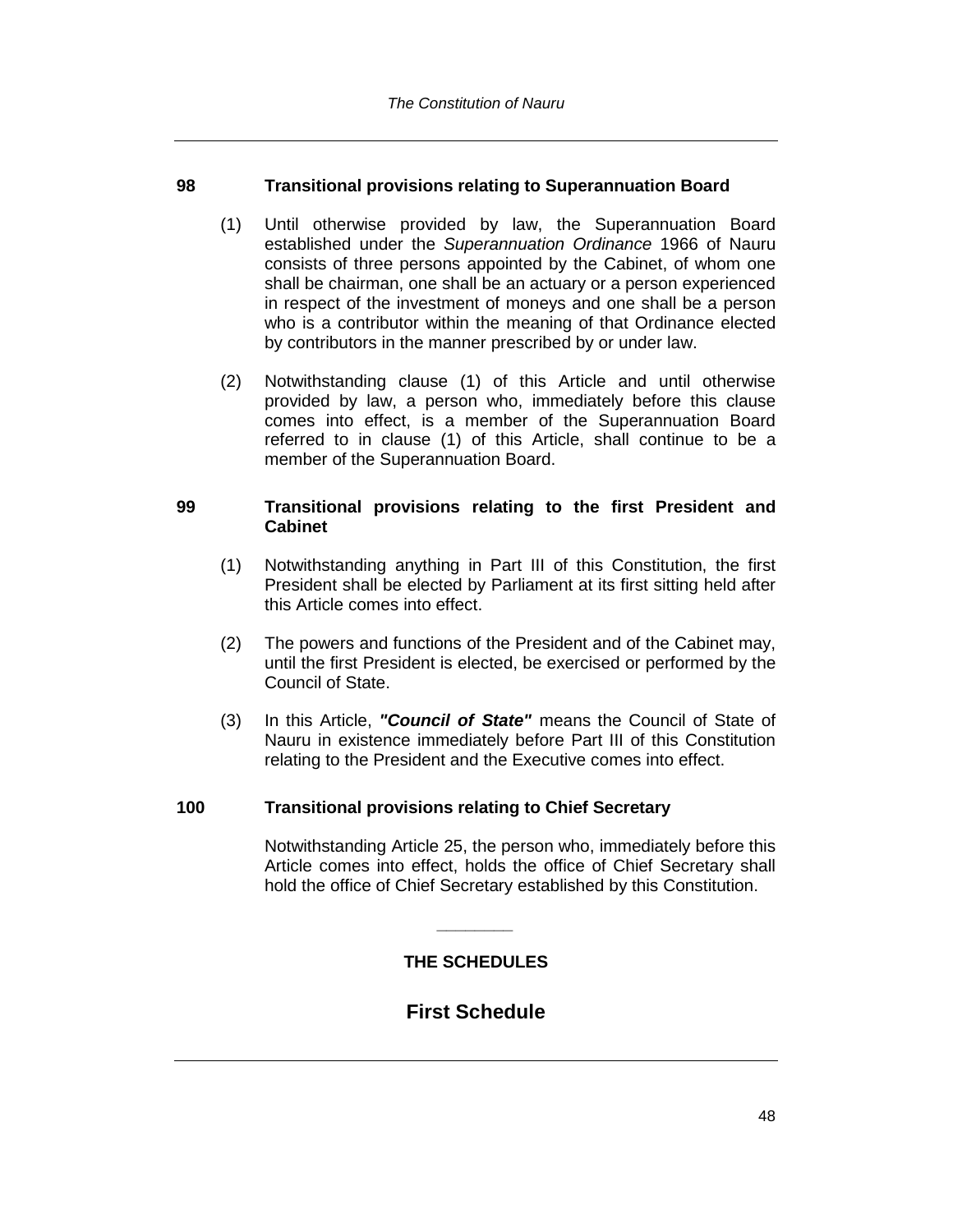Article 18

### **Oath of member of Cabinet**

I, ……….. swear by Almighty God that I will faithfully carry out my duties as a member of the Cabinet and that I will not improperly reveal any matters of which I have become aware by reason of my membership of the Cabinet. So help me God.

# **Second Schedule**

Article 28

# **DIVISION OF NAURU INTO CONSTITUENCIES AND NUMBER OF MEMBERS TO BE RETURNED BY EACH CONSTITUENCY**

| Constituency |  |                           |  |  | District or Districts of Nauru Number of members to be |  |
|--------------|--|---------------------------|--|--|--------------------------------------------------------|--|
|              |  | comprised in constituency |  |  | returned by constituency                               |  |

| Aiwo         | Aiwo                                           | $\overline{2}$        |
|--------------|------------------------------------------------|-----------------------|
| Anabar       | Anabar, Anibare, Ijuw                          | $\overline{2}$        |
| Anetan       | Anetan, Ewa                                    | 2                     |
| <b>Boe</b>   | <b>Boe</b>                                     | $\overline{2}$        |
| <b>Buada</b> | <b>Buada</b>                                   | $\mathbf{2}^{\prime}$ |
| Meneng       | Meneng                                         | $\overline{2}$        |
| Ubenide      | <b>Nibok</b><br>Denigomodu,<br>Baiti,<br>Uaboe | 4                     |
| Yaren        | Yaren                                          | 2                     |

# **Third Schedule**

Article 43

# **Oath of member of Parliament**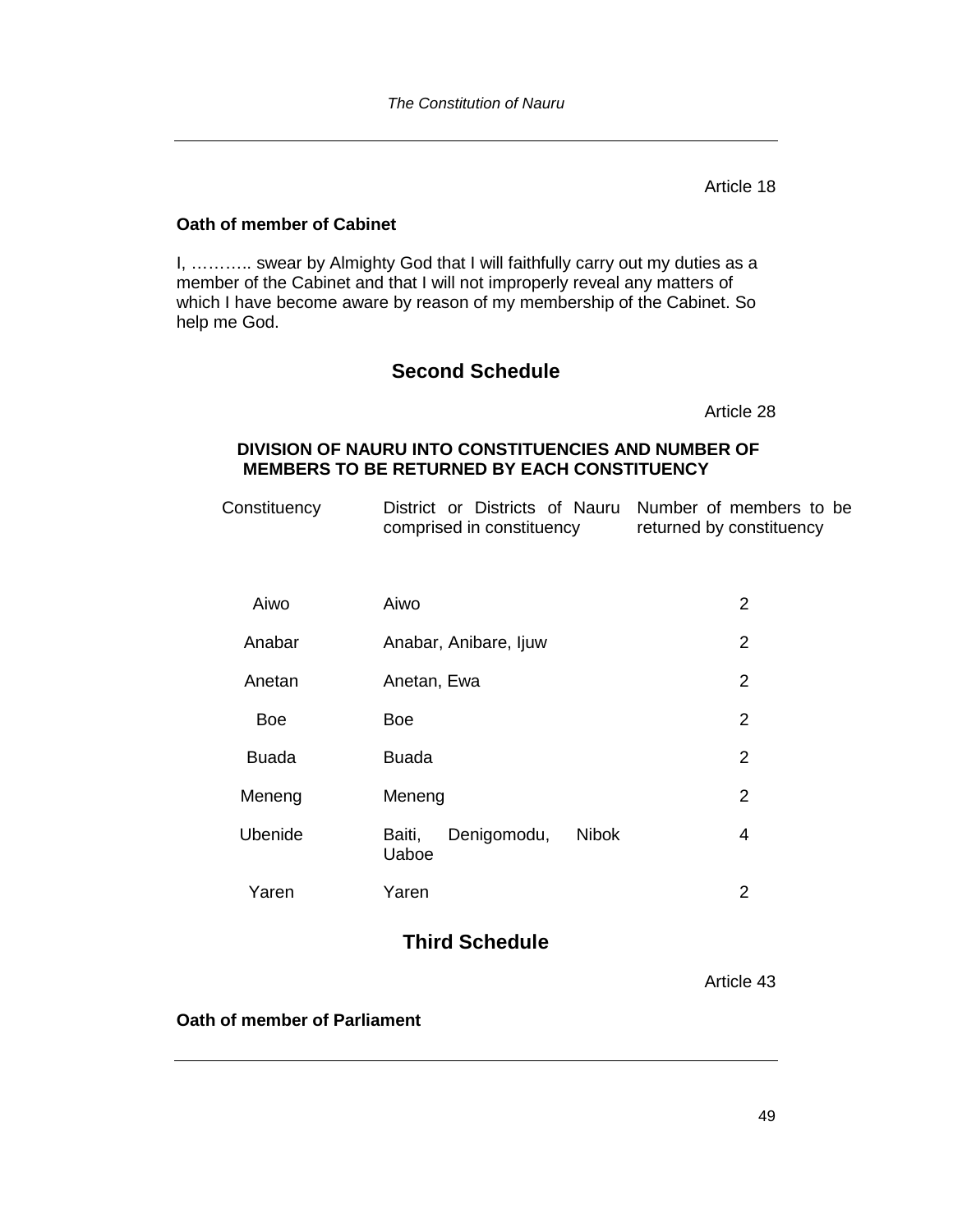#### **Oath**

I, ……… swear by Almighty God that I will be faithful and bear true allegiance to the Republic of Nauru and that I will justly and faithfully carry out my duties as a member of Parliament of Nauru. So help me God!

# **Fourth Schedule**

Article 52

#### **Oath of Judge**

I, …………. swear by Almighty God that I will be faithful and bear true allegiance to the Republic of Nauru in the office of …………. and that I will do right to all manner of people according to law, without fear or favour, affection or ill-will. So help me God!

# **Fifth Schedule**

Article 84

- (i) Part I
- (ii) Part II.
- (iii) Articles 16, 17.
- (iv) Articles 26, 27, clause (7) of Article 41.
- (v) Articles 58, 59, 60, 62, 65.
- (vi) Article 71, clause (1) of Article 72.
- (vii) Article 84.
- (viii) Clauses (1), (2), (3) and (5) of Article 85.
- (ix) Article 93.

# **Sixth Schedule**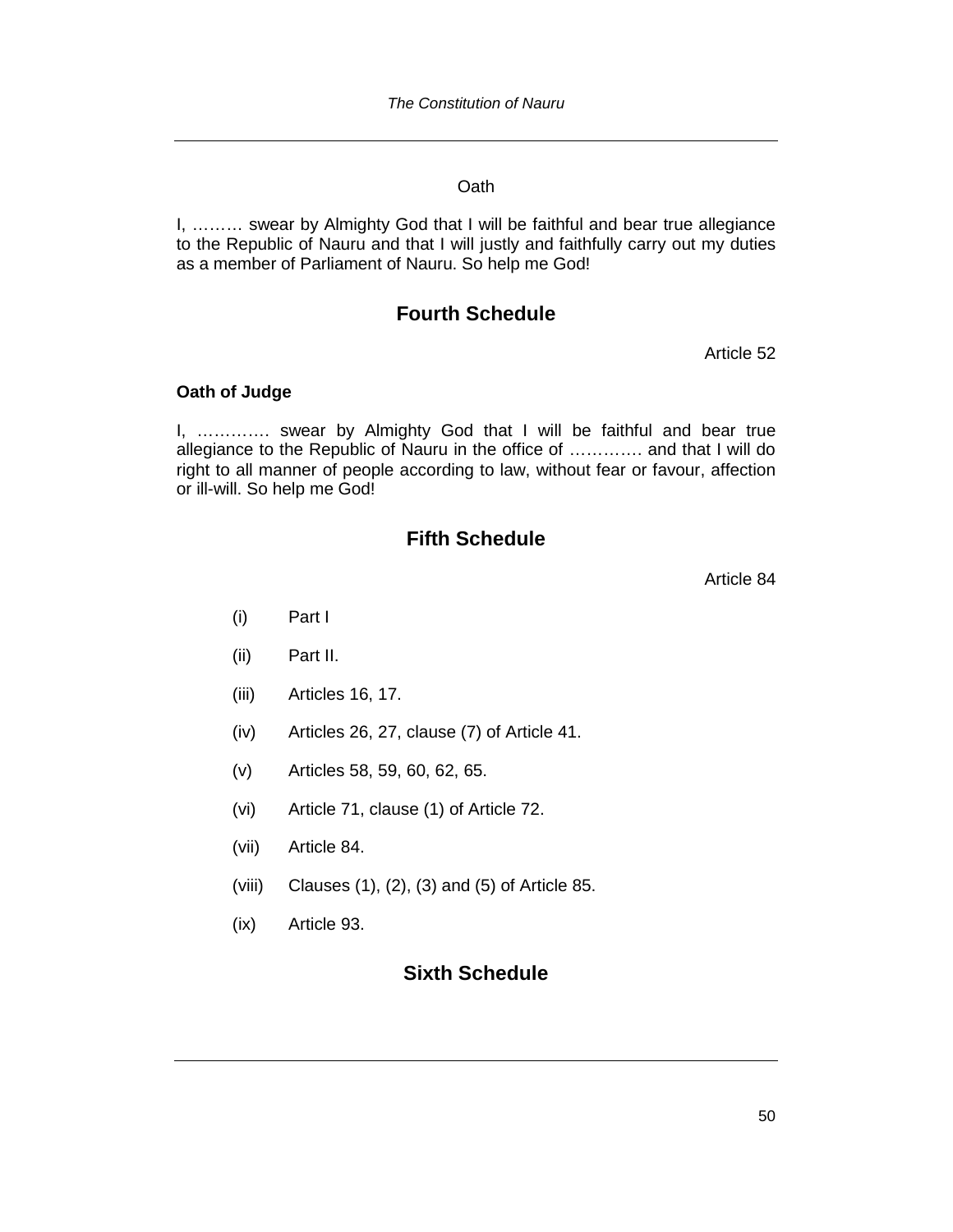Article 94

| Amount | <b>Fund or Purpose</b>                                                                                                                                                                              |
|--------|-----------------------------------------------------------------------------------------------------------------------------------------------------------------------------------------------------|
| 1.70   | Long Term Investment Fund established under<br>Article 62.                                                                                                                                          |
| 0.50   | Nauruan Landowners Royalty Trust Fund for the<br>benefit of owners of phosphate bearing lands.                                                                                                      |
| 0.60   | Nauru Development Fund for promoting<br>the<br>economic development of Nauru.                                                                                                                       |
| 0.60   | Nauru Development Fund for promoting<br>the<br>economic development of Nauru.                                                                                                                       |
| 0.80   | Nauru Housing Fund for erecting, repairing or<br>maintaining houses in Nauru.                                                                                                                       |
| 0.20   | Nauru Rehabilitation Fund for the purpose of<br>restoring or improving the parts of the Island of<br>Nauru that have been affected by mining for<br>phosphate.                                      |
| 0.60   | For payment to the owners of phosphate bearing<br>lands leased<br>the<br><b>British</b><br>to<br>Phosphate<br>Commissioners.                                                                        |
| 0.10   | Nauru Royalty Fund for any of the purposes for<br>which the Nauru Local Government Council is<br>authorised by the Nauru Local Government Council<br>Ordinance 1951-1967 of Nauru to expend moneys. |

# **Notes for The Constitution of Nauru**

# **Table of Constituent Legislation**

| Short title               | Number | Certification | Commencement |
|---------------------------|--------|---------------|--------------|
| The Constitution of Nauru |        |               | 31.1.1968    |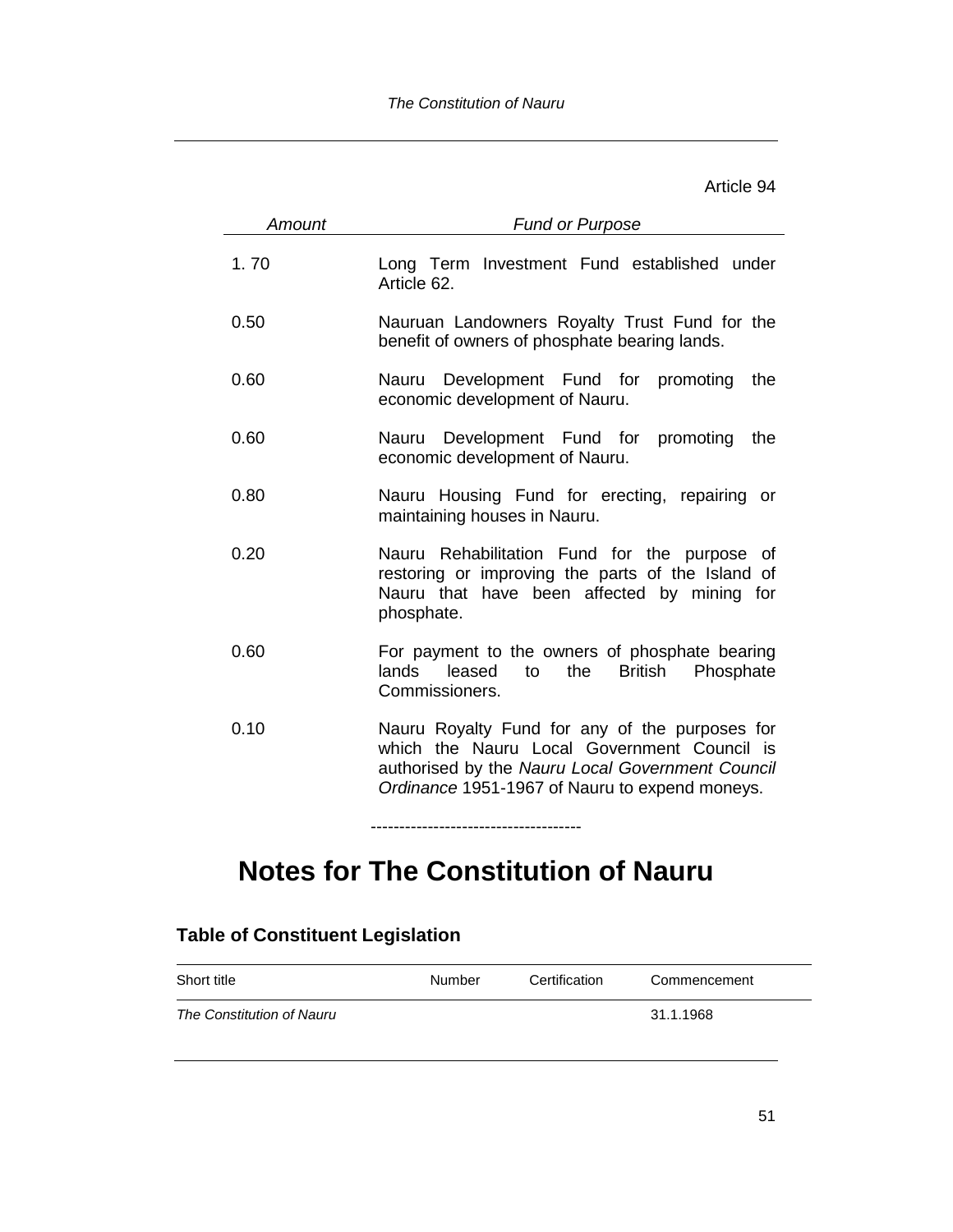**Constitutional Convention of Nauru 17.5.1968** 

# **Table of Amendments**

|  |                                                         | $ad. = added$ or inserted $am. = amended$ rep. $= repeated$ rs. $= repeated$ and substituted |
|--|---------------------------------------------------------|----------------------------------------------------------------------------------------------|
|  | $om = omitted \quad os = omitted \quad and substituted$ |                                                                                              |

| Provision affected      | How affected                                                                                               |
|-------------------------|------------------------------------------------------------------------------------------------------------|
| Part III Articles 16-25 | os. 17.5.1968 [for provisions relating to Council of State]                                                |
| Part IV                 | The name of the Legislature was changed from "the Legislative Assembly" to<br>"Parliament" on 17 May 1968. |
| Article 34(2)           | ad.17.5.1968                                                                                               |
| Article 34(3)           | os. 17.5.1968                                                                                              |
| Article 35(2)           | ad.17.5.1968                                                                                               |
| Article 35(3)           | ad.17.5.1968                                                                                               |
| Article 39              | am. 17.5.1968                                                                                              |
| Article 40              | am. 17.5.1968                                                                                              |
| Article 41(2)           | am. 17.5.1968                                                                                              |
| Article 42(1)           | am. 17.5.1968                                                                                              |
| Article 42(2)           | am. 17.5.1968                                                                                              |
| Article 49(2)           | am. 17.5.1968                                                                                              |
| Article 51(2)           | am. 17.5.1968                                                                                              |
| Article 53(1)           | am. 17.5.1968                                                                                              |
| Article 53(2)           | am. 17.5.1968                                                                                              |
| Article 53(4)           | am. 17.5.1968                                                                                              |
| Article 55              | os. 17.5.1968                                                                                              |
| Article 58              | am. 17.5.1968                                                                                              |
| Article 59(3)           | am. 17.5.1968                                                                                              |
| Article 59(4)           | am. 17.5.1968                                                                                              |
| Article 60              | am. 17.5.1968                                                                                              |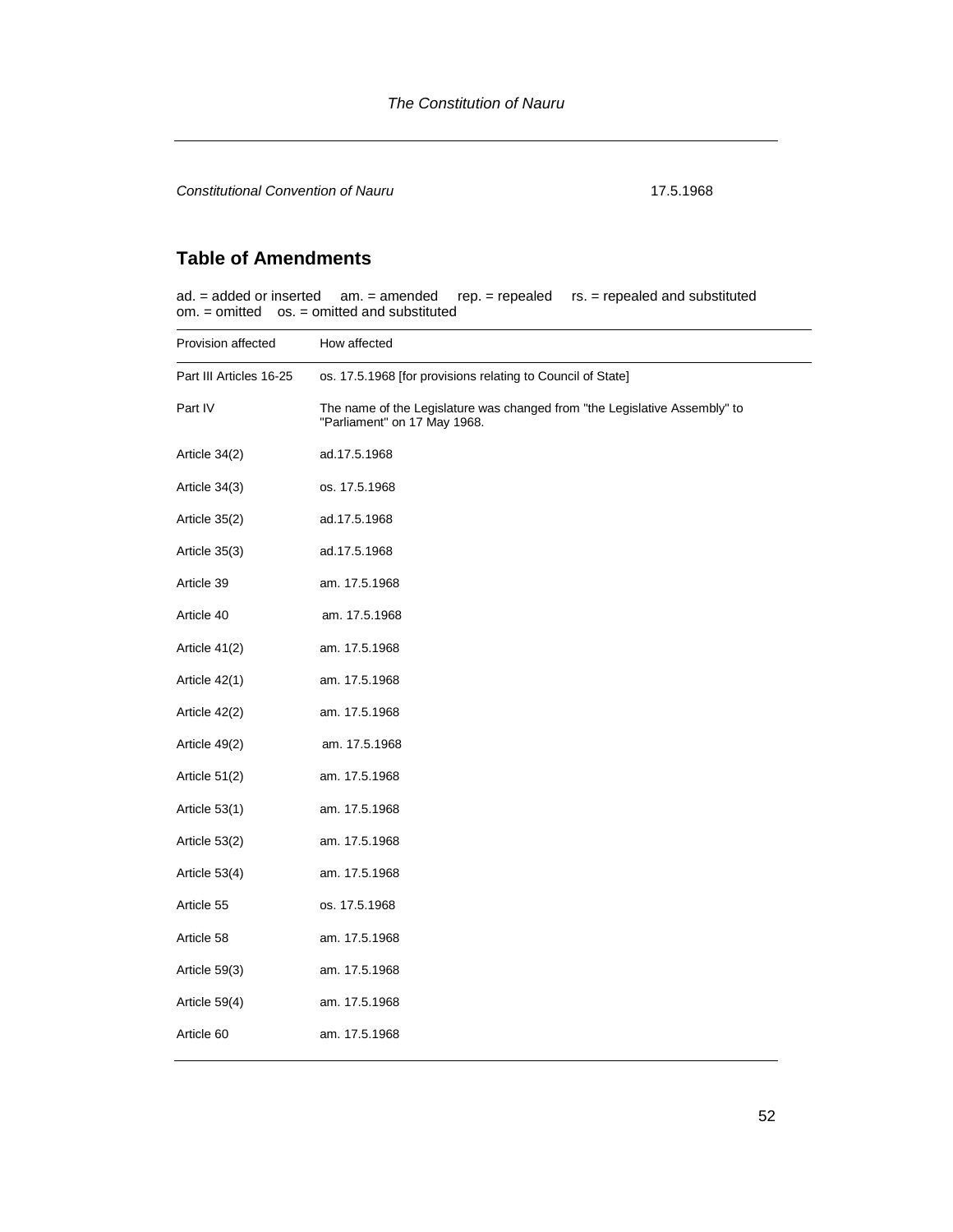| Provision affected                                 | How affected  |
|----------------------------------------------------|---------------|
| Article 61(1)                                      | am. 17.5.1968 |
| Article 61(2)                                      | os. 17.5.1968 |
| Article 61(3)                                      | ad.17.5.1968  |
| Article 61(4)                                      | os. 17.5.1968 |
| Article 64(1)                                      | am. 17.5.1968 |
| Article 65(1)                                      | am. 17.5.1968 |
| Part VII Articles 68-70                            | os. 17.5.1968 |
| Article 74                                         | am. 17.5.1968 |
| Article 77(1)                                      | am. 17.5.1968 |
| Article 78(1)                                      | am. 17.5.1968 |
| Article 78(2)                                      | am. 17.5.1968 |
| Article 78(3)                                      | am. 17.5.1968 |
| Article 79(1)                                      | am. 17.5.1968 |
| Article 80(a)                                      | am. 17.5.1968 |
| Article 81(1), definition<br>of Cabinet            | ad.17.5.1968  |
| Article 81(1), definition<br>of Chief Secretary    | ad.17.5.1968  |
| Article 81(1), definition<br>of Government Gazette | ad.17.5.1968  |
| Article 81(1), definition<br>of Minister           | ad.17.5.1968  |
| Article 81(1), definition<br>of Parliament         | ad.17.5.1968  |
| Article 81(1), definition<br>of President          | ad.17.5.1968  |
| Article 81(1), definition<br>of Session            | am. 17.5.1968 |
| Article 81(2)                                      | os. 17.5.1968 |
| Article 83(1)                                      | os. 17.5.1968 |